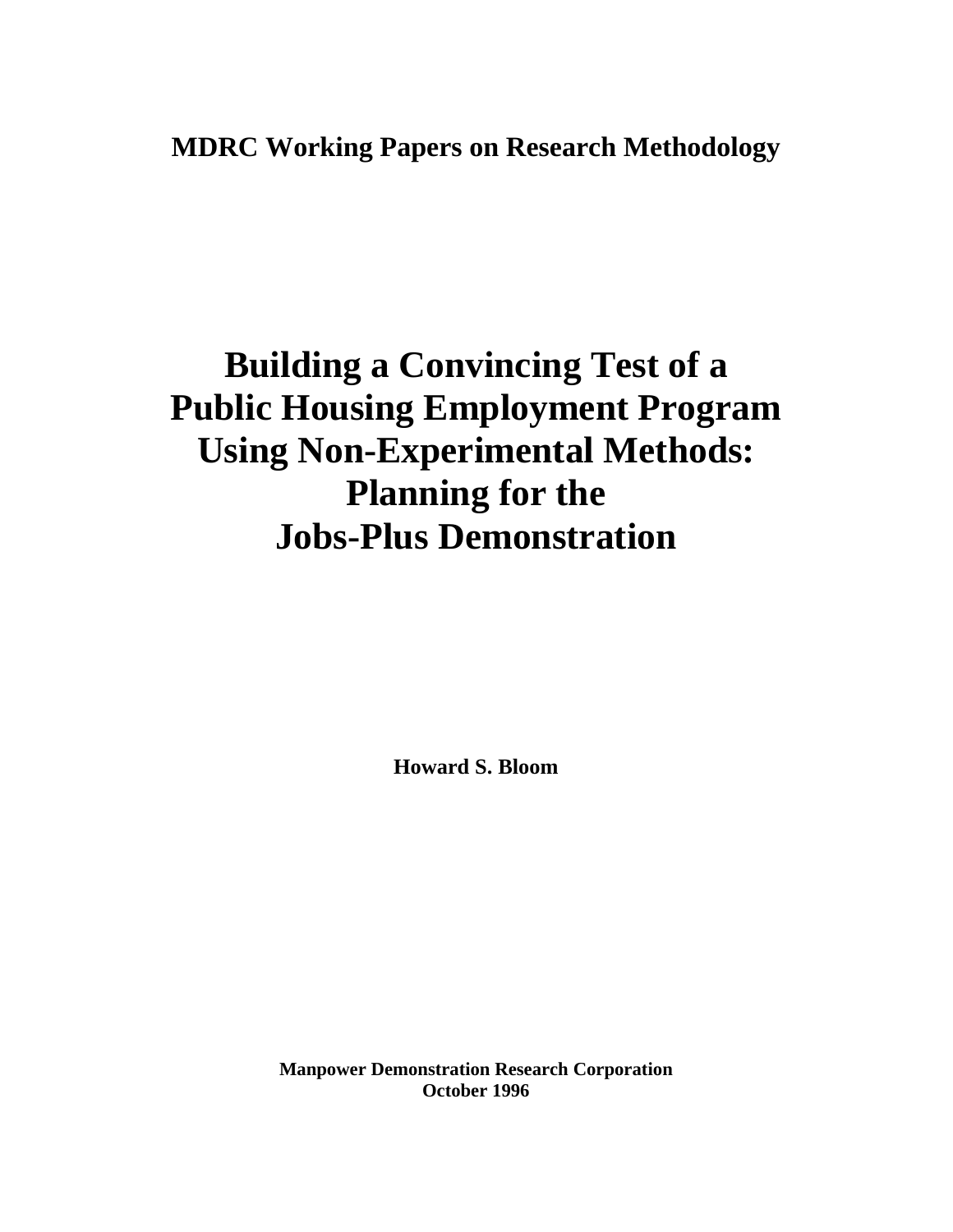# **This is part of a new series of papers that explore alternative methods of examining the implementation and impacts of programs and policies.**

This paper was commissioned to provide a framework for developing a research design for the Jobs-Plus Demonstration. It was excerpted from "Research Design Issues and Options for Jobs-Plus," which was prepared as part of the Jobs-Plus Demonstration by Howard S. Bloom and Susan P. Bloom. Please send questions or comments to howard\_bloom@mdrc.org.

#### **Jobs-Plus Funding Partners**

U.S. Department of Housing and Urban Development The Rockefeller Foundation U.S. Department of Health and Human Services The James Irvine Foundation The Joyce Foundation Northwest Area Foundation Surdna Foundation, Inc. U.S. Department of Labor The Annie E. Casey Foundation

Dissemination of MDRC's work is also supported by MDRC's Public Policy Outreach Funders: the Ford Foundation, the Ambrose Monell Foundation, the Alcoa Foundation, and the James Irvine Foundation.

The findings and conclusions presented in this paper do not necessarily represent the official positions or policies of the funders.

MDRC<sup>®</sup> is a registered trademark of the Manpower Demonstration Research Corporation.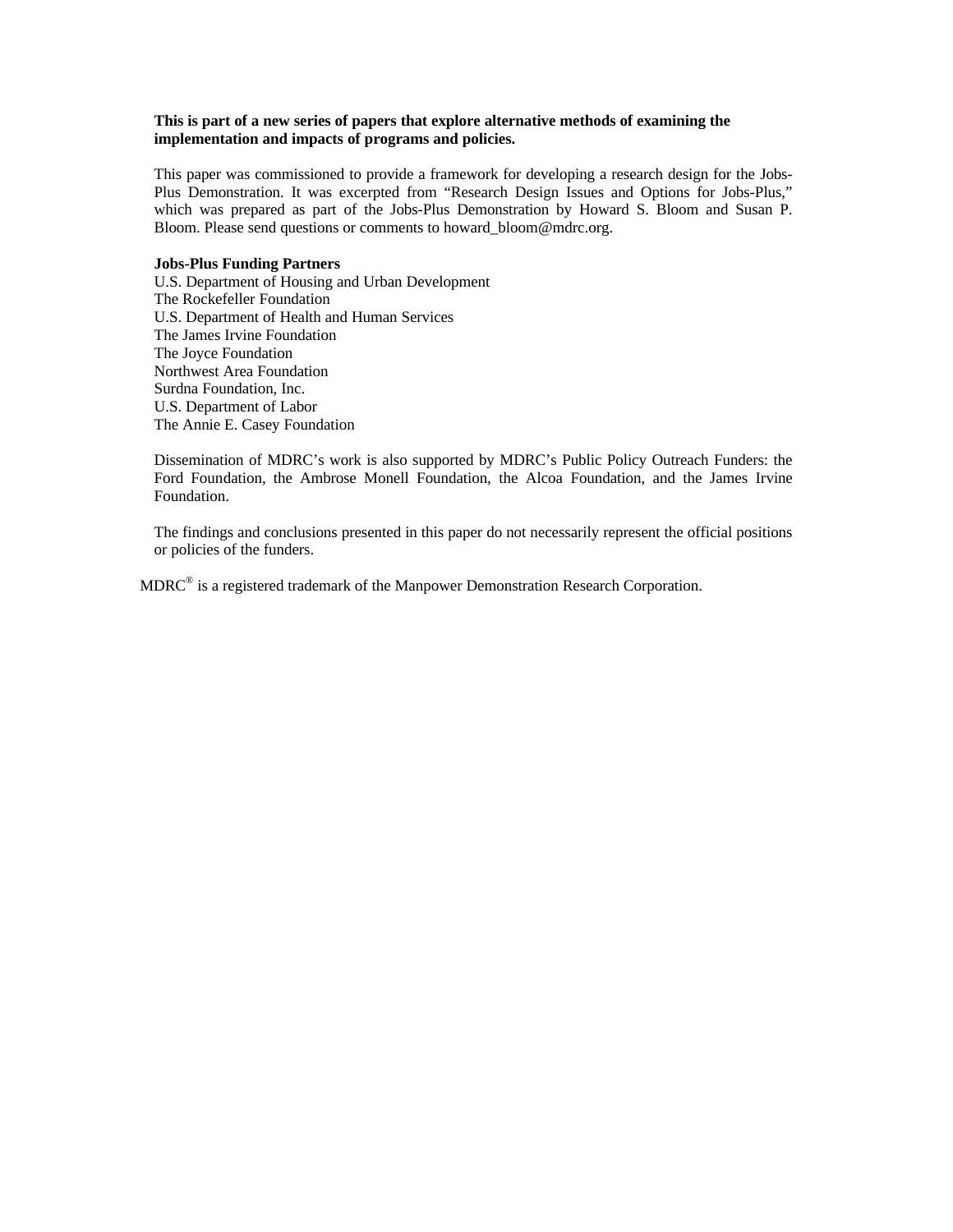# **Contents**

# Abstract

- I. Introduction
- II. Jobs-Plus Impacts on Public Housing Residents
- III. Jobs-Plus Impacts on Public Housing
- IV. Jobs-Plus Impacts on the Community
- V. Concluding Thoughts

# References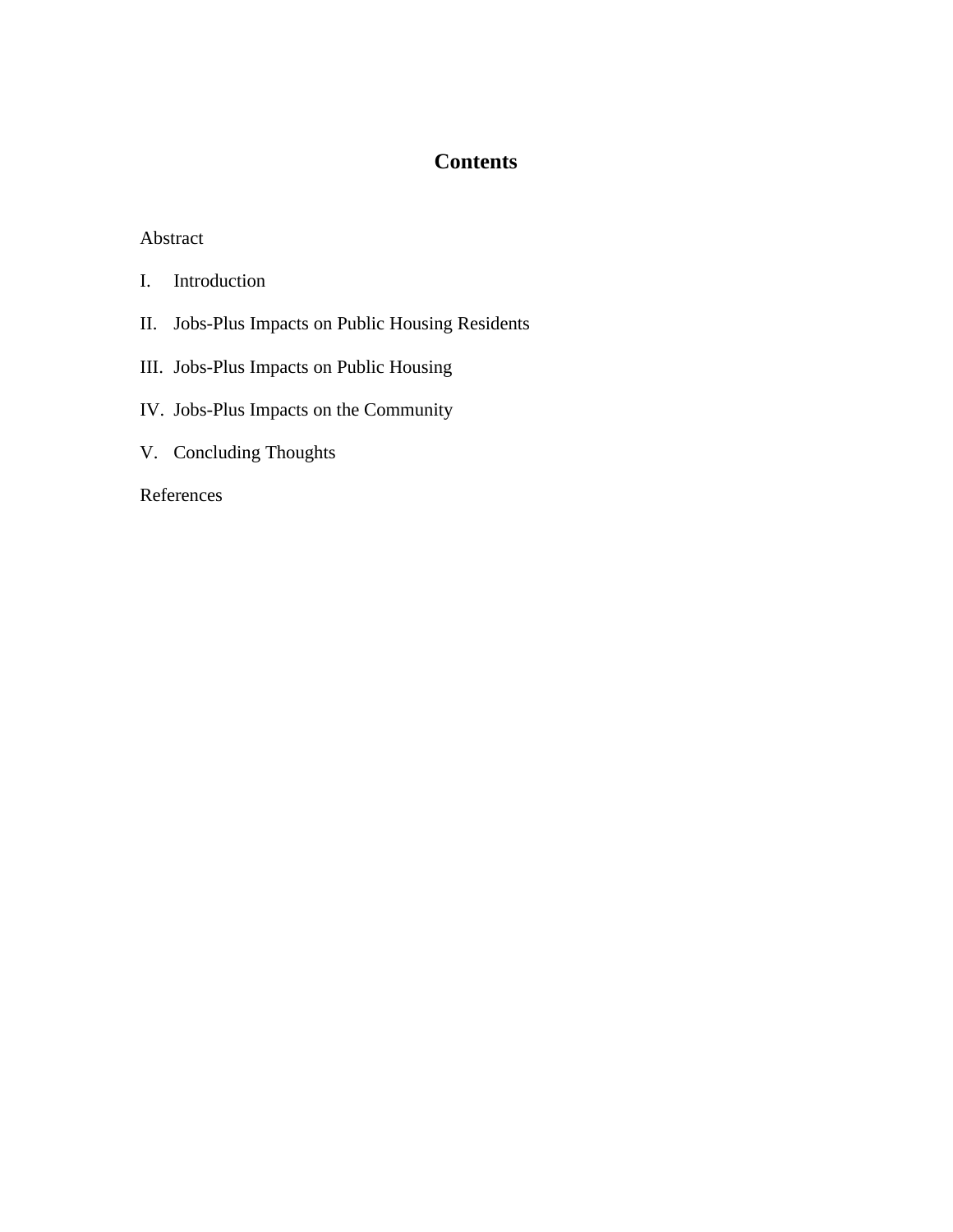#### **Abstract**

This paper examines issues and options for the design of a major non-experimental study to measure the impacts of a large-scale, saturation-level demonstration program to promote employment among residents of selected public housing developments. The program, Jobs-Plus, is being launched by the Manpower Demonstration Research Corporation in cooperation with the U.S. Department of Housing and Urban Development and The Rockefeller Foundation. [An updated, full list of the Jobs-Plus funding partners is provided at the front of this paper.] Because Jobs-Plus will be a comprehensive community initiative, available to all residents of the several public housing developments where it is implemented, the program cannot be evaluated using a randomized experiment, the now-standard method for measuring the impacts of employment and training programs. However, because community-wide initiatives are becoming an increasingly important component of social policy, it is essential to develop methods for determining their success. It is the purpose of this paper, therefore, to explore possibilities for doing so.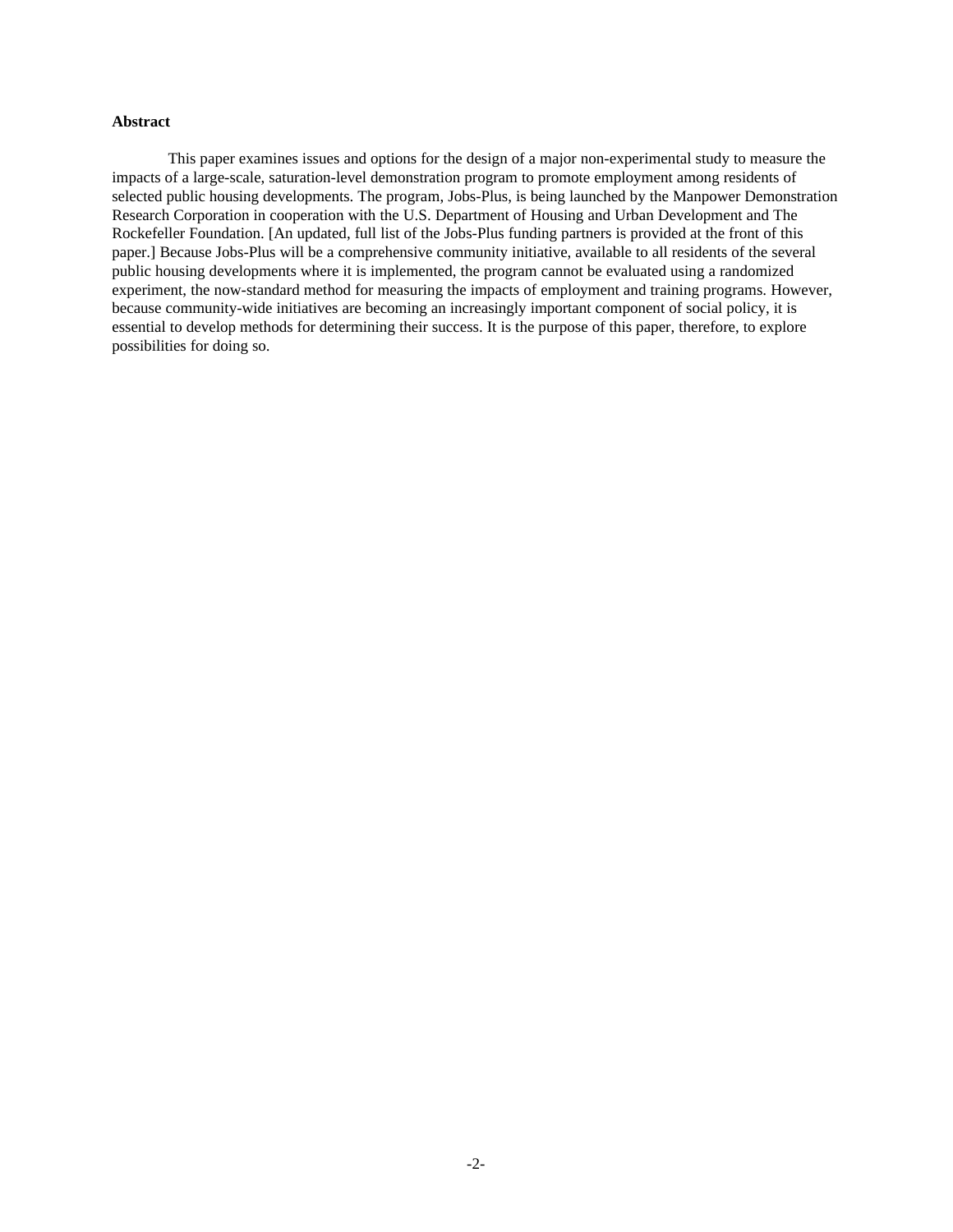#### *I. Introduction*

#### *Jobs-Plus*

Anticipated sea-changes in welfare policy and housing policy are likely to place an enormous financial burden on U.S. public housing. In particular, welfare reform initiatives that limit the duration of benefits received by families will reduce the ability of public housing residents, almost half of whom are welfare recipients, to pay their rents.<sup>1</sup> In addition, proposed measures to consolidate federal housing subsidies probably will reduce the overall level of such funding. In response to these financial threats to the survival of public housing, it is imperative that local Public Housing Authorities (PHAs) find effective ways to increase the share of public housing residents who are employed. $2$ 

The benefits of resident employment go beyond financial and economic gains. Holding a job provides social opportunities, linkages to a larger community beyond public housing, positive role models for children in the development, and personal satisfaction. Creating a mixed-income community may reinvigorate the development, change public perceptions about public housing, and revitalize the surrounding neighborhood.

The Jobs-Plus Initiative being launched by the Manpower Demonstration Research Corporation (MDRC), in partnership with the U.S. Department of Housing and Urban Development (HUD) and The Rockefeller Foundation, is intended to help policy-makers and program managers learn some important lessons about what is required to increase the employment of public housing residents. To do so, MDRC will work closely with six PHAs that will develop locally-based approaches to providing saturation-level employment opportunities for working-age residents from at least one family housing development in each PHA.

Although the design of Jobs-Plus will vary across sites, reflecting their local resources, preferences and constraints, each site will rely on a combination of three strategies:

- *implementing state-of-the-art employment and training services that have proved effective* for welfare recipients and public housing residents;
- *developing financial incentives that promote work* through state welfare reform efforts and PHA modifications to rent rules and eligibility requirements;
- *building a public housing community that actively supports work* through resident groups and other local organizations.

Because of the enormous challenges facing public housing at his time, Jobs-Plus cannot afford merely to modify "business as usual." Instead it must provide a bold departure from previous attempts to increase the economic selfsufficiency of public housing residents.

The "theory of change"<sup>3</sup> which underlies Jobs-Plus, and which gives rise to the expectation that it can, indeed, produce the major changes needed, derives from the premise that the synergy created by *combining* the initiative's three main strategies will be substantial.

Previous studies have shown that state-of-the-art employment and training services can markedly increase the earnings of welfare recipients, in general, and welfare recipients who are public housing residents, in particular.<sup>4</sup> Especially promising are services with direct and immediate links to jobs.

Previous research also has shown that public assistance programs and housing subsidy programs contain powerful financial incentives that inhibit work effort.<sup>5</sup> If a poor family earns "too much" it can lose its Medicaid health benefits. In addition, its housing subsidy might be reduced, its AFDC benefits might be reduced, and its food stamp benefits might be reduced. If local welfare agencies and local PHAs can combine their efforts and find new ways to mitigate these disincentives, at least temporally, this could help motivate families on welfare and in public housing to work harder toward economic self-sufficiency.<sup>6</sup>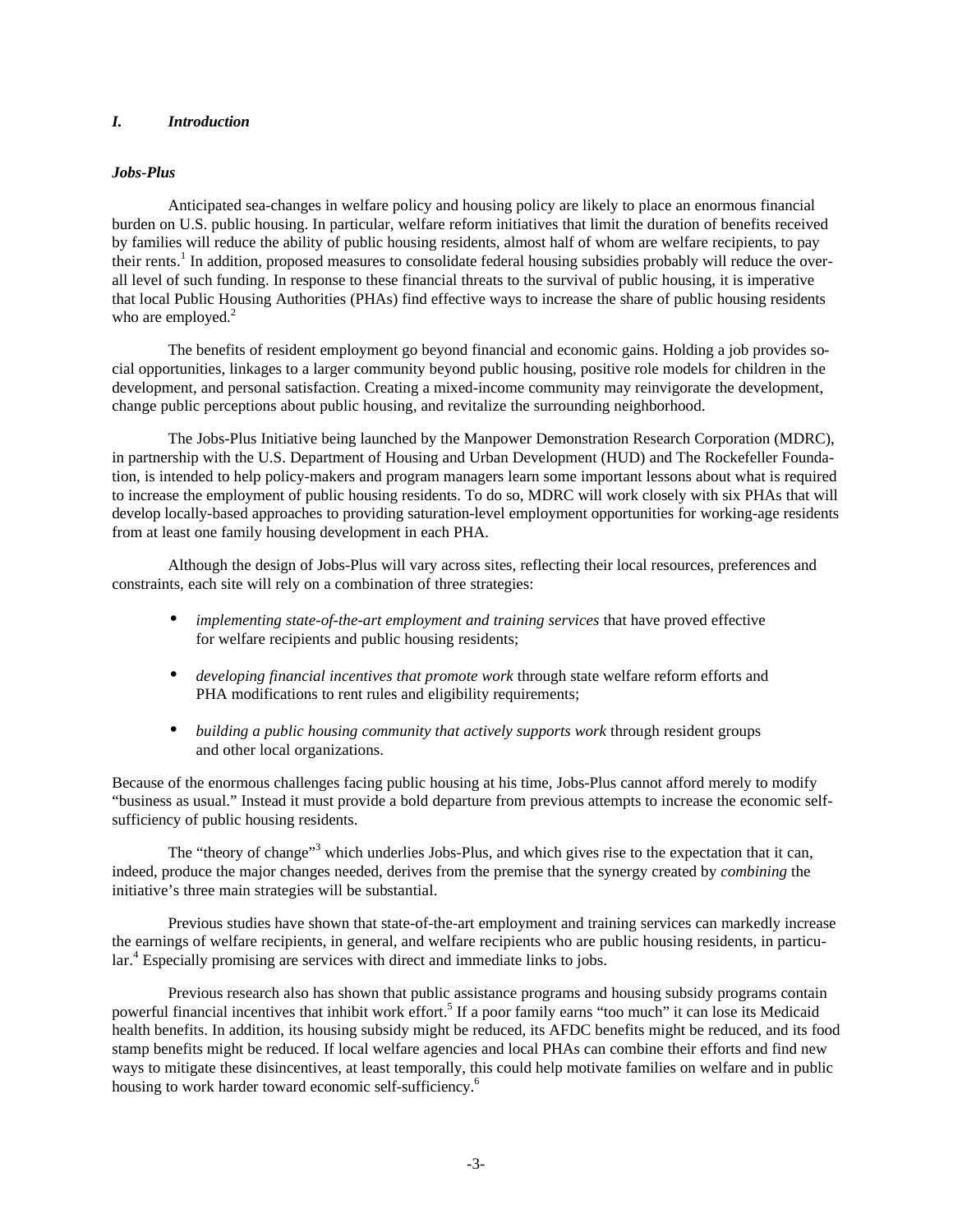Previous research also has shown that in some cases, public housing residents can build effective organizations and take more control over their lives.<sup>7</sup> Although such organizations are difficult to create, and require substantial time and resources to sustain, they are a potentially important vehicle for building the "social capital" necessary to foster a work-oriented environment in public housing.<sup>8</sup>

There is no evidence, however, about the impacts of *combining these strategies* in a concentrated way in a specific location. Nevertheless, given the considerable demonstrated potential of each separate strategy, and the likelihood that each would reinforce the others if they were implemented together, the impacts of a joint strategy could be far greater than the sum of the impacts of the separate strategies.

#### *Research Questions*

Research on Jobs-Plus should address the following questions:

- To what extent was it possible for the study sites to implement the three Jobs-Plus strategies: high-quality employment and training services, financial incentives that reward work, and a community culture that promotes a positive work ethic? To what extent were these strategies implemented together, and to what extent were they mutually reinforcing?
- What institutions, resident groups, local civic groups, and individuals played key roles in the development of Jobs-Plus at each site? In what ways and how well did these groups and individuals work together? How did they influence the design and the evolution of Jobs-Plus? In particular, what role was played by public housing residents?
- How long did it take for each study site to develop a Jobs-Plus initiative? What resources were necessary to make this to happen? How much did these resources cost? How, and from where, were these resources obtained?
- To what extent did public housing residents participate in the Jobs-Plus initiative? What leadership roles did they play in designing, implementing, and sustaining the initiative? What services did they receive, and in what activities did they participate? What were the main barriers to their participation? How, and to what extent, were these barriers overcome? What were the main forces that helped stimulate participation in the initiative?
- In what ways, and to what extent, did Jobs-Plus affect: (1) public housing residents in the study sites; (2) public housing developments where the initiative was implemented; and (3) communities within which these developments were located? How long did it take to produce these impacts, and to what extent were they sustained over time?
- Was Jobs-Plus cost-effective: (1) from the perspective of public housing residents who were involved; (2) from the perspective of local PHAs that were involved; (3) from the perspective of taxpayers; and (4) from the perspective of society overall?
- How did the evolution of Jobs-Plus differ across sites? How did its structure differ across sites? How did its results differ across sites? To what can we attribute this variation? What can be learned from this variation about the conditions necessary for an initiative like Jobs-Plus to be successful elsewhere?

#### *Measuring Jobs-Plus Impacts*<sup>9</sup>

To assess Jobs-Plus properly requires measuring its impacts. By definition, a Jobs-Plus impact is:

the difference between what happened when Jobs-Plus was implemented (its *outcome)* and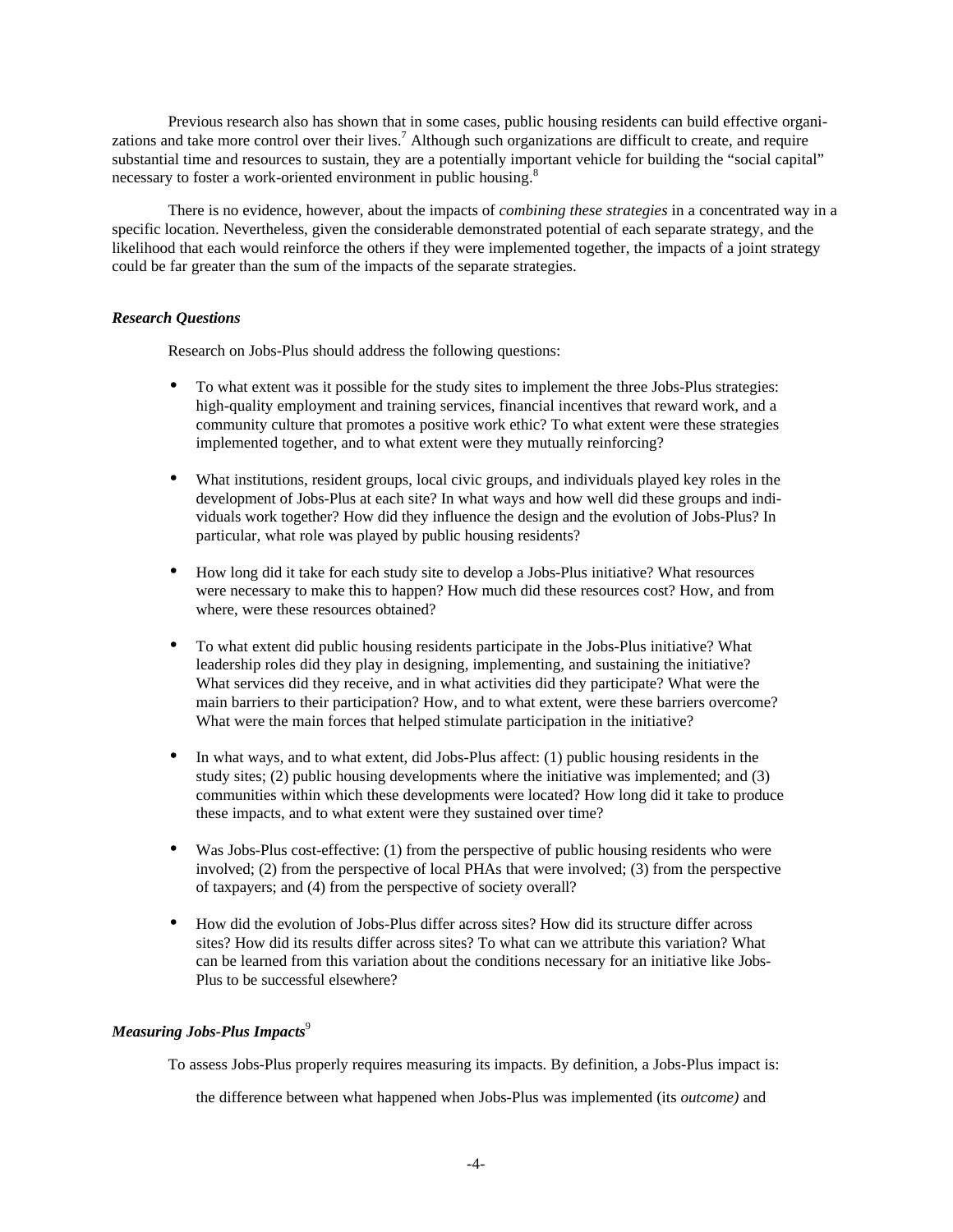#### what would have happened without Jobs-Plus (its *counterfactual*).

Consider the following situation. What if one year after Jobs-Plus was implemented in a public housing development, 25 percent of its households had an adult who was employed? Some of these adults probably would have been employed without Jobs-Plus. Thus, to estimate what Jobs-Plus actually caused to happen — its impact one must estimate what the employment rate would have been without the initiative. If, for example, this rate would have been 10 percent without Jobs-Plus, then the impact of the initiative would be 15 percentage points. If, on the other hand, the employment rate would have been 25 percent without Jobs-Plus, then its impact would be zero.

In the field of employment and training research, randomized experiments are now widely regarded as the best way to estimate program impacts.<sup>10</sup> In the words of one prominent researcher, randomized experiments are "a bit like the nectar of the gods: once you've had a taste of the pure stuff it is hard to settle for the flawed alternatives" (Hollister and Hill, 1995, p. 134).

Randomized experiments are like a lottery. They randomly assign eligible program applicants to either a program group, which is allowed to participate, or a control group which is excluded from the program, at least temporarily.<sup>11</sup> This process ensures that the two groups are similar in all ways, except for their access to the program.<sup>12</sup> Hence, the subsequent experience of the control group provides a valid estimate of the counterfactual for the program group. Differences between the experiences of the two groups therefore provide valid program impact estimates.

During the past two decades, this approach has been used widely to estimate the impacts of programs for economically disadvantaged adults (for example, see Bloom *et al.,* 1997; and Manpower Demonstration Research Corporation, Board of Directors, 1980), programs for displaced workers (for example, see Bloom, 1990, Corson *et al.*, 1991, and Speigelman *et al.*, 1992), programs for welfare recipients (for an extensive review of these studies, see Gueron and Pauly, 1991), programs for "at risk" youths in school (for example, see Walker and Vilella-Velez, 1992), and programs for young school dropouts (for example, see Cave, Bos, Doolittle, and Toussaint, 1993).

Likewise, housing policy debates have relied extensively on findings from the two major randomized housing experiments conducted to date, the Experimental Housing Allowance Program (EHAP) and the Freestanding Housing Voucher Demonstration Program.<sup>13</sup> In addition, HUD recently commissioned a large-scale randomized experiment, the Moving to Opportunity Demonstration, to study the effect of helping poor families move from inner-city ghettoes to moderate-income neighborhoods.<sup>14</sup>

Unfortunately (from a methodological perspective), Jobs-Plus is not a program to which individuals or households can be assigned randomly. Instead, it is a "comprehensive community initiative" to which all residents of the public housing developments involved will be "exposed," and in which all residents who desire can participate. Hence, it will not be possible to measure Jobs-Plus impacts by randomly assigning individuals.

It might be possible, however, to randomly select a program group and a control group of *public housing developments* at each site from among those willing and able to participate. This approach cannot provide the methodological protection available from standard large-scale randomized experiments, however, because of the small number of housing developments involved.<sup>15</sup> Nevertheless, because Jobs-Plus impacts are expected to be large, the approach might provide enough statistical power to identify them. Furthermore, because these impacts are expected to be large, quasi-experimental methods might be able to provide plausible causal inferences about them (discussed later).<sup>16</sup>

Jobs-Plus is intended for a broad range of stakeholders who have very different priorities for the types of impacts that might be produced. To provide a coherent structure for reporting these impacts, we recommend examining them from three perspectives:

- impacts on *public housing residents,*
- impacts on *public housing developments*, and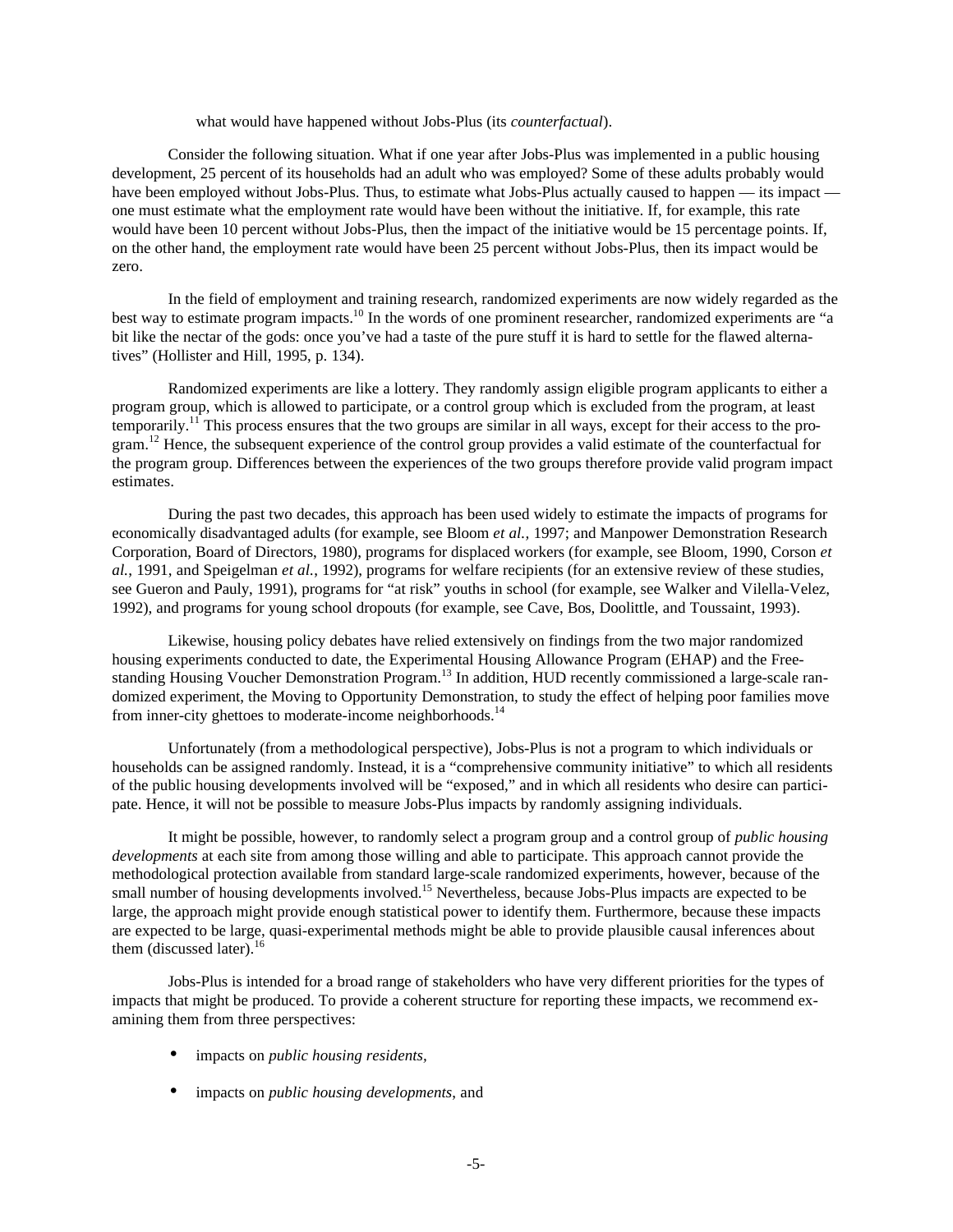• impacts on *the surrounding community.*

The first perspective represents the experience of persons who live in a public housing development where Jobs-Plus is implemented, regardless of whether or not they stay there. From this perspective, researchers will study the *same people* over time. The second perspective represents the experience of public housing developments where Jobs-Plus is implemented, recognizing that residents will move into and out of the developments. From this perspective, researchers will study the *same developments* over time. The third perspective represents the experience of a larger residential and business community, the composition of which will change over time. From this perspective, researchers will study the *same communities* over time.

# *Replicability of the Research Findings*

As mentioned earlier, because Jobs-Plus will represent a major departure from previous attempts to increase the economic self-sufficiency of public housing residents, very little is known about this approach. Hence, to give Jobs-Plus a fair test at this early stage in its development will require selecting sites that are committed to making the concept work and judged likely to be able to do so. Thus, the goal of the initiative probably will be to measure what Jobs-Plus can achieve under conditions that are more favorable than average. Nevertheless, it would be unwise to choose sites for Jobs-Plus that are so unusual that their findings are not replicable. Therefore, a careful balance will be maintained between the expected commitment and capability of the sites selected for the demonstration and the likelihood that other sites, but not necessarily all sites, could replicate their experience in the future.

#### *Developing New Methods to Assess Comprehensive Community Initiatives*

As mentioned earlier, Jobs-Plus is envisioned to be a comprehensive community initiative, not a single program operating in isolation. Comprehensive community initiatives have several features which make them especially difficult to evaluate.<sup>17</sup>

- A horizontally complex intervention. Jobs-Plus will integrate the efforts of numerous social service systems (especially welfare and housing agencies) plus the activities of many civic, business, and community groups. Therefore, it will have many facets, whose separate impacts will be difficult to distinguish.
- A flexible and evolving intervention. Jobs-Plus sites will have wide latitude to mold the initiative. Furthermore, each site's vision for the project will change over time. Hence, Jobs-Plus projects probably will differ from their initial plans, and probably will take on different forms at different times. This makes it especially important, and difficult, to document precisely what the intervention was at each site, and how it changed over time.
- A broad range of outcomes to examine. Jobs-Plus is intended to produce changes in many different dimensions (economic, psychological, social, political, and physical) and changes that will occur over widely varying time-frames (immediate, intermediate, and long-run). Hence, the number of outcome measures to consider is substantial, and the task of summarizing them will be difficult.
- Vertically complex impacts. Jobs-Plus is intended to produce impacts that are experienced at different levels and that therefore should be examined from different perspectives. As indicated above, Jobs-Plus is expected to produce impacts on public housing residents, on public housing developments, and on the communities surrounding these developments.
- Important contextual issues. Although Jobs-Plus will be implemented in local communities, its evolution, its final form, and its results will be influenced by many forces which are outside of its control. For example, federal regulations (and possible waivers) which govern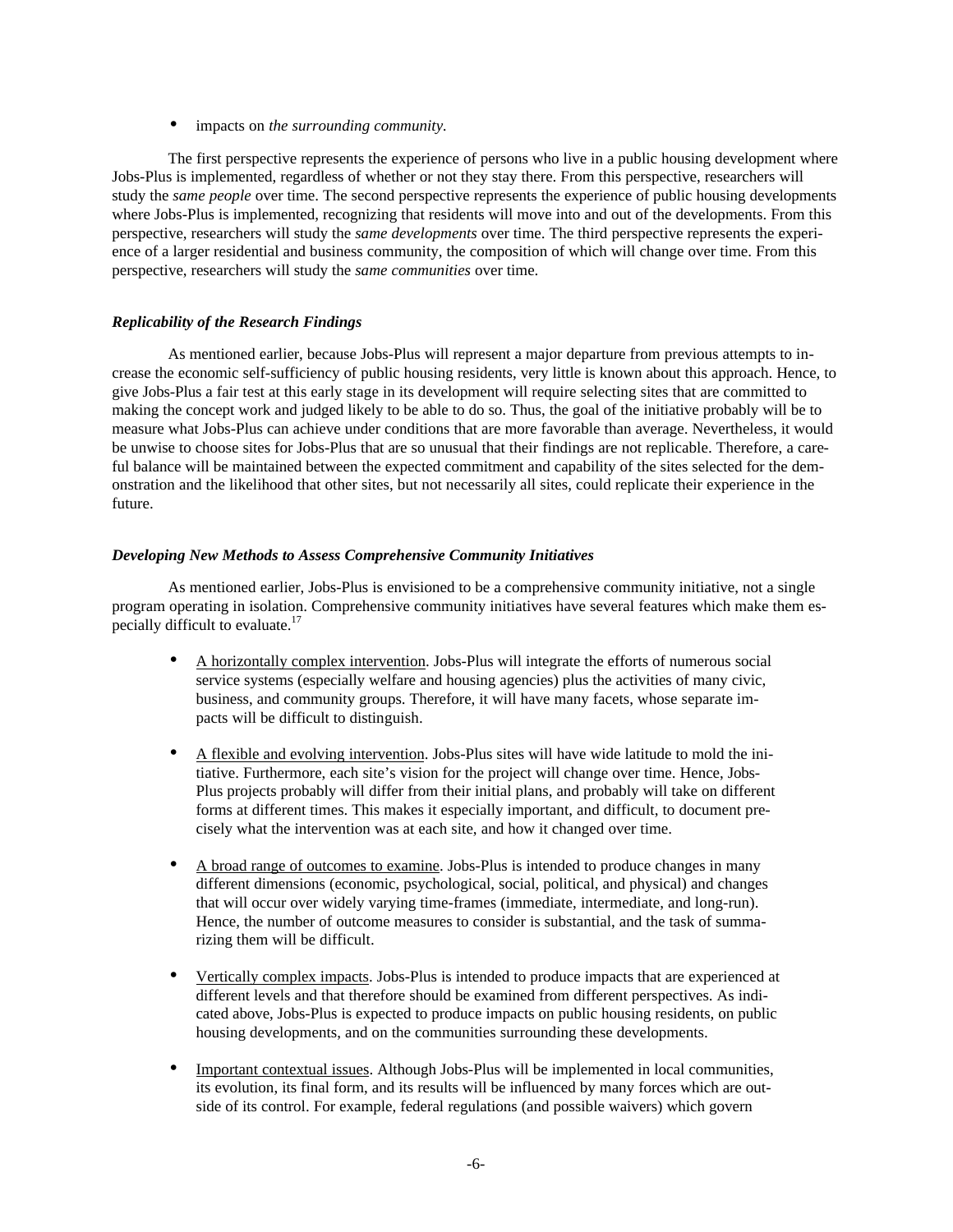welfare and housing programs will determine the range of available programmatic options. Economic conditions in the community, in the region, and nationally will influence the job opportunities through which economic self-sufficiency can be achieved. Barriers due to racial and ethnic discrimination will limit the success and influence the direction of the initiative. Therefore, to understand why certain impacts did or did not occur requires a detailed knowledge of the environment within which Jobs-Plus operated.

• Absence of an adequate experimental control group. For reasons outlined above, it will not be possible to randomly assign individuals to Jobs-Plus or a control group. Thus, it will not be possible to estimate Jobs-Plus impacts using the approach now relied on by evaluations of most employment and training programs. Nevertheless, it will be crucial to determine what, in fact, Jobs-Plus caused to happen.

The preceding problems, inherent in evaluations of comprehensive community initiatives, have been the focus of current work by the Roundtable on Comprehensive Community Initiatives for Children and Families, sponsored by the Aspen Institute. This group has: (1) identified and clarified the many serious problems experienced by such evaluations (Hollister and Hill, 1995); (2) made a forceful case for the need to find ways to overcome these problems (Kubisch, Weiss, Schorr, and Connell, 1995, and Brown, 1995), and (3) begun to sketch an alternative evaluation framework, based on "theories of change" (Weiss, 1995, and Connell and Kubisch, 1995).

This work is in its very early stages, however, and no new evaluation methods or models have been developed or tested. Therefore, research designs for Jobs-Plus will have to rely on combining existing methodologies in creative ways and developing new approaches.

#### *This Paper*

This present paper focuses on estimating the impacts of Jobs-Plus from the three perspectives described above. Section 2 discusses impacts from the perspective of the residents of Jobs-Plus developments. Section 3 discusses impacts from the perspective of the developments themselves. Lastly, Section 4 discusses impacts from the perspective of the community surrounding a Jobs-Plus development. All plans for the Jobs-Plus evaluation are tentative at this time. The final design will evolve during the pilot phase of the project.

#### *II. Jobs-Plus Impacts on Public Housing Residents*

#### *Introduction*

This section explores ways to measure the impacts of Jobs-Plus on residents of public housing developments. To measure these impacts requires observing *the same people over time*, regardless of whether they stay in the development where Jobs-Plus was implemented or move away.

The section begins with a simple model of the process by which Jobs-Plus is expected to produce its intended effects. This model provides a conceptual framework for defining program outcome measures. Three research designs for measuring Jobs-Plus impacts are then considered, followed by a discussion of sample size and minimum detectable effects. The section concludes with a discussion of data issues.

#### *A Model of Jobs-Plus Impacts and Measures of Jobs-Plus Outcomes*

Exhibit 2.1 illustrates a four-stage process which describes how Jobs-Plus is expected to improve the lives of public housing residents. The process starts with the Jobs-Plus program and baseline characteristics of the residents, their public housing development, and its surrounding community. The three main components of Jobs-Plus — program services, financial incentives, and community support — will provide the impetus for improvements in the lives of public housing residents. The baseline characteristics of these residents, their development, and its sur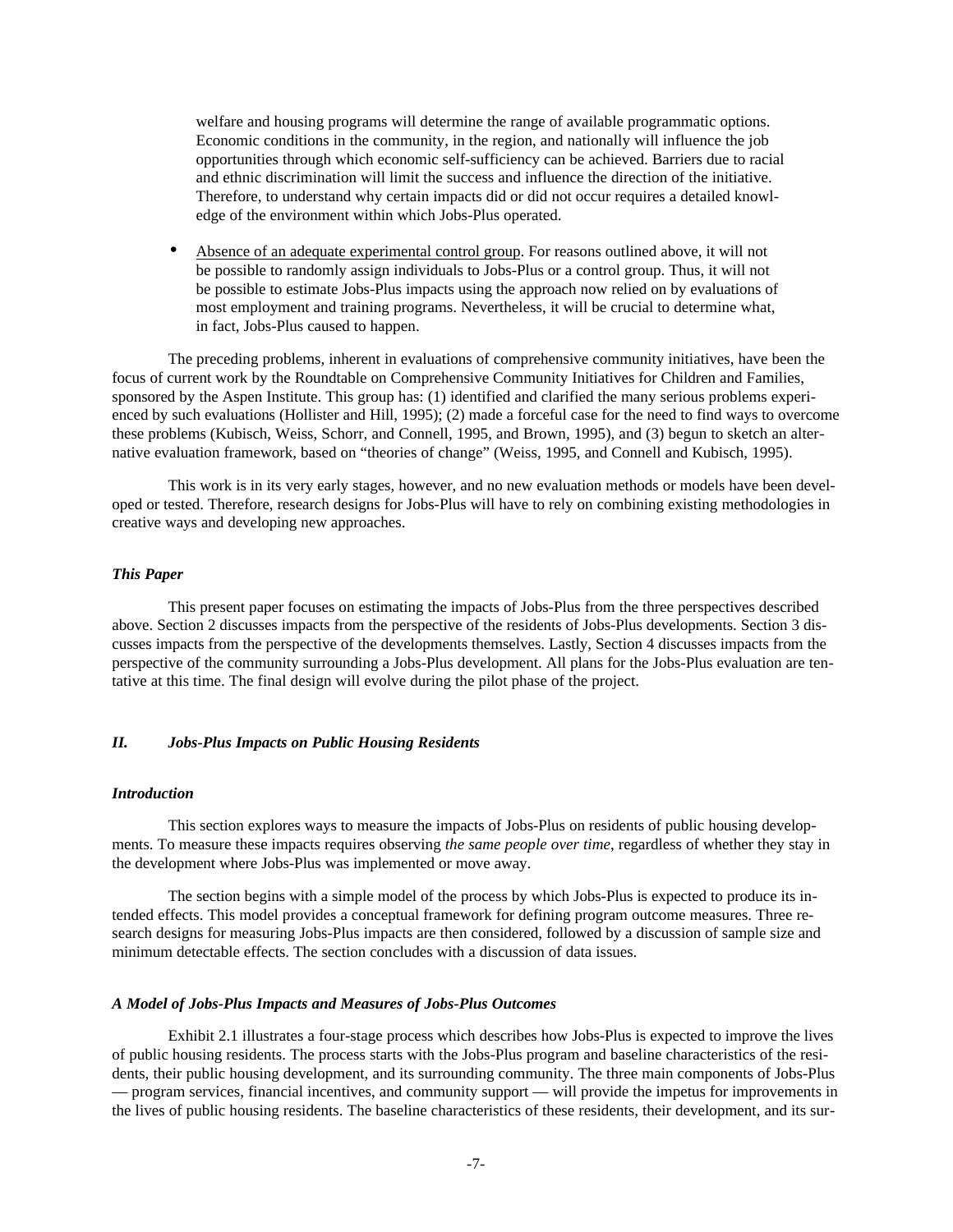rounding community will influence their ability to benefit from Jobs-Plus.

For example, personal characteristics (such as residents' education levels, labor market experiences, dependence on public assistance, and attitudes toward life, work, and welfare) will play a large role in determining their value to potential employers. Likewise, characteristics of public housing developments (such as their perceived safety, the presence of working adults, the availability of child-care services, the existence of supportive organizations, and their proximity to job opportunities) can affect residents' willingness and ability to seek employment. Similarly, characteristics of the community surrounding a public housing development (such as its perceived safety, the existence of nearby jobs, access to public transportation, and the presence of retail facilities) can facilitate or impede the labor market success of public housing residents. This constellation of baseline characteristics defines the setting in which Jobs-Plus will take place and will be documented carefully.

The second stage in the process involves some initial Jobs-Plus outcomes that must occur in order for the initiative to influence the decisions and behavior of public housing residents. First, residents must understand how Jobs-Plus changes their incentives to work, through modifications of welfare eligibility requirements and benefit determination, and through modifications of public housing eligibility requirements and rent calculations. If residents understand these provisions, they can respond to them accordingly; if they don't understand them, they cannot respond systematically. In addition, public housing residents will need a wide variety of services to help them overcome their many serious barriers to employment. If they receive these services, they should be better able to compete effectively for jobs. Without these services, they will not be as competitive. Finally, Jobs-Plus will help tenant organizations and other neighborhood groups to create a personally-supportive, work-focused environment. If such a climate is created, and if public housing residents perceive it to exist, then it could provide an important boost to their self-improvement efforts.

These initial outcomes are anticipated prerequisites for the success of Jobs-Plus and will be examined as part of the implementation research for the project. Hence, they will provide an early indication of whether or not Jobs-Plus is likely to be successful.

The third stage in the process involves changes produced by Jobs-Plus in the attitudes, the human capital (knowledge, skills, and credentials), and the behavior of public housing residents, plus changes in the extent and nature of their interactions and their level of organization. It is directly through these changes that Jobs-Plus is expected to produce its intended effects on economic self-sufficiency. For example, to the extent that exposure to Jobs-Plus increases the self-confidence of public housing residents about finding and holding a job, they are likely to try harder to do so. To the extent that Jobs-Plus increases the knowledge and skills of public housing residents, and helps them obtain educational and vocational credentials, it will increase their potential productivity, and thereby increase their value to employers. To the extent that Jobs-Plus increases the amount of time that public housing residents spend in productive activities (such as study, job-search, volunteer work, or helping children) and to the extent that Jobs-Plus decreases the incidence of negative behaviors (such as alcohol abuse, drug abuse, and criminal activities), it will help to foster life skills and behavior patterns that support, instead of impede, gainful employment. Likewise, to the extent that public housing residents interact more frequently with each other, and develop more cohesive organizations, they are more likely to reinforce each other's attempts to become and remain employed.

Only if these changes occur, can Jobs-Plus improve the lives of public housing residents. Hence, measuring these intermediate impacts provides an interim test of whether Jobs-Plus is working as it was intended.

The fourth and final stage in the process involves actual measures of the progress made by public housing residents toward economic self-sufficiency. There is disagreement, however, about what constitutes economic selfsufficiency.<sup>18</sup> At a minimum, it requires gainful employment. In addition, most people would agree that it involves a lack of dependence on AFDC and food stamps. Agreement is less uniform, however, about whether or not persons who receive housing subsidies (which have higher income eligibility levels than AFDC) should be considered self-sufficient. It is even less clear whether or not persons who receive subsidized health care, through Medicaid, should be considered self-sufficient. Lastly, there are many families that have a full-time worker and receive no form of public assistance, but nevertheless remain in poverty. Should these families be considered self-sufficient? Given the complexity of the concept of self-sufficiency, and the widely varying views of what the concept means, the impact of Jobs-Plus should be measured in ways that reflect these different views.

Exhibit 2.2 lists outcome measures that reflect the preceding model, and thereby could serve as the basis for assessing the initial, intermediate, and long-term impacts of Jobs-Plus.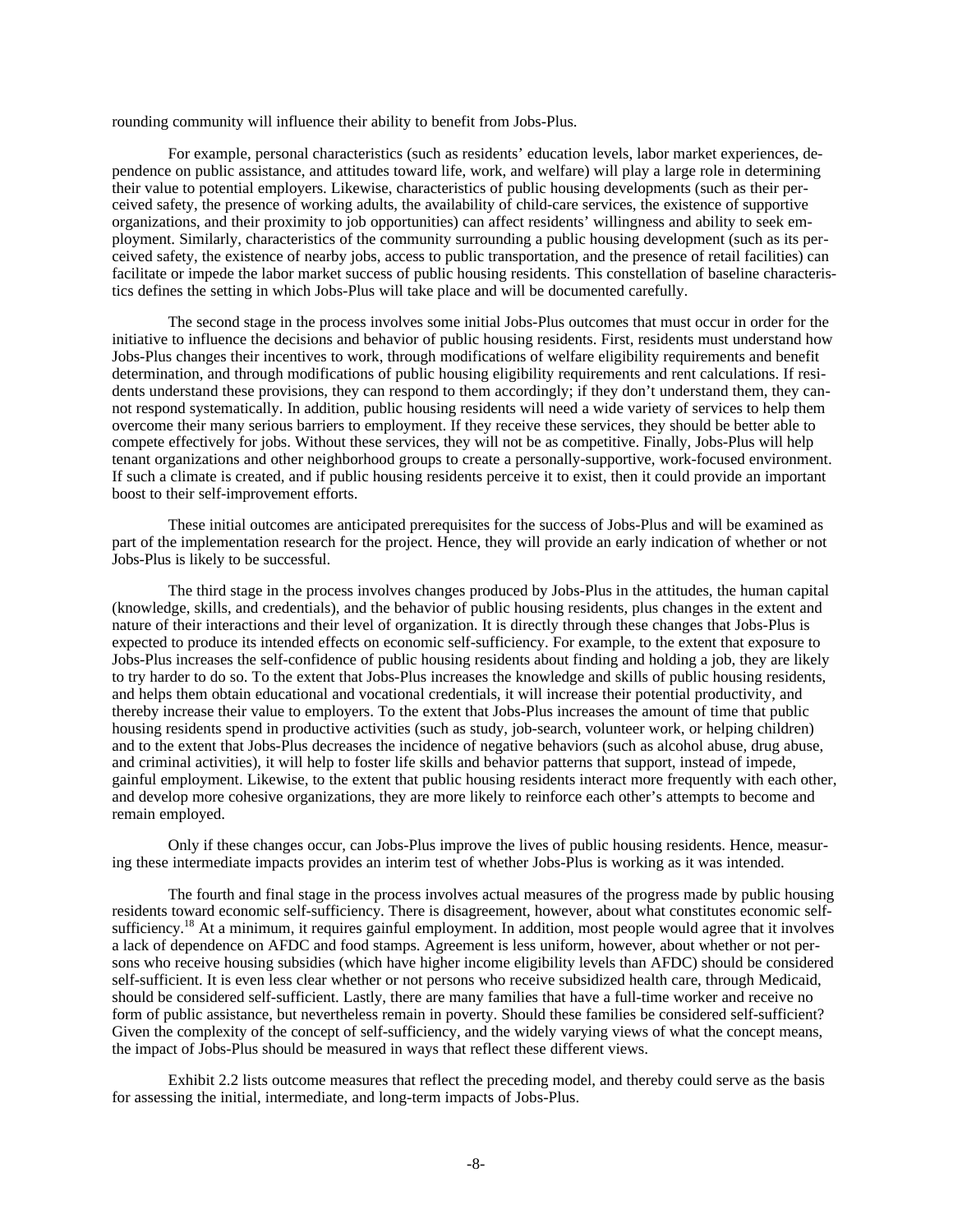**Exhibit 2.1 A Model of Jobs-Plus Impacts on Public Housing Residents**

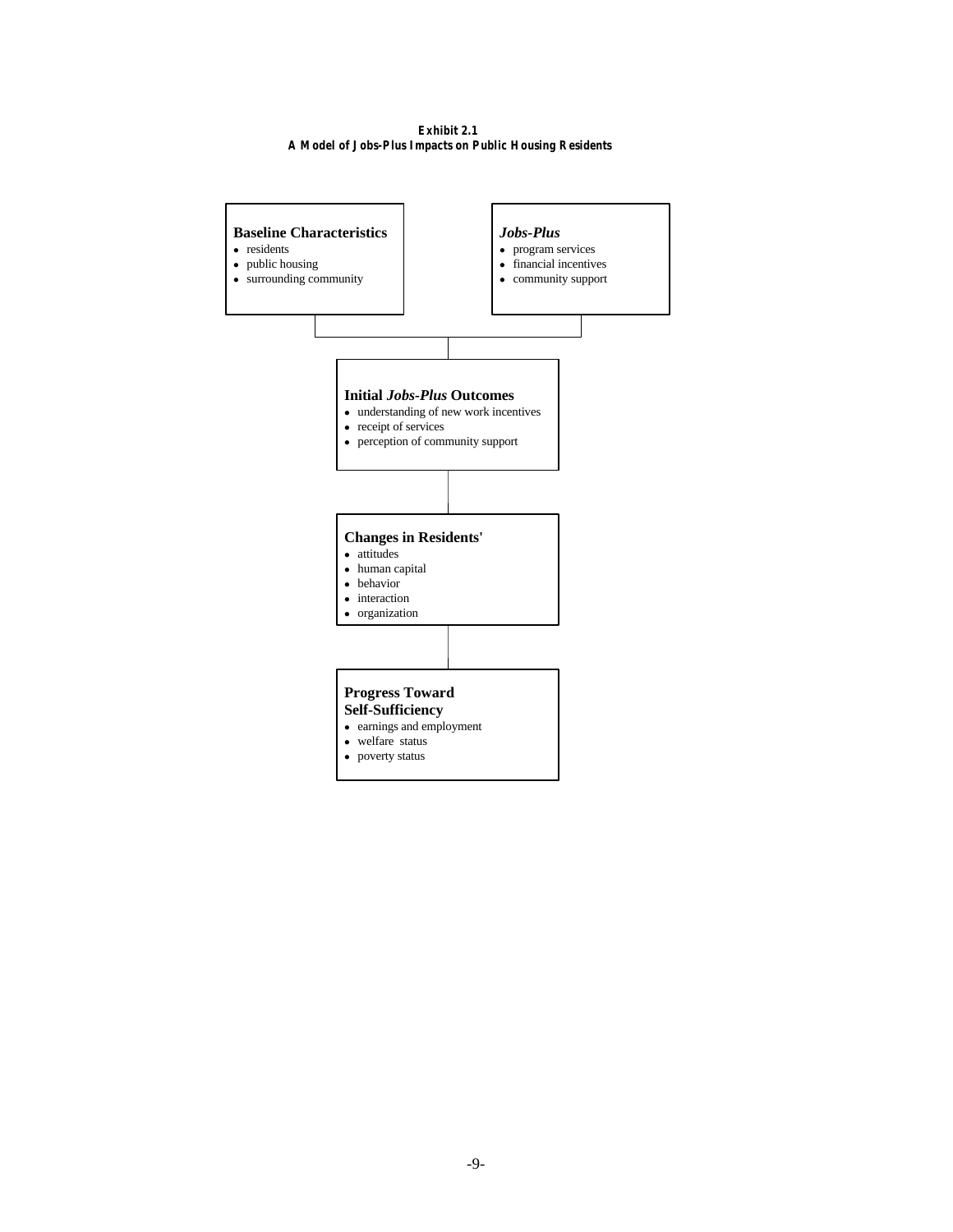# **Exhibit 2.2**

# **Examples of Outcome Variables for Public Housing Residents**

# **Initial** *Jobs-Plus* **Outcomes**

#### v **understanding of work incentives**

- new conditions for receiving housing assistance
- new conditions for receiving welfare benefits

# v **receipt of services**

- education
- occupational skills training
- job-search assistance
- social services
- health care
- child-care
- transportation

#### v **Perception of supportive environment**

• responses to survey questions

# **Changes in Residents' Characteristics**

# v **attitudes**

- about oneself, one's life and one's future
- about being on welfare
- about living in public housing
- about one's public housing development
- about working

#### v **human capital**

- high school diploma or GED obtained
- higher education received, by type
- apprenticeship or vocational training received
- reading and math test scores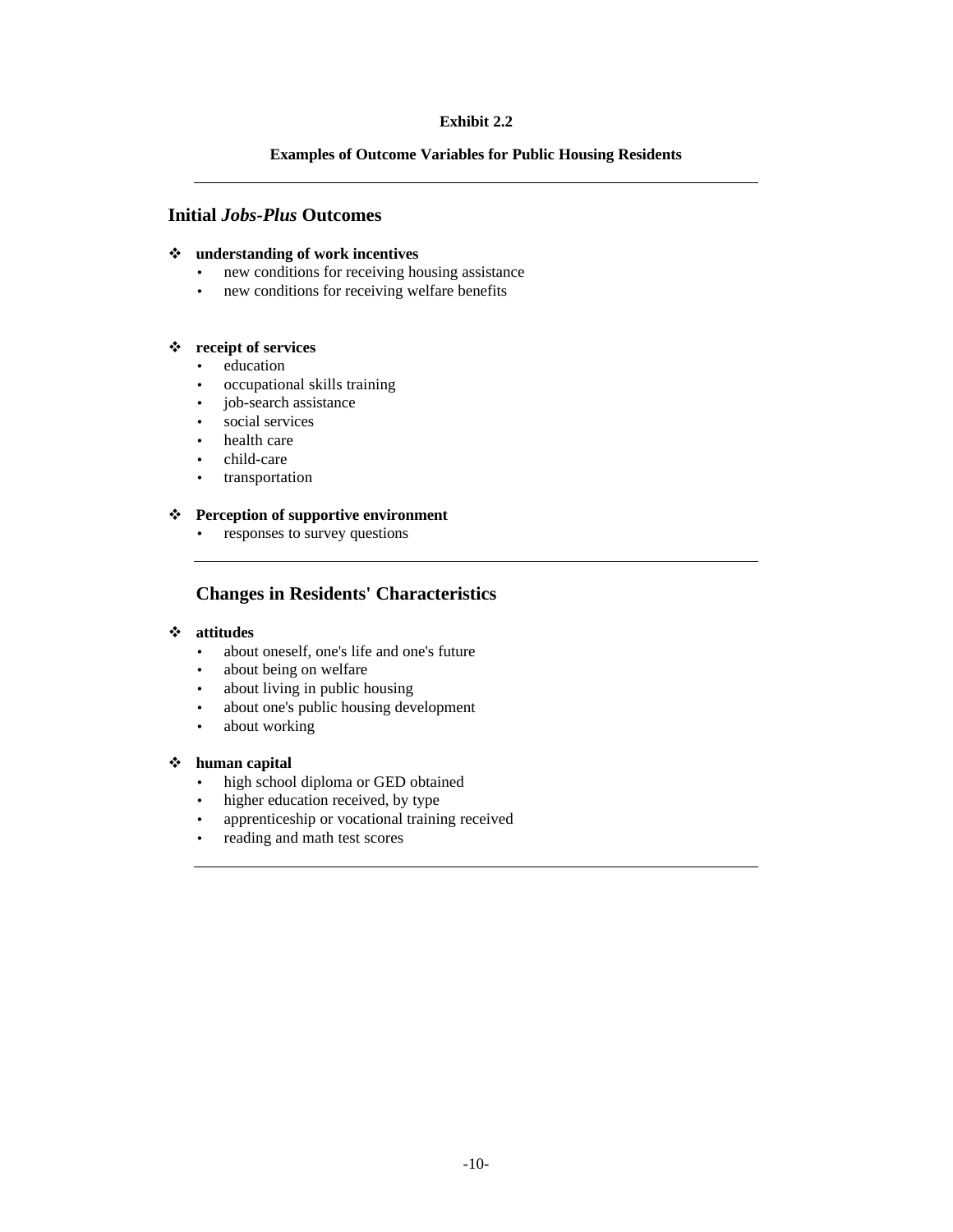# **Exhibit 2.2 (continued)**

# v **behavior**

- time spent in productive activities (volunteer work, helping children with school work. *etc.)*
- job-search activities
- pregnancy and child-bearing
- alcohol and drug abuse
- criminal activities
- personal interactions

# v **level of organization**

- participation in social organizations
- participation in resident management organizations

# **Progress Toward Self-Sufficiency**

# v **Earnings and Employment**

- percent employed
- mean earnings

# v **Receipt of public assistance**

- AFDC
- food stamps
- Medicaid
- subsidized housing

# v **Poverty Status**

• percent living in poverty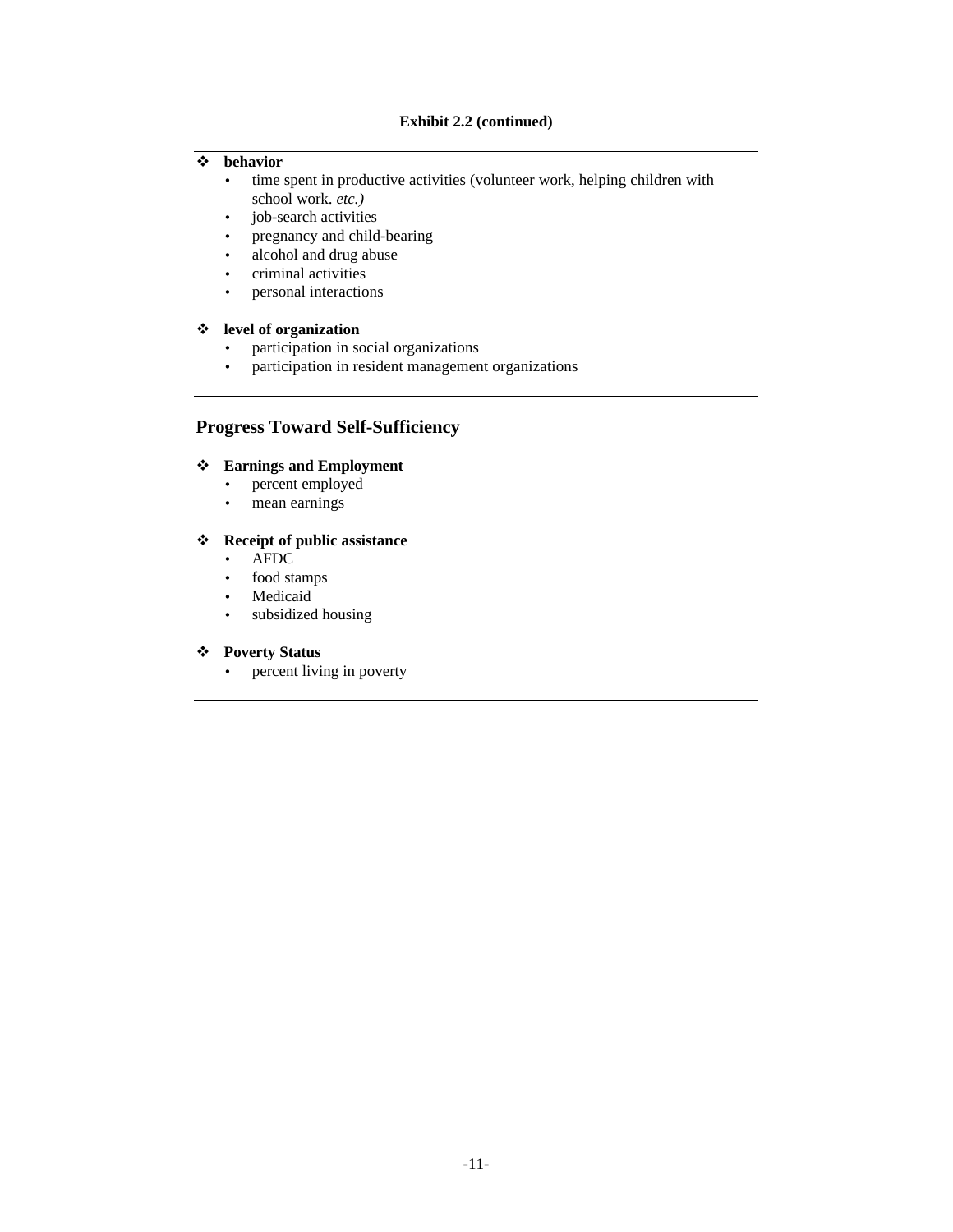#### **Impact Study Design #1: A Two-Group, Before-After Analysis**

#### **The Approach**

Previous research on the impacts of self-sufficiency programs for public housing residents (Shlay and Holupka, 1992, and Rohe, 1993) have measured program impacts by comparing changes in outcomes for a program group that was exposed to the program and a comparison group that was not exposed.<sup>19</sup> The basic logic of this approach is as follows:

- the program *outcome* is represented by the change in an outcome measure from before the program was implemented (usually at baseline) to after it was implemented,
- the *counterfactual* is represented by the corresponding change for the comparison group,
- the *impact estimate* is the difference between the observed change for the program group and the observed change for the comparison group.

In theory, this approach could be used to estimate impacts with regard to any of the outcome measures listed in Exhibit 2.2. To the extent that the observed change in the measure for the comparison group accurately reflects what the change for the program group would have been without the program, the approach provides a valid estimate of the impact for the sample.

The key to making this approach work is finding the right comparison group. Shlay and Holupka (1992), in their study of the Family Development Center at the Lafayette Courts public housing development in Baltimore, Maryland, chose their principle comparison group from families at a nearby public housing development, Murphy Homes.<sup>20</sup> Rohe (1993), in his study of the Gateway Transitional Families Program, in Charlotte, North Carolina, chose his comparison group from persons who applied to the program but did not participate.

To increase the validity of findings from a two-group, before-after design, it is sometimes possible to match comparison group members to program group members in terms of measured baseline characteristics. There are two basic versions of this approach:

- cell matching, whereby: (1) subgroups (cells) are defined according to combinations of baseline characteristics (*e.g*., age category, gender, race, and welfare status), (2) each program group member is placed in the cell to which he or she belongs, and (3) comparison group members are chosen to match the number of program group members in each cell;<sup>21</sup>
- distance function matching, whereby: (1) a weighted function of baseline characteristics is computed for each program group member and for each potential member of the comparison group; and (2) a comparison group member is chosen to match each program group member in a way that minimizes the difference (or "distance") between their values of the weighted function.<sup>22</sup>

In addition to statistical matching procedures, researchers usually estimate program impacts from a multiple regression equation, of the following form, which attempts to control for differences between program group and comparison group baseline characteristics which are included in the model

$$
Y_2 = \boldsymbol{a} + \boldsymbol{b}_0 T + \boldsymbol{b}_1 Y_1 + \boldsymbol{\Sigma} \boldsymbol{b}_j X_j + \boldsymbol{e}
$$

where:

 $Y_2$  = the follow-up value of the outcome measure,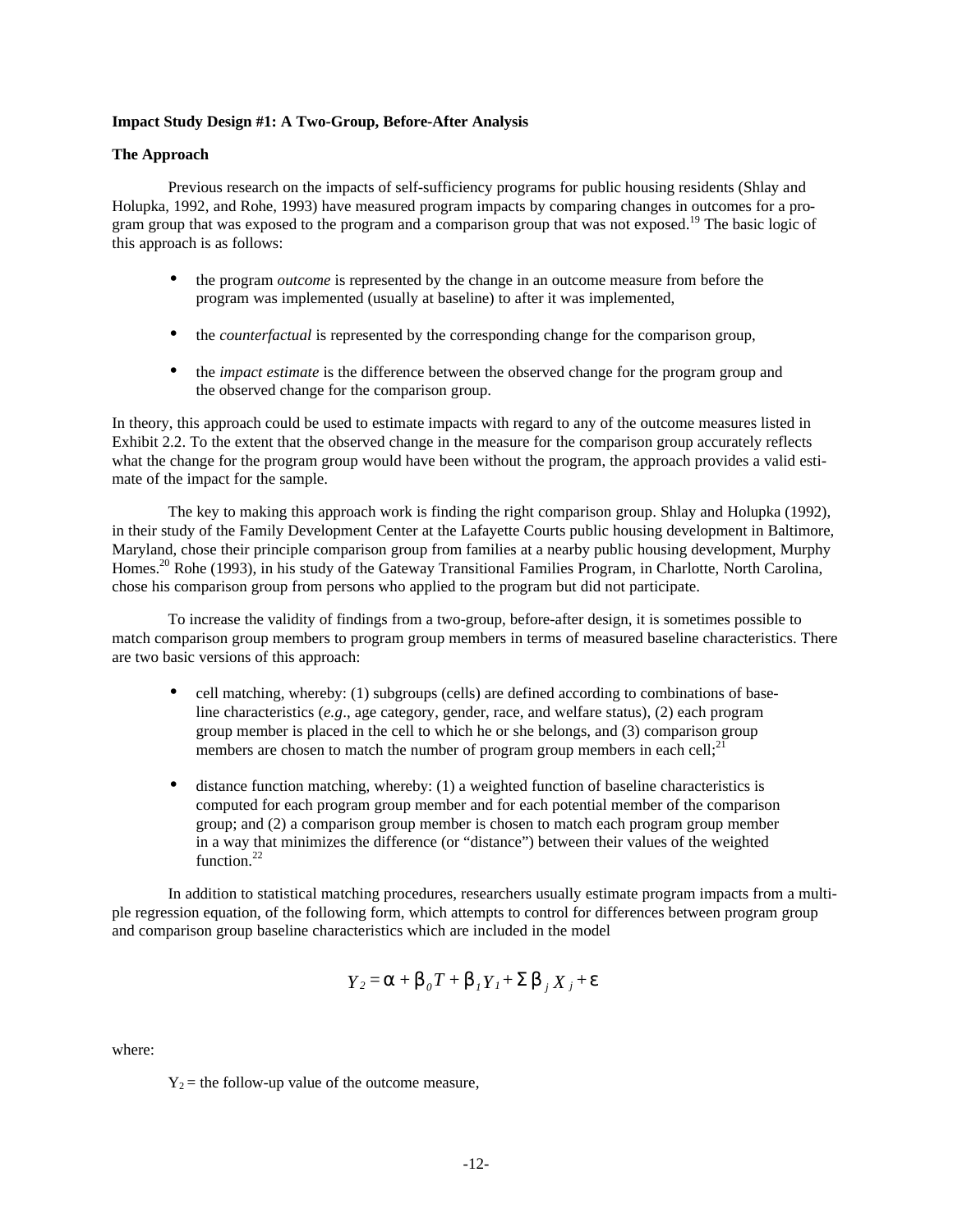$Y_1$  = the baseline value of the outcome measure,

 $T =$  one for program group members, and zero for comparison group members,

 $X<sub>i</sub> = a baseline characteristic,$ 

 $\alpha$  = an intercept term,

 $B_0$  = the program impact,

 $B_1$  and  $B_1$  = regression coefficients, and

 $\epsilon$  = a random error term.

#### **Strengths and Weaknesses**

The principal strengths of the approach are its relative simplicity, and the fact that it could be implemented readily for Jobs-Plus. The main weaknesses of the approach are several important "threats" to the internal validity of its program impact estimates. These threats represent specific reasons why the change in the comparison group outcome might not accurately reflect what the change would have been for the program group without Jobs-Plus.

First, is the possibility that the comparison group and the program group will *experience different events* that affect their willingness and ability to work.<sup>23</sup> Hence, it is probably advisable to choose comparison group members who are from the same local labor market and are served by the same welfare agency and public housing authority.

Several versions of this problem are likely to occur. For example, while the study is underway, other government programs probably will change in ways that affect the Jobs-Plus target population. In particular, welfare reform measures are likely to be taken by some, if not all, of the jurisdictions where Jobs-Plus is implemented. If the comparison group experiences local welfare reform and the program group experiences Jobs-Plus, then impact estimates will represent the differential effect of Jobs-Plus versus local welfare reform. If welfare reform in the Jobs-Plus PHAs is sufficiently dramatic, its effects could over-shadow those of Jobs-Plus, and thereby make it very difficult to measure Jobs-Plus impacts.

A second potential problem of this type is represented by the fact that HUD will be conducting another major demonstration project in many of the PHAs where Jobs-Plus might take place. This new project, the Moving to Work Demonstration, will test increases in the flexibility of federal regulations that control PHA operations. The increased flexibility might enable PHAs to modify their eligibility standards for public housing and their rent determination procedures in ways that also will stimulate work effort. Furthermore, changes in federal regulations might enable PHAs to better coordinate services and activities with other organizations. In short, the Moving to Work Demonstration could provide a competing "treatment" to Jobs-Plus. If it is not possible to withhold this treatment from enough public housing developments to maintain an untreated comparison group, then impact estimates obtained by comparing Jobs-Plus sites and comparison sites will represent the "differential" impacts of the two programs.

A second common problem with two-group, before/after designs is the fact that the program group and the comparison group are often *on two different long-term trends* before they were chosen for the study.<sup>24</sup> Hence, even if the study had not been conducted, subsequent changes observed for the two groups would be different. If, for example, tenants at one public housing development were more likely to find jobs than were the tenants at another development, the subsequent changes in their employment rates would be different in the absence of Jobs-Plus. With only one baseline outcome measure for each group, there is no way to identify their underlying trends. Hence, there is no effective way to compensate for them.<sup>25</sup>

A third common problem with two-group, before/after designs also arises from the fact that only one baseline outcome measure exists. This problem results not from the existence of underlying trends, but from *a tem-*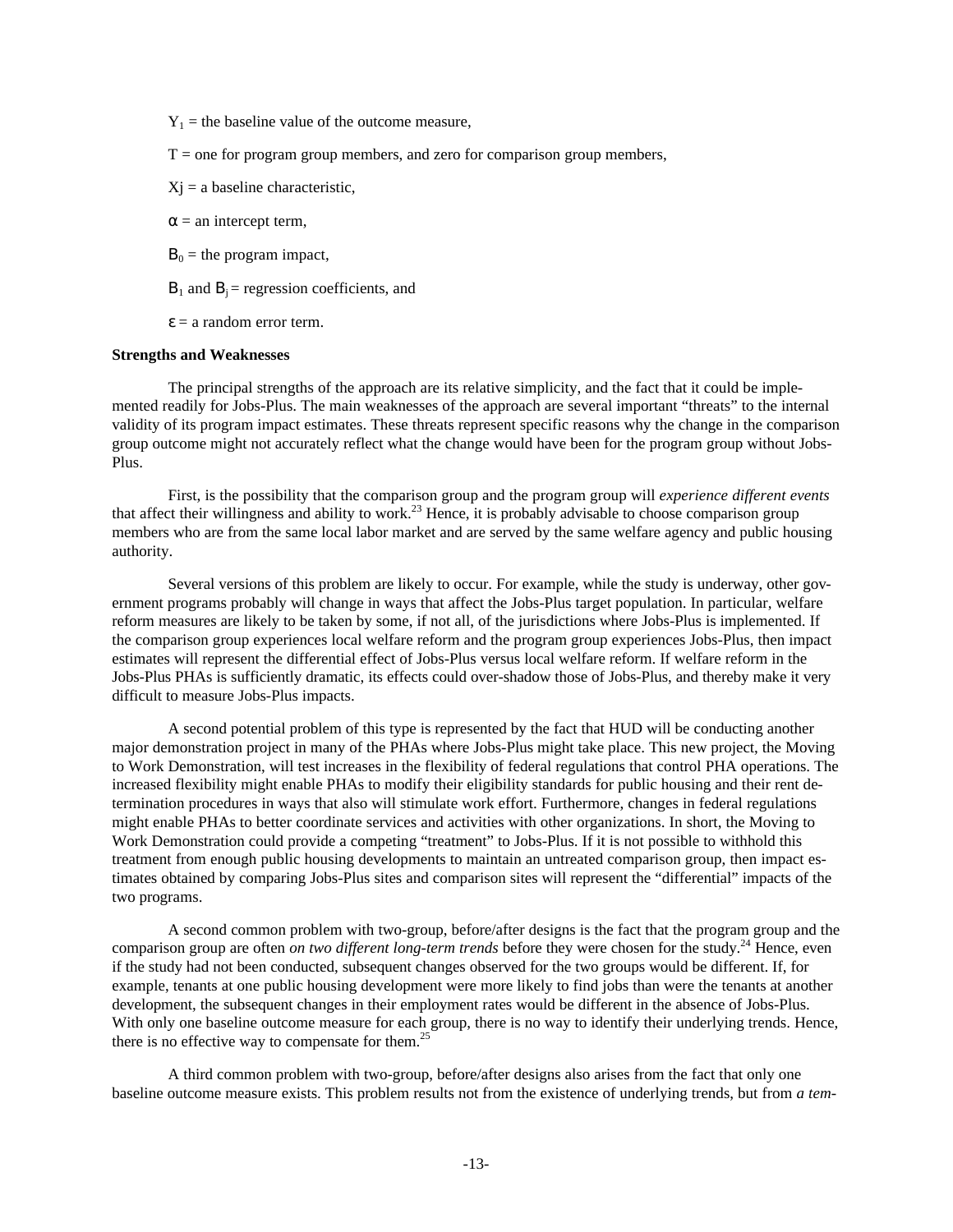#### *porary random departure from this trend that occurs at baseline.*

For example, previous studies of employment and training programs have identified a "pre-program dip" whereby average earnings in the year before participants enter a program are well below their preceding trend.<sup>26</sup> This phenomenon has been the subject of extensive debate, and there is still no agreement about the extent to which it represents a temporary aberration (due to illness, a business failure, or other "bad luck"), or the extent to which it represents the onset of a permanent decline in earnings (which happens to economically displaced workers).

Individuals are probably more likely to enroll in a job-training program when they have just experienced an unusually bad period than when they have just experienced an unusually good period. In other words, their motivation to enroll is probably negatively correlated with random fluctuations in their earnings prospects. If so, then their average earnings in the next period are likely to increase regardless of whether or not they enroll in a program. This phenomenon is a statistical artifact called *regression to the mean.*<sup>27</sup>

With two groups, the problem becomes one of different changes in earnings due to different regression artifacts. Hence, the observed change for the comparison group will not accurately represent what this change would have been for the treatment group, without the treatment.

The second and third problems mentioned above represent two different reasons why the program group and the comparison group differ initially in ways that would cause them to experience different outcomes, even in the absence of Jobs-Plus. Hence, they represent two different forms of "selection bias."

#### **Impact Study Design #2: Longitudinal Data**

#### **The Approach**

The second approach to estimating the impacts of Jobs-Plus is a logical extension of the first, which is intended to deal with: (1) program groups and comparison groups that have different underlying outcome trends, and (2) program groups and comparison groups which have different regression artifacts. To address these issues requires data for both groups on outcome measures for a number of years (four to five) before Jobs-Plus begins, and as long as needed to identify impacts which materialize thereafter. The longer it takes for impacts to materialize, the longer the followup period that is required. This type of information is generally referred to as longitudinal data or panel data.

From these data, one can compute a "pre-program" trend for each program group member and each comparison group member. It is then possible to compute a separate post-program deviation from each person's preprogram trend.<sup>28</sup> The difference between the mean deviation from trend for the Jobs-Plus group and the mean deviation from trend for the comparison group provides an estimate of the impact of Jobs-Plus. This estimate represents:

> the extent to which Jobs-Plus caused participants to change their long-term labor market behavior beyond the change that would have occurred without Jobs-Plus.

Because past behavior, especially past behavior for a number of years, is usually the best predictor of future behavior, comparing sample members' post-program outcomes to their pre-program trend (thereby allowing each sample member to serve as his or her comparison group) is probably the best way, absent a randomized experiment, to control for underlying differences in their likely future behavior.<sup>29</sup>

Giving individuals their own trend implies estimating a separate intercept and a separate slope for each. This is a straightforward extension of standard "fixed-effect" models for longitudinal data, which specify a separate intercept for each sample member.<sup>30</sup> It is possible to include additional explanatory variables in such models, but this generally does not increase their explanatory power appreciably because the additional variables are usually reflected in the past outcome trends for each sample member.<sup>31</sup>

#### **Strengths and Weaknesses**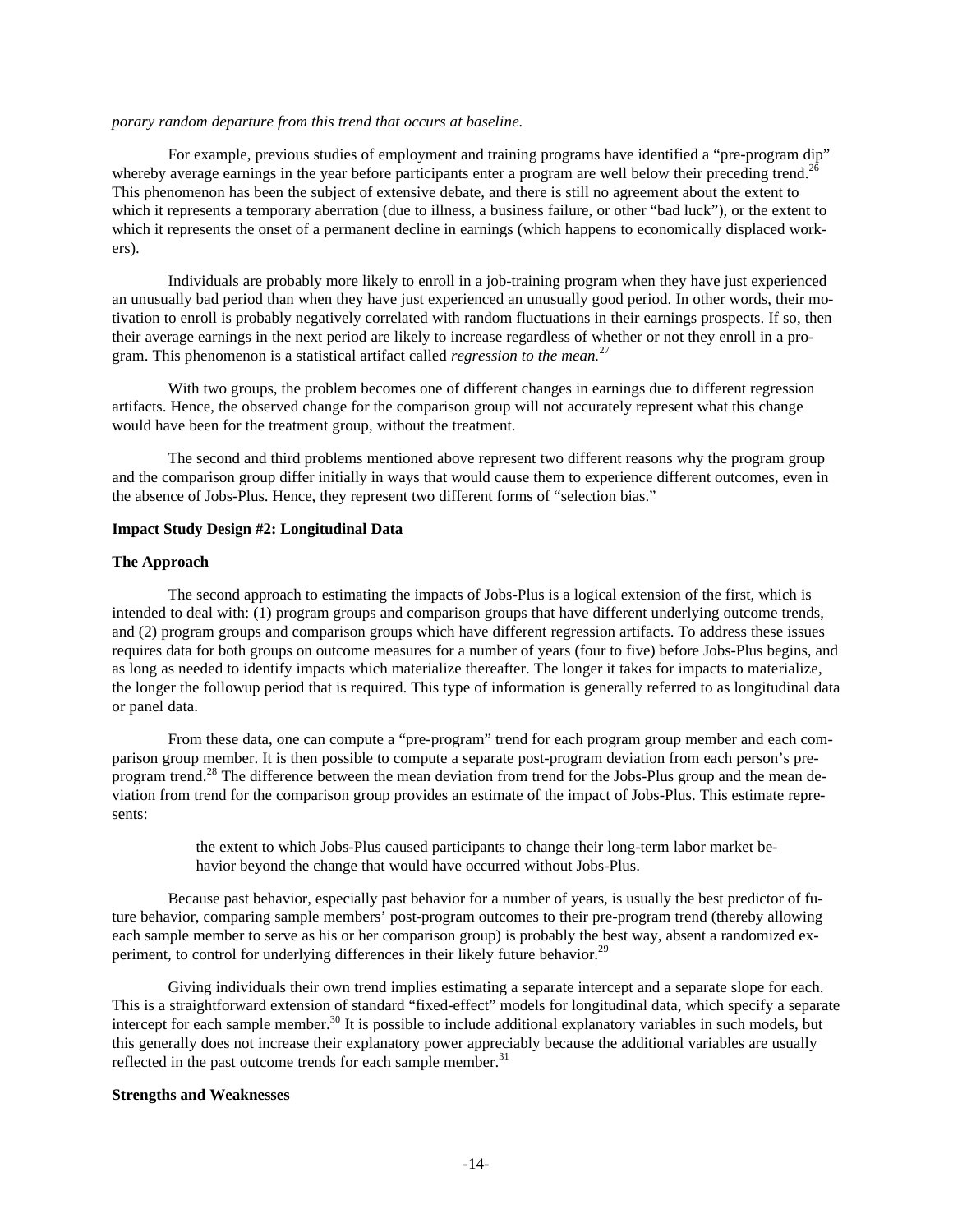The principal strength of this approach is its ability to control for differences in the underlying trends of the program group and the comparison group. In addition, because the approach provides an explicit description of the behavior of sample members over time, it can identify aberrations that might have occurred before an intervention took place. If no such aberration exists, then regression artifacts should not be a problem. If, on the other hand, an aberration appears in the data for either the program group or the comparison group, or both, then the potential for differential regression artifacts exists. Nevertheless, impact estimates based on longitudinal data are less susceptible to the influence of regression artifacts than are simple before/after comparisons.

One potential weakness of longitudinal impact estimators is the possibility that the program group and the comparison group are subject to different major local events (history). If this occurs, then differences in the changes observed for the two groups might reflect differences in the events to which they were exposed, not the impact of Jobs-Plus. Only by choosing program and comparison groups that are likely to be exposed to the same events, and carefully documenting the events to which they were exposed, can one properly interpret the impact estimates obtained.

A second potential weakness of longitudinal impact estimators is the possibility that past behavior will not adequately reflect potential future for program groups members because they have reached a point in their lives where they will make a major change.<sup>32</sup> To see this point, consider the following situation.

Enrolling in a job-training program might signal a desire to change one's situation in life. Even if someone has been out of the labor force for a long time, or has been in and out of low-pay jobs for many years, he or she might be ready, able, and willing to make a change with or without participating in a program. If so, then data over time on prior employment, earnings, welfare receipt, or housing subsidies will not provide an adequate statistical control for likely future changes in these outcomes. Indeed, nothing short of a randomized experiment will do so.<sup>33</sup>

> Fortunately, because of a fundamental difference between the participant selection process for employment and training programs, and that for Jobs-Plus, longitudinal impact methods (even two-group, before-after methods) might be more suitable for evaluating Jobs-Plus than for evaluating employment and training programs.

Individuals will become members of the Jobs-Plus program group if they happen to live in a public housing development where Jobs-Plus is implemented. They will not become members of the program group if they do not live in a Jobs-Plus development. Hence, at least when the initiative begins, Jobs-Plus "comes to the individuals," the individuals do not "come to Jobs-Plus."<sup>34</sup> Therefore, the program group should not exhibit a pre-program dip. Consequently, it should not exhibit a regression artifact.

Furthermore, there is no reason to expect that the proportion of program group members who are planning to change their lives differs appreciably from the proportion of residents at other similar developments who plan to do so.

# **Impact Study Design #3: Random Assignment of Public Housing Developments**<sup>35</sup>

A third approach for estimating the impacts of Jobs-Plus, which builds on the preceding two approaches, is a randomized experiment, in which: (1) several public housing developments are chosen as candidate Jobs-Plus sites from each PHA that participates, (2) these developments are matched as closely as possible, and (3) a lottery is used to determine which development implements Jobs-Plus and which become members of a control group.

If this approach is feasible, it could be used in conjunction with either or both of the preceding approaches. By randomly deciding which candidate developments become *Jobs-Plus* sites and which become control sites, one can eliminate *systematic* forces that might produce initial differences between the two groups. Only by chance would such differences occur. Hence, this procedure would eliminates bias in program impact estimates. Nevertheless, a substantial margin for *random* sampling error would remain, because residents would be randomly assigned by development, not independently as individuals.<sup>36</sup>

Note that this random sampling error will be present whether public housing developments are chosen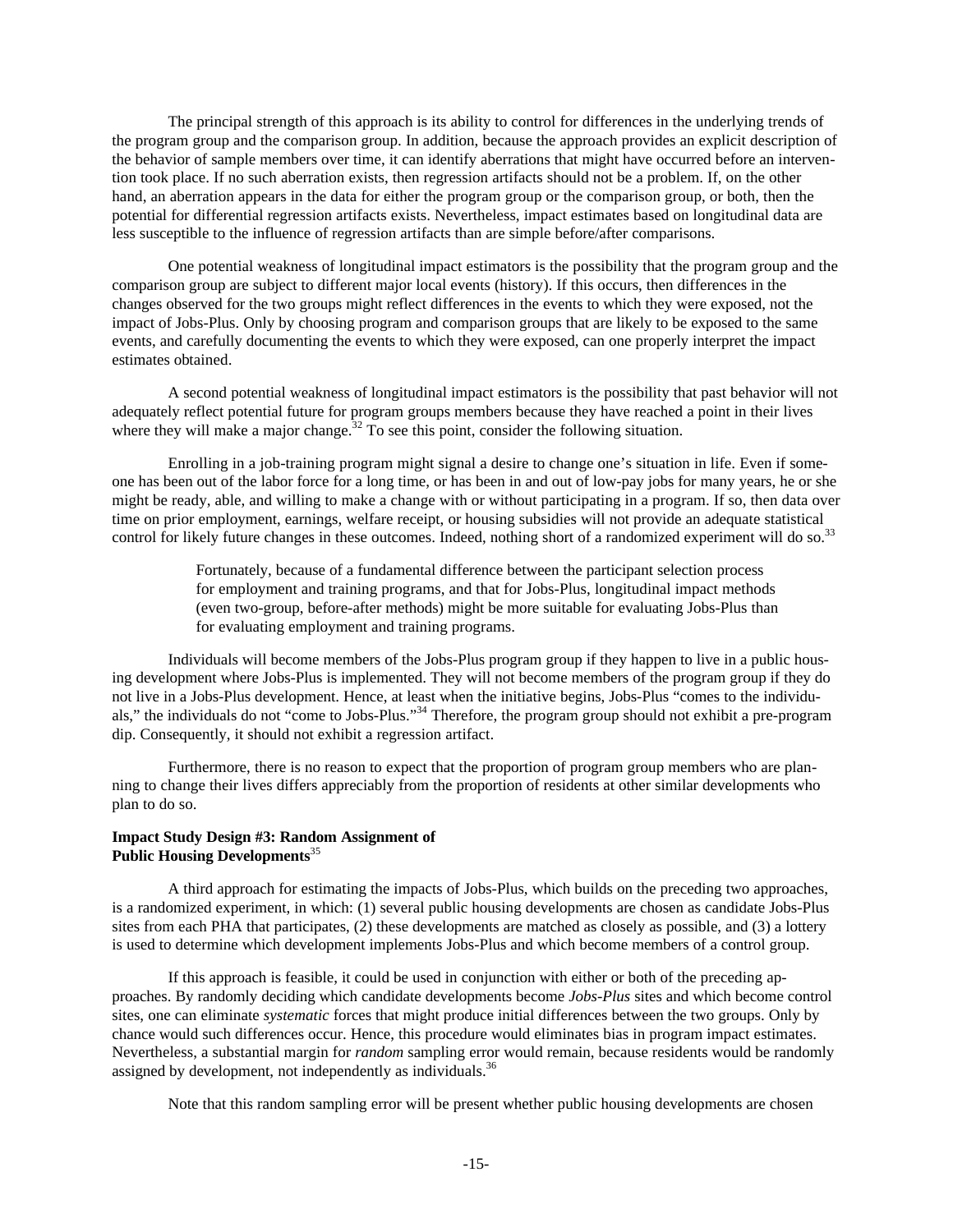randomly for the program and control groups or whether they are chosen in some other way (which would not eliminate bias). The problem with respect to random sampling error arises because Jobs-Plus applies to whole public housing developments, not to specific residents.

# **Sample Size and Minimum Detectable Effects**<sup>37</sup>

Sample size is key to the Jobs-Plus impact analysis. To place this issue in perspective, first consider the magnitude of impacts produced by successful welfare-to-work programs that have some of the planned features of Jobs-Plus (Exhibit 2.3).

#### **Exhibit 2.3**

# **Estimates of Impacts on Employment Rates from Three Recent Successful Welfare Demonstration Programs**

|                                     | <b>JOBS</b> Programs In<br>Atlanta, GA;<br><b>Grand Rapids, MI;</b><br>Riverside, $CA1$ | <b>JOBS</b> Programs for<br><b>Public Housing Residents</b><br>in Atlanta, GA <sup>2</sup> | <b>The Canadian</b><br>Self-Sufficiency Project <sup>3</sup> |
|-------------------------------------|-----------------------------------------------------------------------------------------|--------------------------------------------------------------------------------------------|--------------------------------------------------------------|
| <b>Employment Rate</b> <sup>4</sup> |                                                                                         |                                                                                            |                                                              |
| Program group                       | 42.5%                                                                                   | 36.7%                                                                                      | 39.3%                                                        |
| Control group                       | 34.4%                                                                                   | 28.6%                                                                                      | 30.6%                                                        |
| <b>Impact</b> (difference)          | $8.1\%$                                                                                 | $8.0\%$                                                                                    | $8.7\%$                                                      |
| Significance of                     | 0.01                                                                                    | 0.05                                                                                       | 0.01                                                         |
| impact                              |                                                                                         |                                                                                            |                                                              |
| <b>Sample Size</b>                  |                                                                                         |                                                                                            |                                                              |
| Program group                       | 759                                                                                     | 399                                                                                        | 942                                                          |
| Control group                       | 951                                                                                     | 369                                                                                        | 968                                                          |

<sup>1</sup>These findings reflect the impacts of a "Labor Force Attachment" approach to stimulating employment through jobsearch assistance, followed by work experience or short-term education and training activities, if needed (Freedman and Friedlander, 1995, Table 5).

<sup>2</sup>These findings also reflect the impacts of a "Labor Force Attachment" approach (Goldman, 1995, Table 5).

<sup>3</sup>These findings reflect the impacts of an earnings supplement designed to "make work pay" by guaranteeing a substantial minimum earnings to sample members who find full-time employment within a year (Card and Robins, 1996, Table 3).

<sup>4</sup>The employment rate was measured as: (1) the percent employed during a month approximately two years after random assignment for the JOBS programs in Atlanta, Grand Rapids and Riverside, (2) the percent employed during a quarter roughly two years after random assignment for the JOBS Programs for public housing residents in Atlanta, and (3) the percent employed during a month roughly 1 1/2 years after random assignment for the Canadian Self-Sufficiency Project.

Column one in the exhibit reports some of the first available findings from demonstration programs being conducted in Atlanta, Georgia; Grand Rapids, Michigan; and Riverside, California, under the Job Opportunities and Basic Skills (JOBS) Program. These findings reflect the impacts on employment rates of a "Labor Force Attachment" approach to stimulating employment, through job-search assistance, followed by work experience or short-term education and training activities, if needed. The second column presents unpublished findings from the same study for a subsample of public housing residents in Atlanta. The third column reports recently published findings from a major Canadian study of an earnings supplement designed to "make work pay" by guaranteeing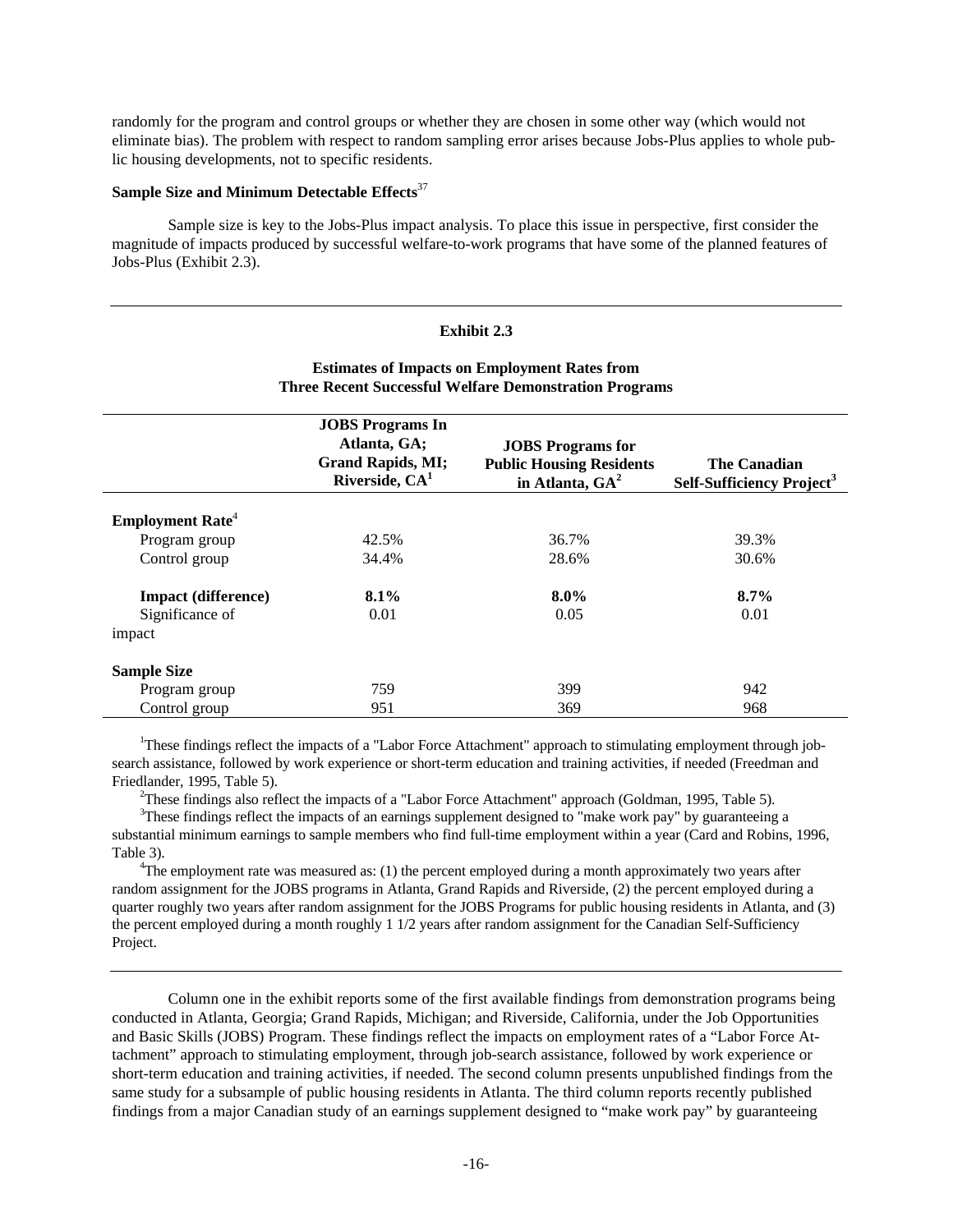(for up to three years) a substantial minimum earnings to welfare recipients who find a full-time job within a year and remain employed full-time thereafter.

In each case, the employment rate for program group members observed eighteen months to two years after enrollment was *8 to 9 percentage points* higher than it would have been without the program. These findings were statistically significant.

Furthermore, these findings represent substantial impacts on employment. To see this, it is useful to express each impact as a percentage of the corresponding employment rate for the control group. Hence, the 8.1 percentage point impact in the first column represents a 23.5 percent increase from the 34.4 percentage point employment rate for control group members. In other words*, 23.5 percent more of the program group members were employed than would have occurred without the program*. Corresponding impacts in these terms are a 28.0 percent increase in employment for column two and a 28.4 percent increase in employment for column three.

The impacts of Jobs-Plus should exceed those in Exhibit 2.3, because it will combine the separate approaches used by the programs represented in the exhibit, and add a third important component to the mix. As discussed earlier, Jobs-Plus will include state-of-the-art employment and training services; financial and other incentives that promote work; and vigorous efforts to build a community that supports work. Hence, Jobs-Plus should increase employment rates by at least 10 percentage points. Therefore, the impact study design for Jobs-Plus must have enough statistical power to detect impacts of roughly this size.

Findings in the exhibit were based on total samples that ranged from just under 800 persons to just over 1,900 persons, which is typical of many recent experiments, but is considerably smaller than the largest ones.<sup>38</sup> These samples could detect impacts on employment rates of 8 to 9 percentage points. Thus, if the Jobs-Plus sample were selected in a similar way (by randomly assigning individuals to program or control status), 1,000 to 2,000 public housing residents would be adequate to detect the types of impacts anticipated if Jobs-Plus is successful.

However, Jobs-Plus sample members will enter the study in groups, or "clusters," either as residents in public housing developments selected for the Jobs-Plus program, or as residents in public housing developments selected for the comparison group. This "cluster assignment" will increase the standard errors of Jobs-Plus impact estimates, thereby reducing their statistical power. This loss of power could be substantial, because the clusters (developments) will be large (containing 200 to 400 families each). <sup>39</sup> Indeed, the standard errors for impact estimates from a Jobs-Plus sample might be several times as large as those from a sample of the same size produced by random assignment of individual public housing residents.<sup>40</sup>

Without information about the "intra-class correlation" for the outcome measures to be used, it is not possible to determine whether any given number of public housing residents will be adequate for the study. Nevertheless, to provide some insight about the likely statistical power of Jobs-Plus impact estimates, Exhibit 2.4 presents a *hypothetical example*.

The exhibit lists employment rates for five hypothetical housing developments in two consecutive years, without Jobs-Plus. The size of these developments is not specified, but I assume that they are relatively large, and focus on aggregate employment rates.<sup>41</sup> The magnitudes of these employment rates are similar to those observed by the studies represented in Exhibit 2.3.

What is more important, however, is the *variation in the changes in employment rates*. These changes range from an increase of 10 percentage points to a decrease of 10 percentage points (which is substantial). Their standard deviation is 8 percentage points.

If this situation approximates the actual variability of changes in employment rates for public housing developments like those in the Jobs-Plus sample, then one can approximate the minimum detectable effects of Jobs-Plus using the public housing development as the unit of analysis.

For example, what if one Jobs-Plus development and one comparison development are chosen from each of five PHAs? Estimates of impacts on changes in employment rates obtained from this sample of 10 developments would have a standard error of 5 percentage points.<sup>42</sup> This means that an impact estimate greater than roughly 10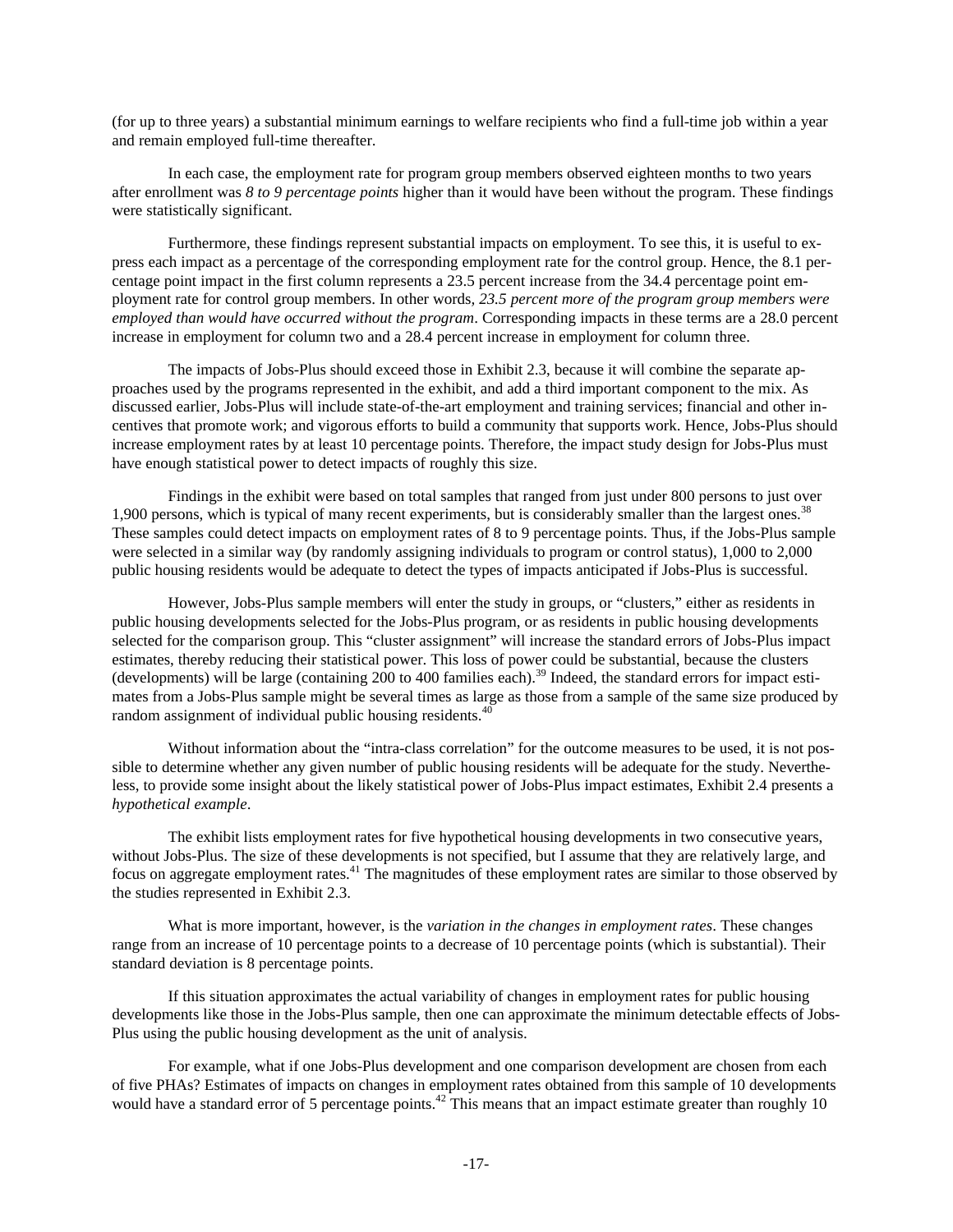percentage points would be statistically significant at the  $.05$  level.<sup>43</sup>

# **Exhibit 2.4**

# **Annual Average Quarterly Employment Rates at Five Hypothetical Housing Developments in the Absence of** *Jobs-Plus*

|                                        | <b>Year One</b> | Year Two | <b>Change</b>    |  |
|----------------------------------------|-----------------|----------|------------------|--|
| Development A                          | 40%             | 30 %     | $-10\%$          |  |
| Development B                          | 30              | 25       | $-5$             |  |
| Development C                          | 35              | 35       | $\boldsymbol{0}$ |  |
| Development D                          | 30              | 40       | 10               |  |
| Development E                          | 25              | 30       | 5                |  |
| Mean Change                            |                 |          | 0 %              |  |
| <b>Standard Deviation of</b><br>Change |                 |          | 8 %              |  |

If instead, we chose one Jobs-Plus development for each PHA and two developments for the comparison group, to increase statistical power, the standard error of the impact estimate would be 4.4 percentage points. Thus, an impact estimate greater than about 9 percentage points would be statistically significant at the .05 level.

> Given the preceding assumptions, it therefore should be possible to detect impacts on employment rates that are comparable to those produced by state-of-the-art employment and training programs and targeted financial incentives.

#### **Data Issues and Options**

I next briefly discuss some important data issues and options.

- Whom should we observe?
- What types of outcomes should we measure?
- For what period should we measure these outcomes?
- Where can we get information about these outcomes?

#### **Whom to Observe?**

To measure the impacts of Jobs-Plus on public housing residents will require defining the target population as all persons living in a Jobs-Plus development when the initiative begins. It also probably will require drawing a sample at the same time from a comparison development for each site. During the followup period, it will be necessary to track these individuals wherever they go.

#### **What to Measure?**

Earlier I presented a model of Jobs-Plus impacts which implies a series of initial, intermediate, and long-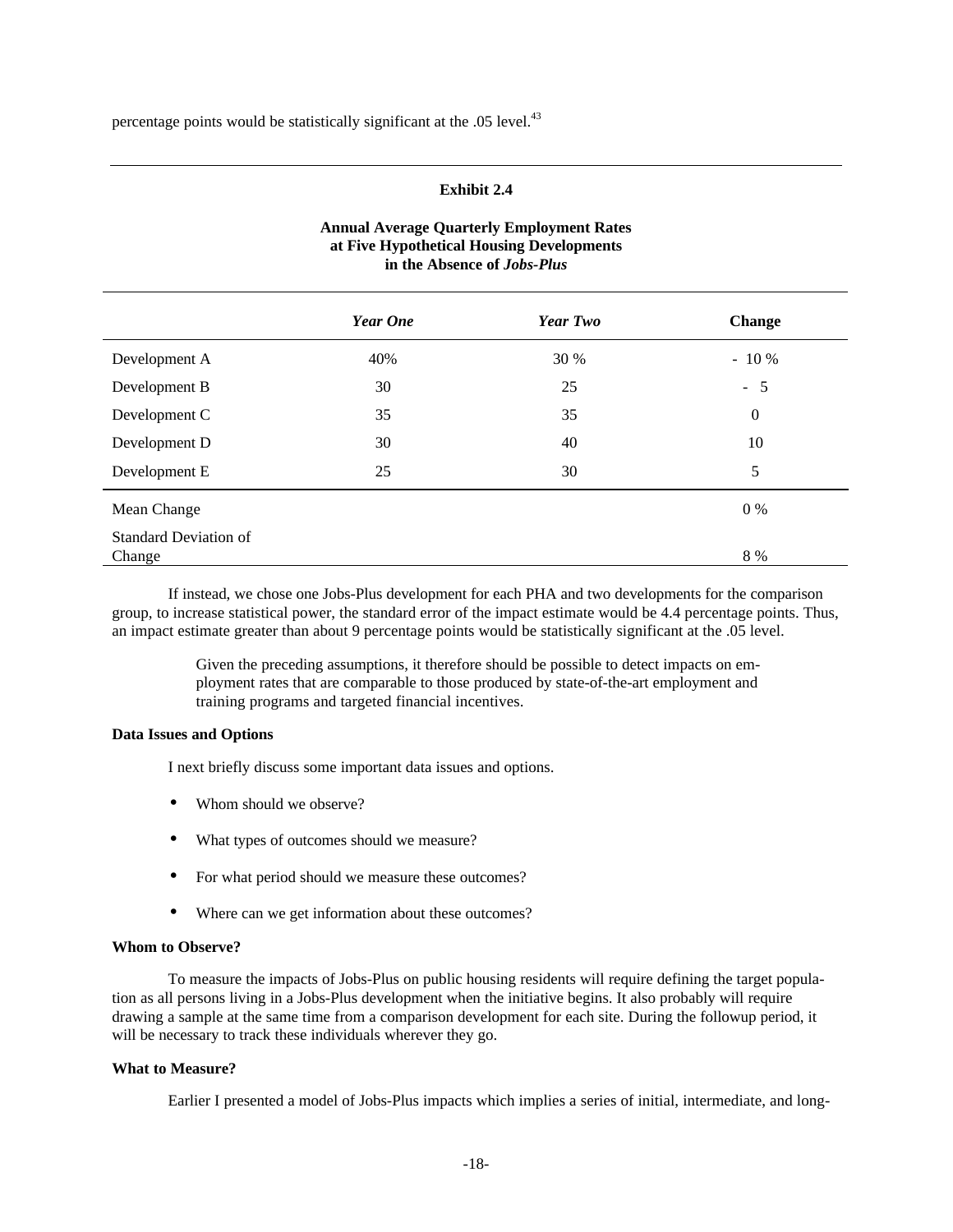term outcomes. Exhibit 2.2 lists these measures, which are not repeated here. Instead, I consider aspects of these measures which determine the types of data collection methods they will require. In addition, I briefly indicate how different outcome measures will provide different types of information about changes over time and, consequently, will require different statistical analysis methods.

First consider measures of *differences in levels or differences in states at two points in time*, say, for example, at baseline and at the end of followup. This focus applies to outcomes such as residents' attitudes about themselves, about welfare, and about work, their understanding of the incentives of Jobs-Plus, and whether or not they are employed, on welfare, or still living in public housing.

 The emphasis here is on describing how the outcome differed at two points in time, not on identifying when it might have changed, or on describing fully its pattern of change over time (if it changed more than once). Hence, one can measure such outcomes at two specific times and summarize them as mean changes — a simple before-after analysis.

True longitudinal data are different. They provide continuous information over time about a level, a flow, or a state, and thereby make it possible to *summarize a pattern over time,* which describes both how an outcome changed and when it changed.

To analyze longitudinal data for continuous outcomes, such as earnings or welfare benefits, one can use conventional fixed-effect models for panel data, or extensions of these models, such as time-varying, fixed-effect models (Bloom, 1984). 44

To analyze such data for discrete outcomes, such as employed or not, on welfare or not, or living in public housing or not, requires statistical methods for "event history" analysis, such as "hazard rate" models (Allison, 1988).

#### **What Periods to Observe?**

Two questions arise here: (1) how long should the followup period be? and (2) how long should the baseline period be? Different answers to these questions will be necessary for different outcome measures obtained from different data sources with different time limitations.

The overall followup period for the project probably should be at least five years, because of the time that it will take to implement Jobs-Plus fully, and because of the likely long time required for the initiative to increase the economic self-sufficiency of public housing residents. For example, Rohe (1993) describes a seven-year process for participants in the Gateway Transitional Families Program sponsored by the Charlotte, North Carolina Housing Authority.<sup>45</sup>

We also recommend that the baseline period for some of the study's key outcome measures include four to five years before sample members are exposed to Jobs-Plus*.* Shorter baseline periods would enable researchers to control for differences in the initial conditions of sample members, but longer periods are required to control for differences in their underlying trends.

#### **Where to Get the Data?**

There are four main potential sources of outcome data for public housing residents.

- sample surveys,
- PHA administrative records.
- UI wage records, and
- AFDC and food stamps records.

Sample surveys could be conducted at baseline and at one or more times thereafter. The first survey could measure the baseline characteristics listed earlier. It also could obtain retrospective longitudinal information about employment, earnings, welfare receipt, subsidized housing, and other key outcomes during the previous two-to-five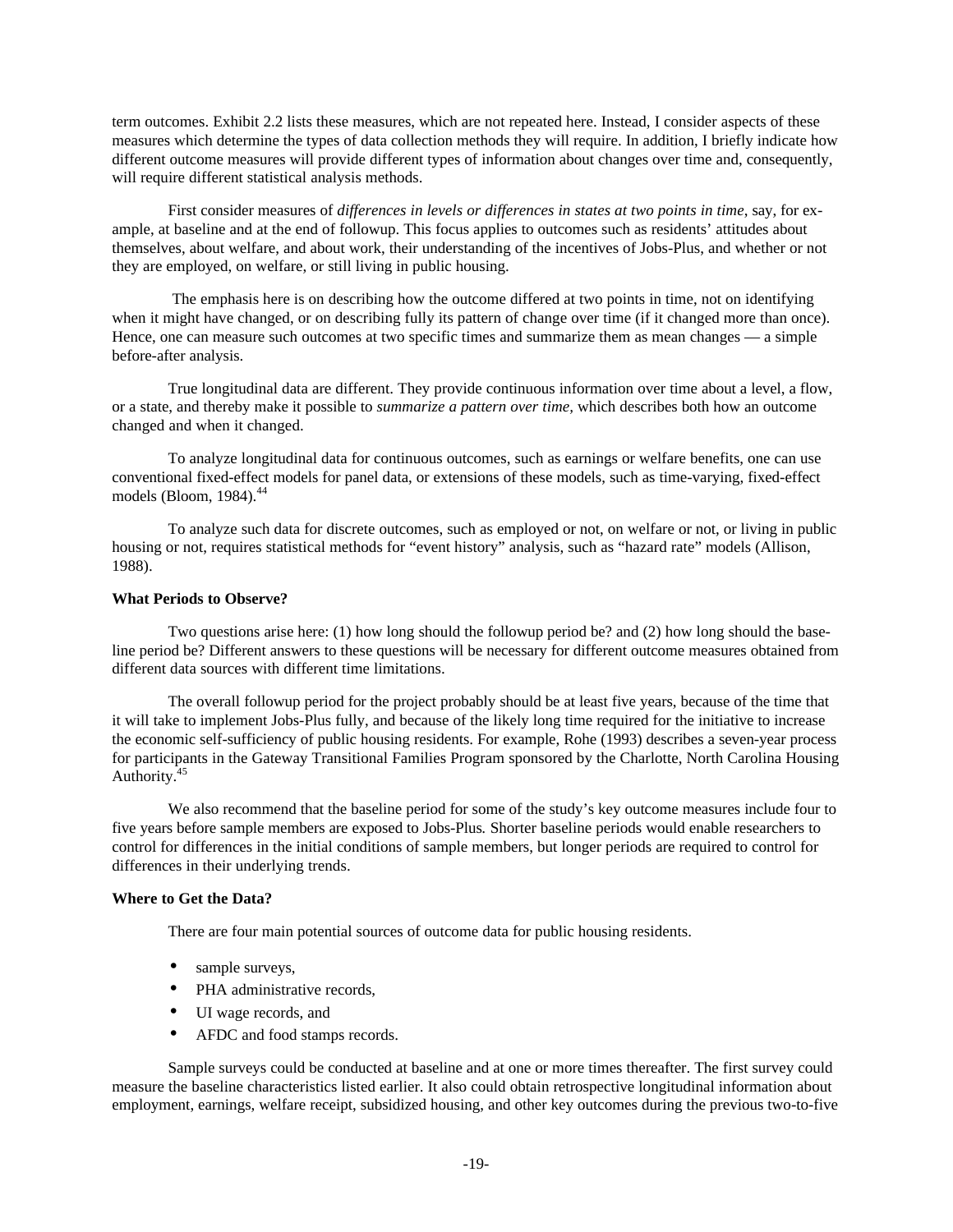years. The time period for this information would be limited by the ability of survey respondents to recall past events. $46$ 

PHA administrative records, especially those based on the HUD Form 50058, which is used to certify a family's eligibility for public housing when it applies, and is used each year thereafter to recertify eligibility and set family rents, provide information about selected socioeconomic characteristics. If these forms are completed properly, and if they are accessible, they could provide an annual "snapshot" of a household's composition, its income by source, and its net income (minus allowances and expenses). Examination of the quality and availability of these data for sites that are selected to participate in Jobs-Plus will be necessary to determine whether or not they should be used.

As a source of longitudinal baseline data, the 50058 Form is limited by the period for which it is available, and the fact that it covers different periods for different residents.<sup>47</sup> Nevertheless, it might provide a good description of each household in the study at the time Jobs-Plus begins. As a source of longitudinal followup data, the 50058 Form is limited by the fact that it is not collected after a family leaves a PHA's housing programs.<sup>48</sup>

UI wage records contain data on earnings that are reported quarterly to each state by employers, as required by law, for all workers covered by Unemployment Insurance.<sup>49</sup> This information is reported for well over 90 percent of all employees in most states. It is used to determine eligibility for Unemployment Insurance and weekly benefit rates for persons who file a UI claim.

By matching sample members' Social Security numbers to their UI wage records, one can measure their total quarterly earnings and their quarterly employment rates. This approach has been used by many studies of employment and training programs. As a source of longitudinal followup data, UI wage records are excellent, because they can be obtained for an indefinite period. Furthermore, they have been found to produce program impact estimates that are similar to those based on more costly followup survey data (Bloom *et al.*, 1993).<sup>50</sup> As a source of pre-program longitudinal data, this information might be limited to four to six quarters, which is all that is usually kept in active records by state UI agencies because they only maintain active data for the period used to establish UI eligibility and weekly benefit rates. It might be possible, however, to increase the coverage of this information substantially, if state agencies agree to provide information from their archives.

AFDC and food stamps records can be obtained by matching the Social Security numbers of sample members to the administrative records of local and state welfare agencies. This information also has been used by past evaluations of employment and training programs. When available, it represents an effective way to produce an accurate long-term, monthly history.<sup>51</sup>

#### *III. Jobs-Plus Impacts on Public Housing Developments*

#### *Introduction*

This section explores ways to measure the impacts of Jobs-Plus on public housing developments. The goal here is to study what happens to a particular residential environment because of the initiative. I first present a model of how Jobs-Plus might affect a public housing development and corresponding measures of its success. I then consider research designs for measuring the impacts of Jobs-Plus.

#### **A Model of Jobs-Plus Impacts and Measures of Jobs-Plus Success**

Exhibit 3.1 presents a model of how Jobs-Plus might affect a public housing development. Just as the model for individual residents was an oversimplification, so is the model for public housing developments. Nevertheless, it provides a conceptual basis for specifying program outcome measures and a logical structure for organizing research findings.

The structure of the model is as follows. Jobs-Plus is designed to directly influence the characteristics of public housing residents and the prevailing culture of their development. Changes in resident characteristics, in turn, produce further changes in local culture, and *vice versa*. These changes increase the success of the develop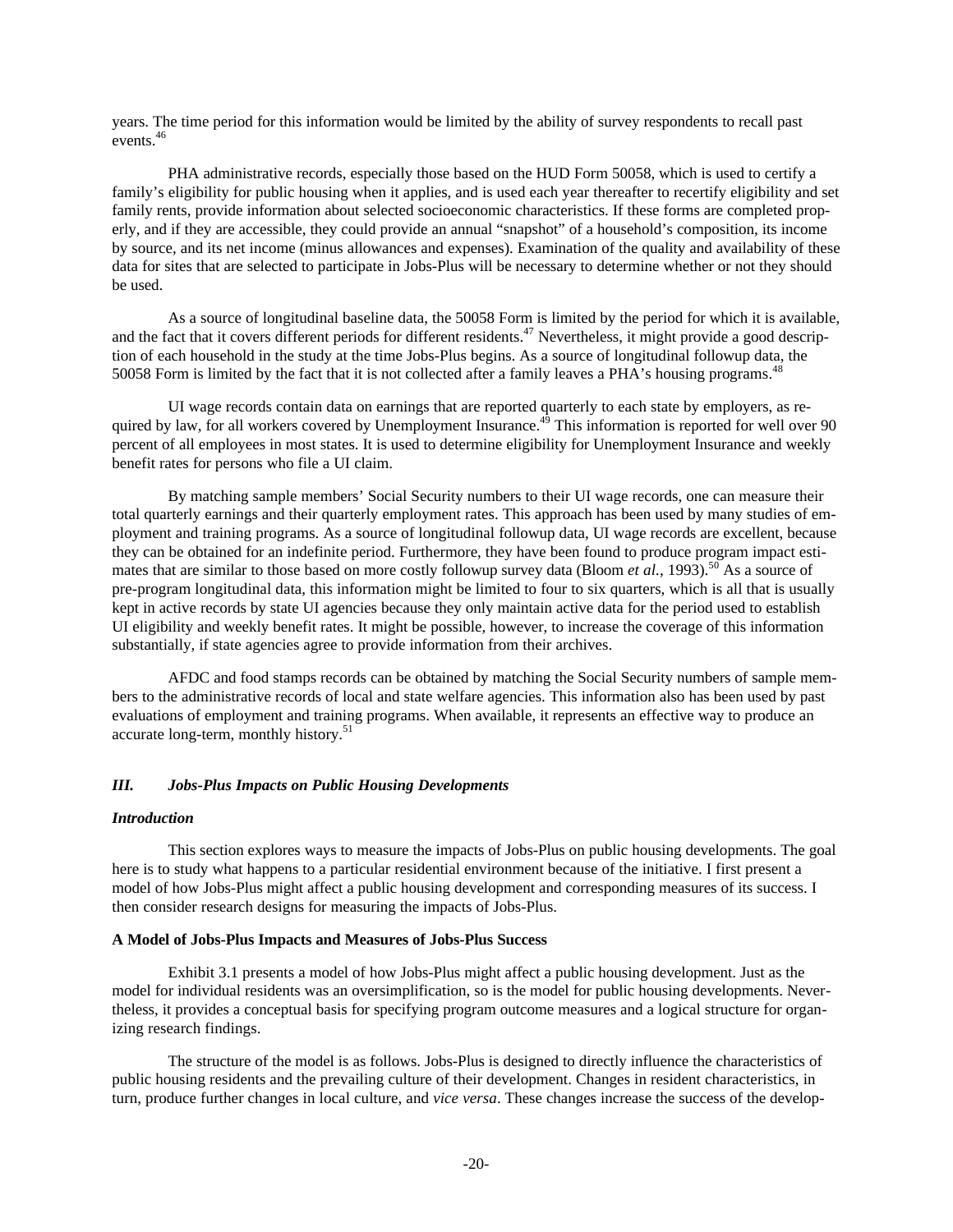ment as a place to live and as a financial enterprise.

Changes in the resident characteristics of a public housing development can occur both because individuals change over time and because different households move out of and into the development. These changes are related to residents' attitudes, human capital, labor market success, welfare dependence, mobility, and level of organization and interaction.

As residents begin to change, improvements in the local culture become possible. If Jobs-Plus is successful, we will begin to see the evolution of a safe, personally-supportive and work-oriented environment. Factors to consider in this regard, include the absence of crime, drug, and gang activities, and the presence of organizations that promote social capital, such as resident groups and civic organizations.<sup>52</sup>



**Exhibit 3.1 A Model of Jobs-Plus Impacts on Public Housing Developments**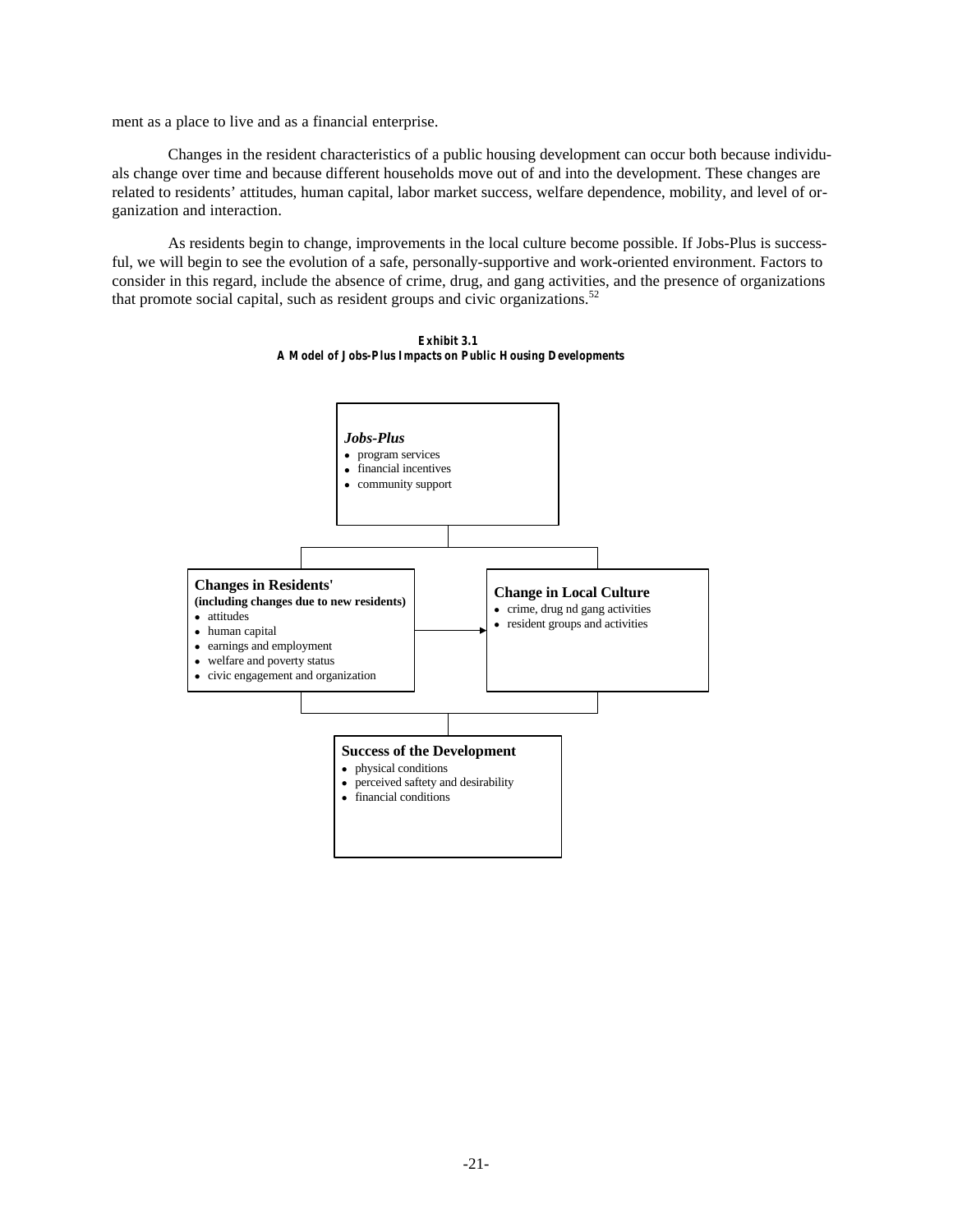The final stage of the model represents the overall success of the public housing development, as a place to live, and as a financial enterprise. To the extent that the lives of individual residents are improved, and the prevailing culture becomes more positive, one should expect to see improved physical conditions, more favorable perceptions of the safety and desirability of the development, and improved financial conditions.

Exhibit 3.2 lists some measures of a public housing development's overall success. Measures of changes in resident characteristics and changes in local culture were presented in Exhibit 2.2.

# **Exhibit 3.2**

#### **Measures of Success for a** *Jobs-Plus* **Development**

- physical conditions
	- ϒ buildings
	- ϒ grounds
	- ϒ infra-structure
	- ϒ amenities
	- ϒ recreation facilities
	- ϒ public services
	- perceptions about
	- ϒ safety
- ϒ desirability
- financial conditions
	- Y vacancy rates
	- ϒ rent revenues
	- ϒ operating costs
	- ϒ maintenance costs

#### **Impact Study Design #1: A Two-Group, Before-After Analysis**

To estimate impacts from this design requires comparing the mean change in an outcome variable for Jobs-Plus developments to the mean change for comparison or control developments.<sup>53</sup> For example, to estimate impacts on vacancy rates, one would compute the mean change in vacancy rates for a Jobs-Plus sample, repeat this procedure for a comparison sample, and take the difference. A standard t test can assess the statistical significance of this difference.

The primary strengths of this approach are its simplicity and feasibility. Its main weaknesses are:

- the Jobs-Plus developments and the comparison developments might be exposed to different events which affect their outcomes differently (they might experience different histories),
- the margin for random sampling error will be high (the statistical power of program impact estimates will be low) because of the small number of developments in the sample,
- Jobs-Plus developments and comparison developments might have a different average underlying trend (they might be maturing differently),
- random factors might affect the baseline conditions of the two groups differently (they might exhibit different regression artifacts).

To address the first problem requires selecting Jobs-Plus developments and comparison developments that are as likely as possible to experience similar events in the near future. As discussed in Section 2, they probably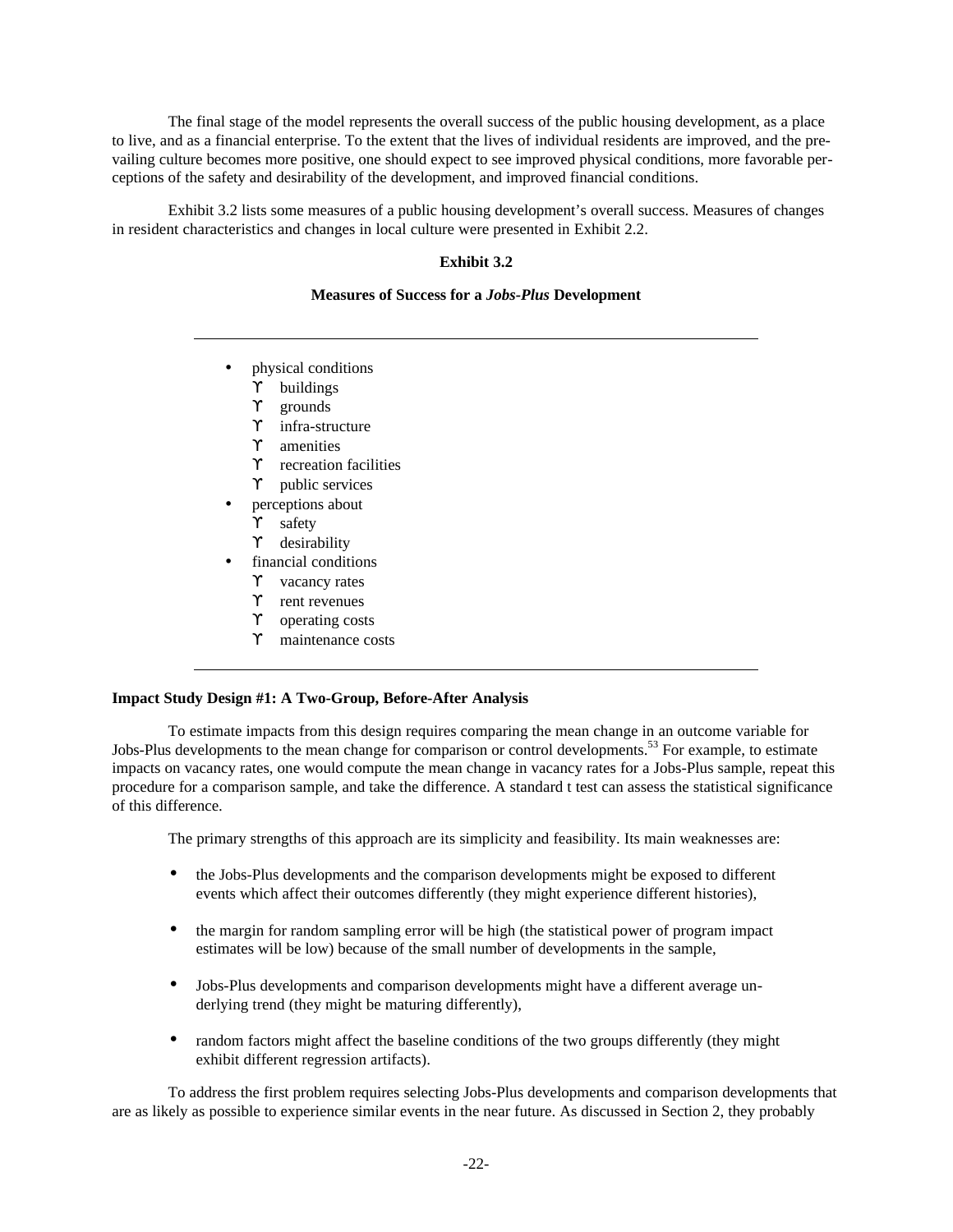should be selected from the same PHAs, and one should make an attempt to match their past histories, resident characteristics, and political situations. Furthermore, it will be crucial to document events which transpire in each development to determine whether different events affected their future outcomes in important ways.

Aside from choosing more project sites or choosing more developments from each participating site, there is little that can be done to increase the statistical power of impact estimates for Jobs-Plus. Nevertheless, if these impacts are as large as those documented by past rigorous studies of key Jobs-Plus components, impact estimates for Jobs-Plus could be statistically significant.<sup>54</sup>

The best way to address the last two problems listed above is to use longitudinal data. Designs of this type, when applied to aggregate units, such as public housing developments, are referred to in the evaluation research literature as "interrupted time-series" analyses.<sup>55</sup>

## **Impact Study Design #2: Interrupted Time-Series Analysis for Jobs-Plus Developments Only**

#### **The Approach**

The simplest interrupted time-series analysis involves a single site with multiple years of data before an intervention and multiple years of data during its followup period. This analysis can be applied to outcome measures for public housing, such as vacancy rates, the percentage of households on welfare, total rents paid, the percentage of households with a working adult, and so on. Exhibit 3.3 illustrates how to use the analysis to estimate the impact of Jobs-Plus on the percentage of households in a development who are on welfare.



# **Illustration of an Interrupted Time-Series Analysis for a Single** *Jobs-Plus* **Development**



#### **Results During the Follow-Up Period**

|      |                          |                       | Deviation from |
|------|--------------------------|-----------------------|----------------|
| Year | <b>Predicted Outcome</b> | <b>Actual Outcome</b> | Trend          |
|      | 70%                      | 67%                   | $-3%$          |
|      | 71%                      | 60%                   | $-11\%$        |
|      | 72%                      | 60%                   | $-12%$         |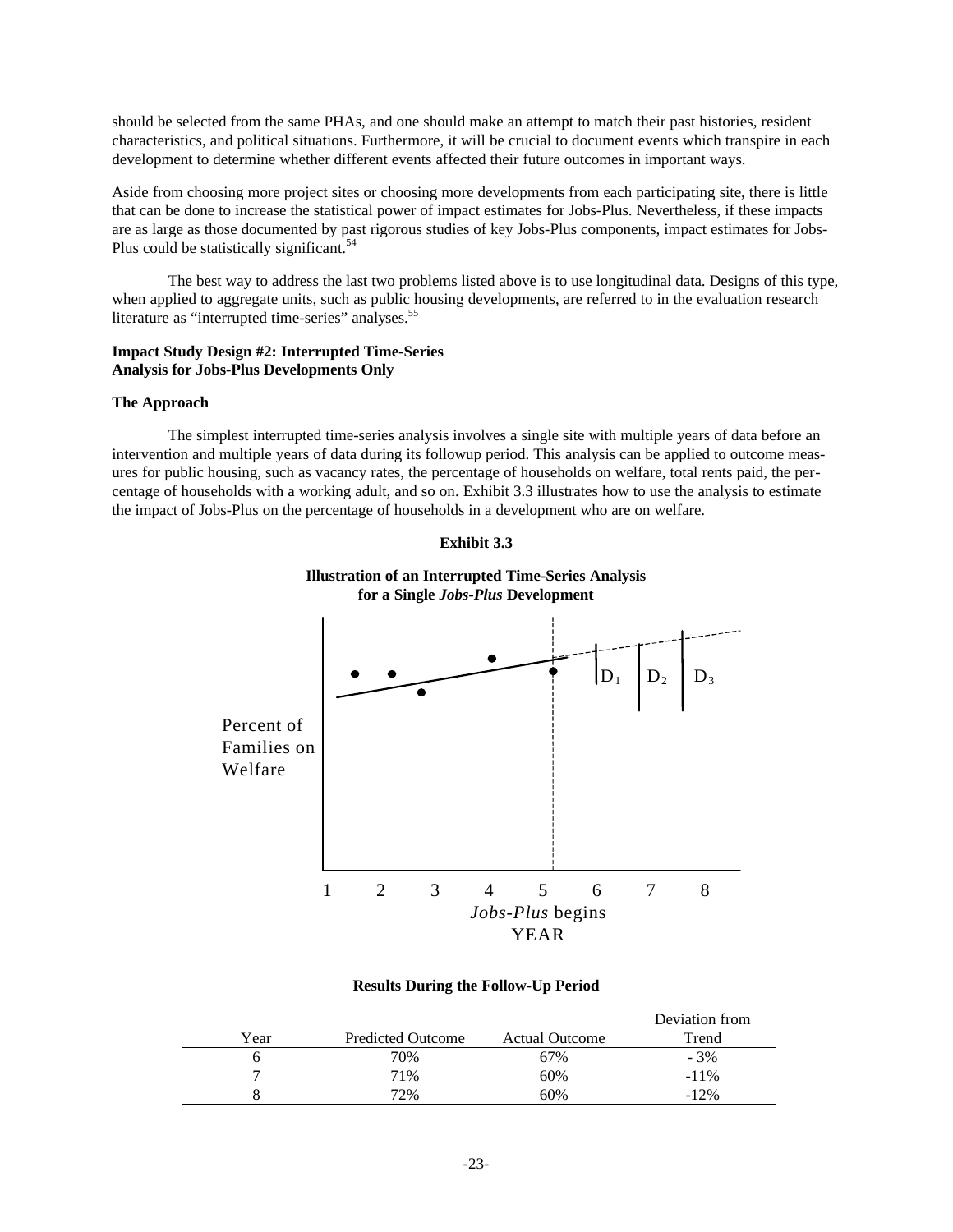If four or five years of baseline data on this measure can be obtained, then one can fit a pre-Jobs-Plus trend line.<sup>56</sup> A linear trend probably will be adequate for most outcomes, but a curvilinear trend (discussed later) can be estimated if the curvature of the baseline trend is pronounced. Extrapolation (extension) of the baseline trend provides the best available estimate of what the outcome would have been without Jobs-Plus (the counterfactual). $\frac{57}{3}$ 

The deviation from the baseline trend in the first year after Jobs-Plus begins (line  $D_1$  in the exhibit) provides an estimate of the impact of Jobs-Plus for that year. Deviations from trend in subsequent years (lines  $D<sub>2</sub>$  and  $D_3$ ) provide impact estimates for these years. Estimating the impact for each followup year provides an easy way to describe the pattern of the impact over time (whether it is constant, it decays, or it grows). As a way to summarize this information, one can then average these estimates to determine the mean annual impact during the followup period.<sup>58</sup>

For example, the hypothetical results in the bottom panel of Exhibit 3.3 indicate that there was a 3 point reduction in the percentage of residents who were on welfare in the first year after Jobs-Plus began, an 11 point reduction in the second year, and a 10 point reduction in the third year. The outcome was about 9 percentage points lower than predicted, on average, during the followup period.

The following regression model can be used to estimate the impacts in the exhibit:

$$
Y_t = \boldsymbol{a} + \boldsymbol{b}_0 T_t + \boldsymbol{b}_1 t_t
$$

where:

 $Y_t$  = the value of the outcome variable in year t,

 $T_t$  = one if year t is after Jobs-Plus began and zero otherwise,

 $t_t$  = the value for year t of the annual counter,

 $B_0$  = the impact of Jobs-Plus (the deviation from trend),

 $B_1$  = the slope of the baseline trend,

 $\alpha$  = the intercept of the baseline trend.

If only years zero through six are included in the analysis, the coefficient,  $B_0$ , equals the deviation from trend in year six (line  $D_1$  in the exhibit) and the t statistic for this coefficient provides a test of its statistical significance. To include all three followup years in the analysis, and allow each to have a separate deviation from trend, one can replace T with a separate dummy variable for each year. The coefficient for each dummy variable equals the deviation from trend for the year that it represents (lines  $D_1$ ,  $D_2$ , and  $D_3$ ), and the t statistic for each coefficient provides a test of its statistical significance. If years zero through eight are included in the analysis, and one dummy variable is used to represent all followup years, then its coefficient is the mean deviation from trend for years six through 8 (9 percentage points in the example above).

#### **Requirements for the Approach to Be Effective**

For an interrupted time-series analysis to be effective there must be a *stable baseline trend* and a *pronounced deviation* from this trend during the followup period. The more stable the baseline trend is (the less the points vary around the trend-line), the more confidence one can place in the forecast of the counterfactual for the followup period. The larger and more abrupt the post-Jobs-Plus deviation from trend is, the easier it will be to identify this deviation statistically.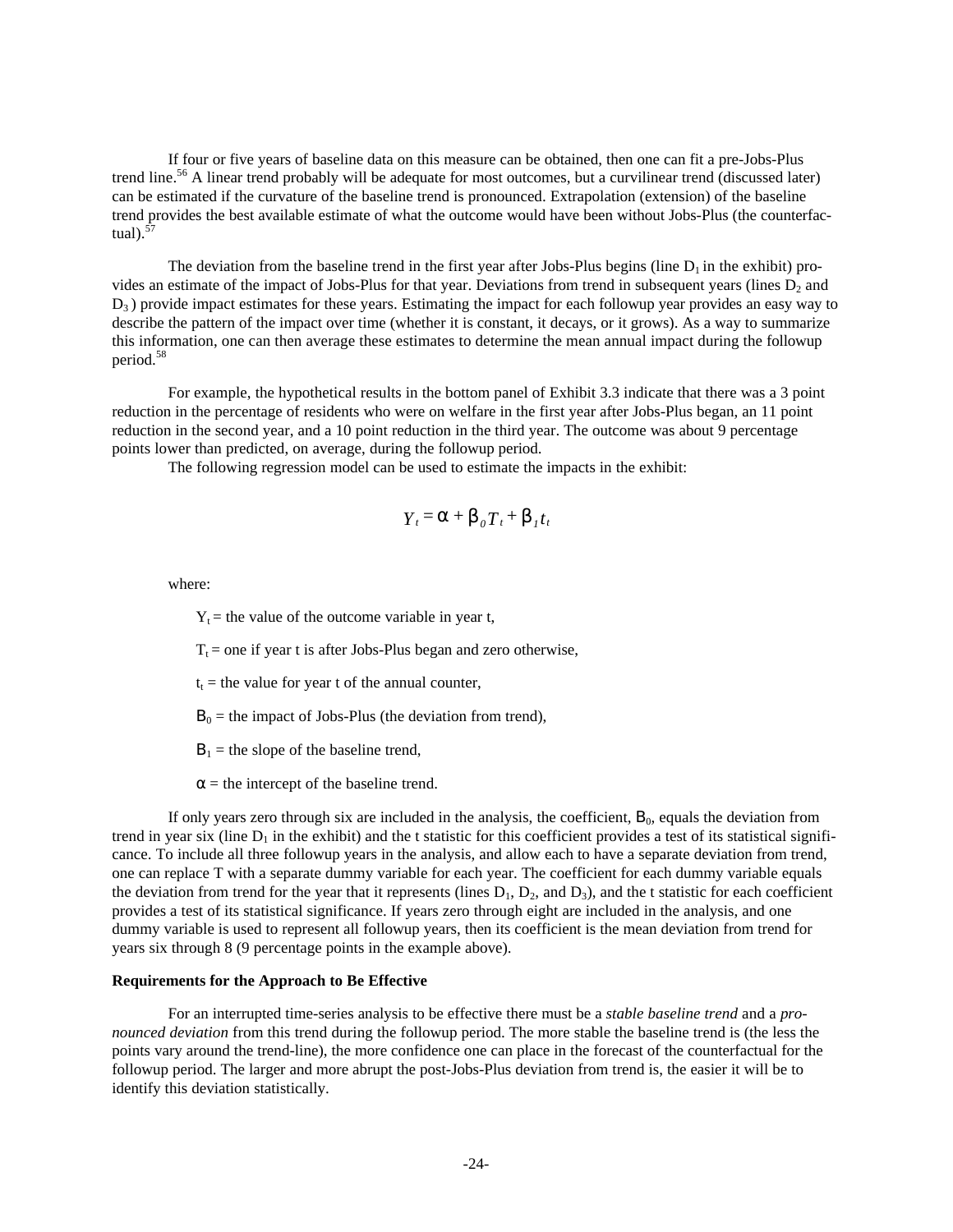Thus, for public housing characteristics that do not change appreciably before Jobs-Plus, or that change gradually over time, there might be enough statistical power to produce meaningful estimates of Jobs-Plus impacts. For outcomes that change erratically before Jobs-Plus, the statistical power of impact estimates probably will be limited.

Because we anticipate the impacts of Jobs-Plus to be large, we are hopeful that an interrupted time-series analysis can identify them. However, because these impacts might appear gradually over several years, we are somewhat concerned that it will be difficult to identify them with confidence. On balance, then, we are cautiously optimistic.

#### **Extensions of the Approach**

A separate interrupted time-series analysis could be conducted for each outcome measure for each Jobs-Plus development. One then could pool findings for a specific outcome measure across developments by taking the mean of their impact estimates and computing the standard error of this mean.<sup>59</sup> Pooling these findings across sites will increase their statistical power.

One could account for non-linear trends, if the need arises, by replacing the year counter (t) with its logarithm, by replacing the outcome measure (Y) with its logarithm, or both. This will allow for curvature without reducing the number of degrees of freedom.

#### **Impact Study Design #3: Interrupted Time-Series Analysis for Jobs-Plus Developments and Comparison Developments**

A logical extension of the preceding analysis is to construct a separate interrupted time-series for a comparison development where Jobs-Plus is not implemented. Exhibit 3.4 illustrates how this time-series can be used to improve estimates of the impacts of Jobs-Plus. The approach is applicable regardless of how the comparison development was chosen (whether random assignment was used or not, and whether matching was used or not).

The top panel of Exhibit 3.4 repeats the time-series for the hypothetical Jobs-Plus development in Exhibit 3.3. The bottom panel presents findings during the same period for a comparison development. The interrupted time-series analysis for the comparison development yields deviations from trend in years 6, 7 and 8 equal to  $E<sub>1</sub>$ ,  $E_2$ , and  $E_3$ , respectively. If the comparison development and the Jobs-Plus development were chosen from the same local environment, then the comparison development deviation from its trend provides an estimate of what the deviation would have been for the Jobs-Plus development without Jobs-Plus (the counterfactual).

Hence,  $D_t$  -  $E_t$  provides an estimate of the impact of Jobs-Plus in year t. The variance of this difference equals the sum of the variances of  $D_t$  and  $E_t$ , so one can readily test the statistical significance of the difference.<sup>60</sup>

It is useful to proceed with this analysis in two steps. First, compute and test the deviation from trend,  $D_t$ , for the Jobs-Plus development. This step asks the question: *"Was there a statistically significant improvement in the outcome for the Jobs-Plus development?"*<sup>61</sup> Next compute and test the difference between the two deviations from trend, D<sub>t</sub> - E<sub>t</sub>. This step asks the question: "Did the outcome improve by an amount that was statistically *significantly greater than its likely change without Jobs-Plus?*" 62

There are many ways to pool these findings for a sample of Jobs-Plus developments and comparison developments. The simplest way to do so is to subtract the mean deviation for the comparison developments from the mean deviation for the Jobs-Plus developments and compute the standard error for this difference of means.<sup>63</sup>

#### **Special Case: Repeated Measures with Very Few Pre-Jobs-Plus Observations**

One important variation on the interrupted time-series theme occurs when only two or three baseline observations exist. This will apply to Jobs-Plus outcomes that have limited consistent past data because: (1) their collection began only recently, (2) the way they are collected changed recently, or (3) they are only kept for short periods. Two or three baseline observations are better than only one (for before-after analyses), and are less effective than more baseline observations (for interrupted time-series analyses). But how should this information be used?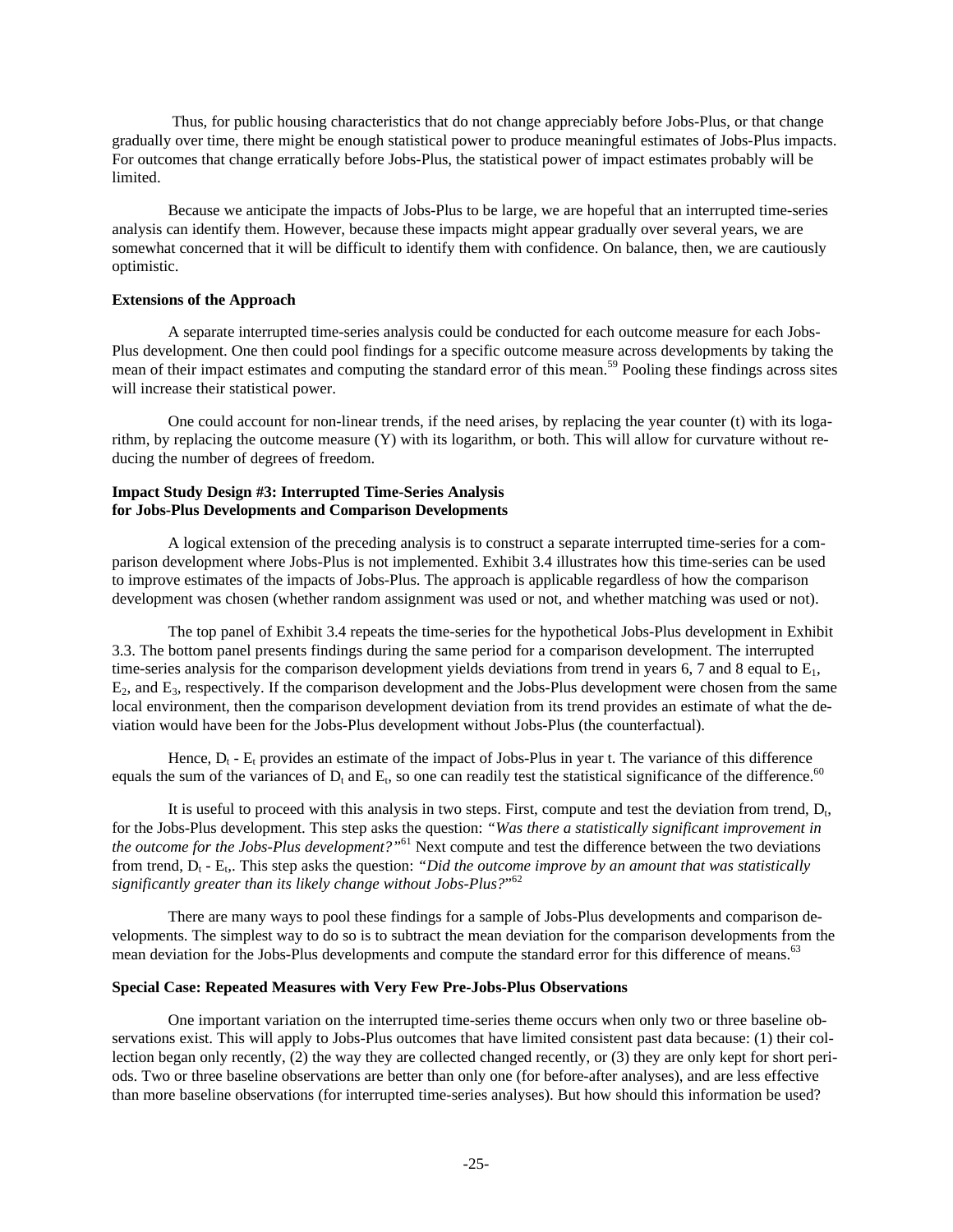





A conservative approach is to assume that the underlying system is not changing rapidly over time. Under this assumption, one would use the mean value of the baseline outcome to forecast the future outcome without Jobs-Plus (the counterfactual). The observed difference between the actual future outcome and this forecast provides an estimate of the impact of Jobs-Plus. Comparing this estimated difference with the corresponding difference for a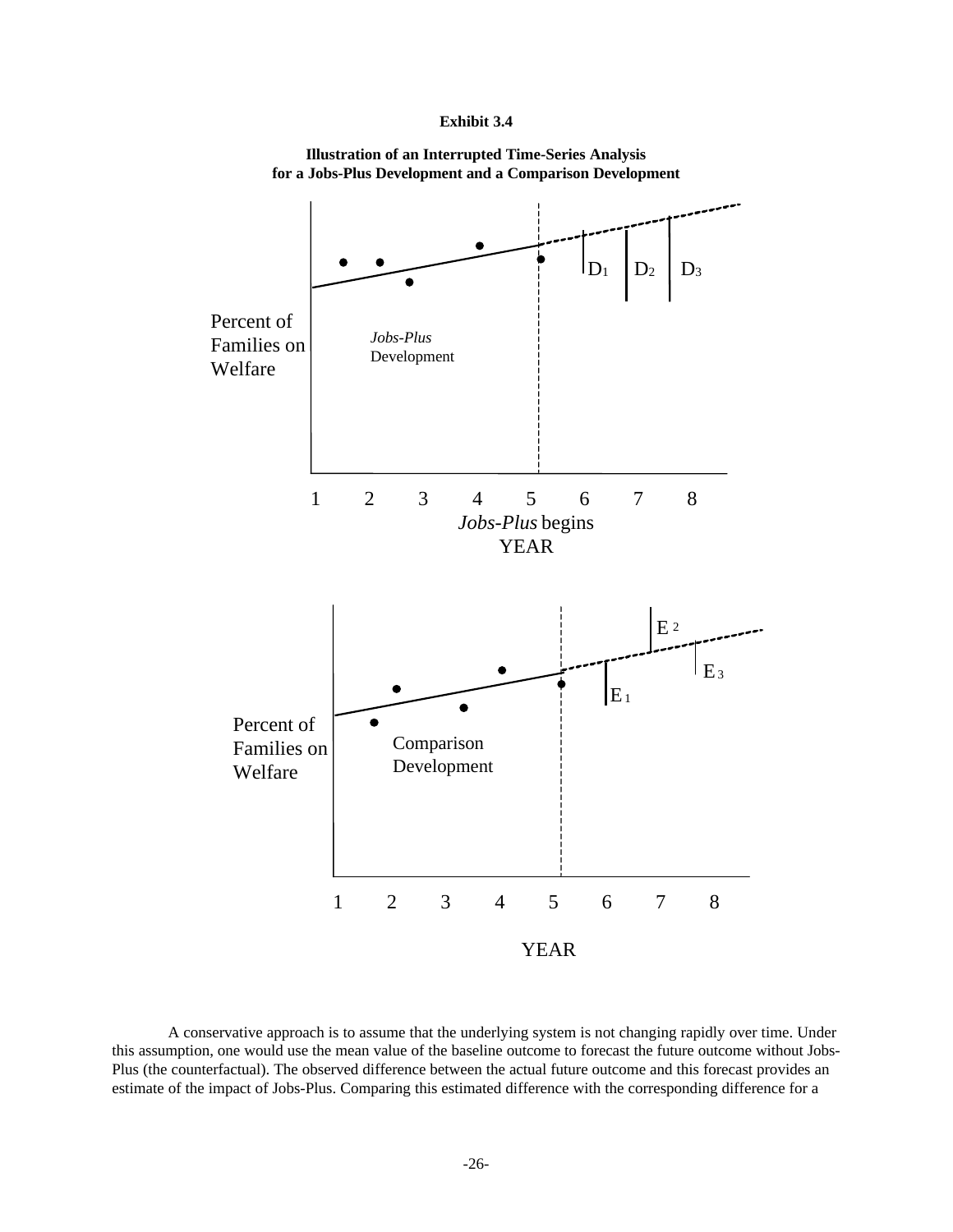comparison development could further strengthen the finding. Pooling these findings across developments could strengthen the findings even further. In all cases, simple tests for statistical significance are possible.

A less conservative approach is to assume that the observed annual change in the outcome for the baseline period will continue into the future.<sup>64</sup> Hence, this annual change rate becomes the counterfactual. One then could compare the annualized change rate for the baseline period with the annualized change rate for the followup period.

#### **Special Case: Interrupted Time-Series with Many Observations for Short Time Periods**

Instead of annual data for an outcome, it might be possible to obtain information for shorter units of time — for example, monthly crime rates. Data for shorter units of time provide more observations, which in turn, make it possible to use more sophisticated time-series models to estimate program impacts (see McCain and McCleary, 1979, and McDowall, McCleary, Meidinger, and Hay, 1980).<sup>65</sup>

Such models can enable researchers to accommodate the serial correlation of observations over time and account explicitly for the effects of seasonality. There are probably very few Jobs-Plus outcomes for which such data are available, however. In addition, the ability of these data to represent long-term trends is not necessarily greater than the ability of annual data to do so. Furthermore, data for shorter time periods have a larger relative variance and greater serial correlation.<sup>66</sup> Hence, procedures based on such data probably will have limited application to the Jobs-Plus impact study. Nevertheless, they will be considered.

#### *IV. Jobs-Plus Impacts on the Community*

#### *Introduction*

This section explores ways to measure the impacts of Jobs-Plus on the surrounding community of a public housing development. The focus here is on changes in an area over time caused by *changes* in people and firms who remain in the area plus *differences* in the people and firms who move in and out of the area.

I first present a simple model of how Jobs-Plus might affect a local community and identify some outcome measures that could be used to examine these effects. I then briefly discuss issues that must be addressed when trying to identify the relevant community for a public housing development. I next examine approaches for estimating Jobs-Plus impacts. Because of the elusive and indirect nature of these impacts, and because of the limited data available for estimating them, the approaches available for this purpose are less well-structured than those discussed in earlier sections of this paper.

#### *A Model of Jobs-Plus Impacts and Measures of Community Outcomes*

Exhibit 4.1 presents a simple model of how Jobs-Plus might affect a community that is located near a public housing development where the initiative is implemented. It begins with the three basic elements of the Jobs-Plus program, which are expected to produce positive changes in the lives of public housing residents and improvements in the living conditions at their developments. As the environment in the development improves, it can start to become a "positive anchor tenant" for the surrounding community. Much like a major department store draws other establishments to a shopping center, a newly-transformed public housing development could attract residential and commercial development to its surrounding community. Similarly, it might stimulate physical improvements, increased public services, healthier and more stable social conditions, increased civic engagement, and increased community empowerment. Exhibit 4.2 lists a number of possible outcome measures that could be used to test for community improvements.

It should be noted, however, that while it is possible for improved conditions at a public housing development to spill over into its surrounding community, and thereby leverage improvements to a wider area, these spillover effects are indirect and secondary, relative to the direct effects of Jobs-Plus on public housing residents and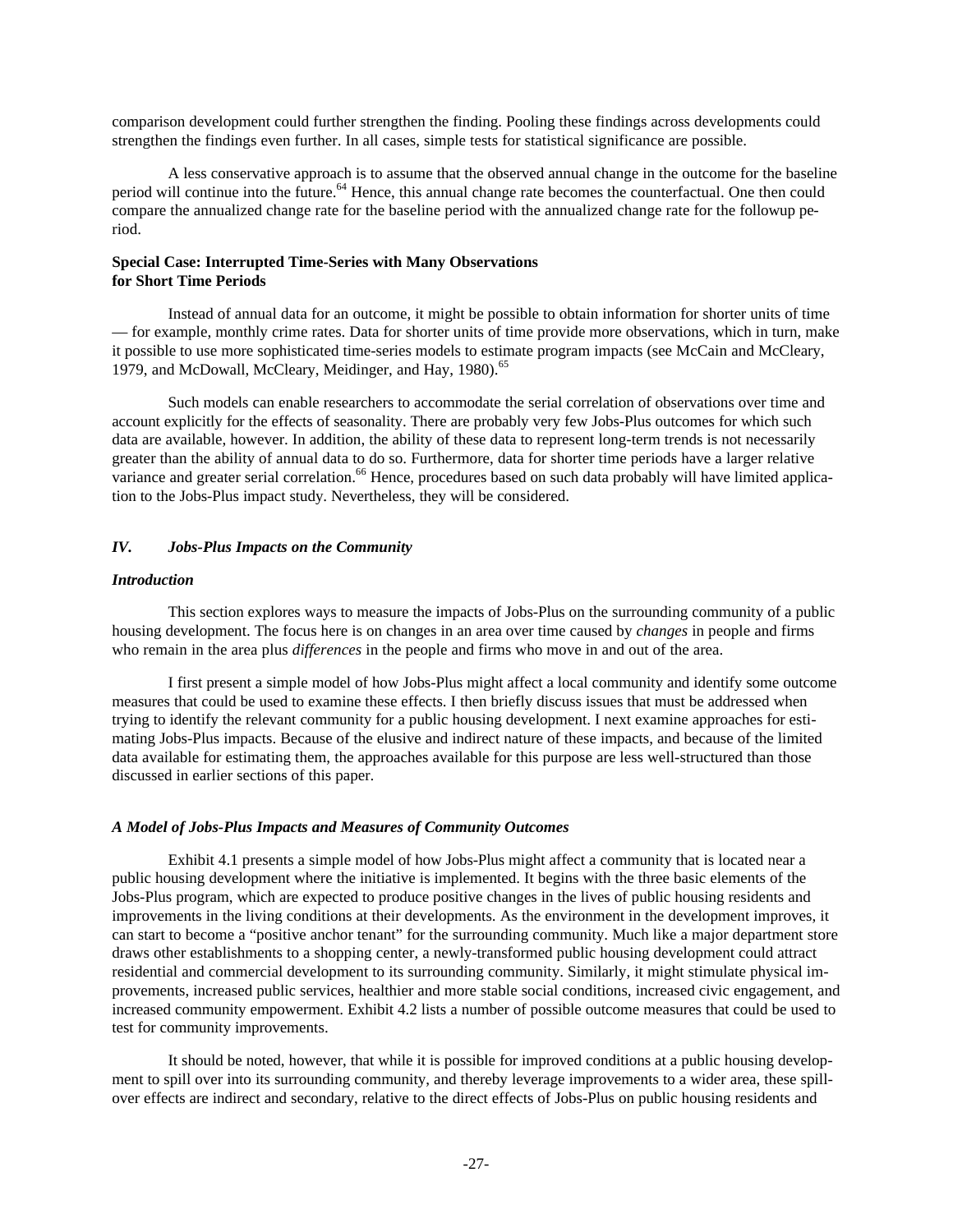the developments in which they live. In addition, these effects might take a long time to materialize, given the many forces that must converge in order for them to occur. Hence, of all the impacts hypothesized for Jobs-Plus, community effects are the most speculative. This is especially true given the many outside forces — such as macroeconomic conditions, racial conflict, government funding decisions, and other public policies — that play a large role in determining the condition of an urban community.<sup>67</sup>



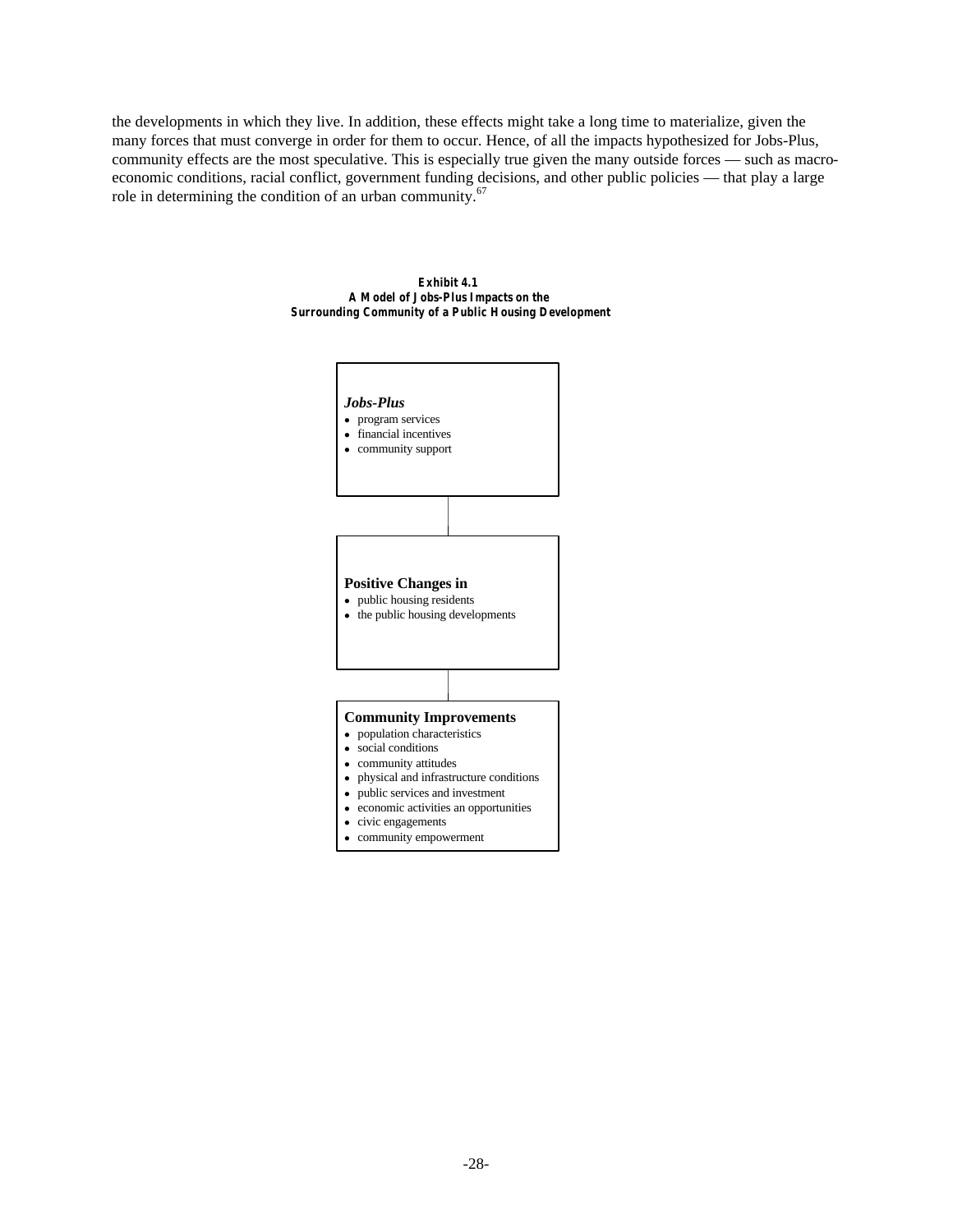# **Exhibit 4.2**

#### **Examples of Measures of Community Improvement**

# v **population characteristics**

- demographics
- family composition
- socio-economic characteristics

# v **social conditions**

- crime rates
- gang activities
- drug and alcohol abuse

#### v **community attitudes**

- about living conditions
- about business conditions
- about social conditions

#### v **physical and infrastructure conditions**

- vacant/abandoned buildings
- housing code violations
- street and sidewalk conditions
- physical amenities

# v **public services and investment**

- garbage collection
- police and fire
- schools
- human services

#### v **economic activities and opportunities**

- total employment, by industry
- number of establishments, by industry

#### v **community empowerment and civic engagement**

- local community groups, number, membership and
- perceived role and influence
- individual participation on civic groups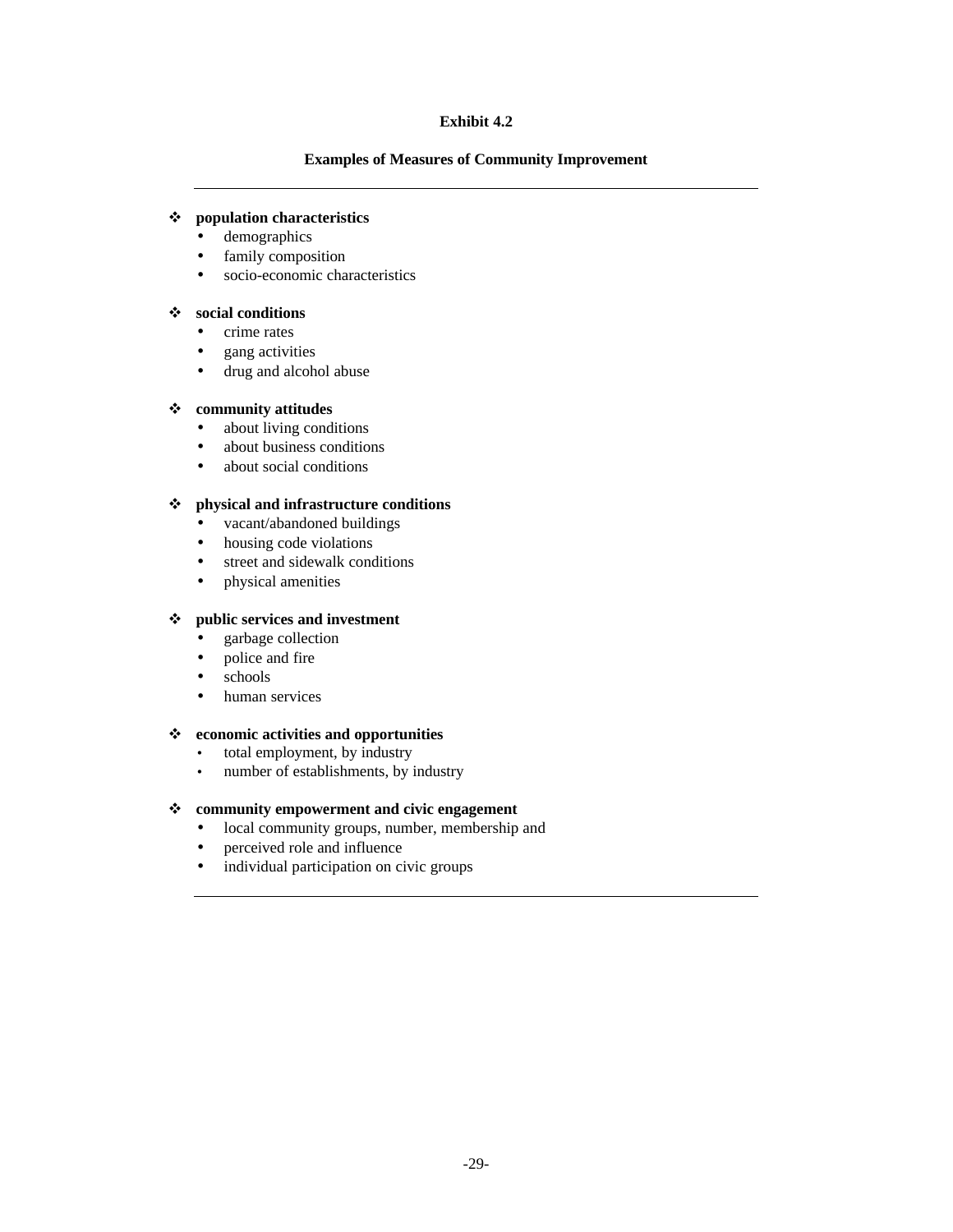#### *Defining the Appropriate Community*

A community usually refers to a social, rather than a geographic, unit.<sup>68</sup> However, to assess the impacts of Jobs-Plus will require defining local communities in spatially distinct terms. To do so, will present a major challenge, because there is little agreement about what constitutes a community.<sup>69</sup> Nevertheless, four factors should be considered when trying to delineate community boundaries:

- physical barriers, such as rivers, highways, parks, railroad tracks, and large-scale industrial, commercial or residential development;
- social interactions, such as shopping patterns, visiting patterns, church attendance, and recreational patterns;
- political units, such as voting wards or districts, and school districts;
- statistical units for which data are reported, such as census blocks or tracts, police precincts, neighborhood planning districts, and zip codes.

Local residents should be involved in defining community boundaries. Their input will help to ensure that the relationship between the public housing development and the residential, commercial, and industrial development adjacent to it is considered when the analytic boundaries of a development's community are established. The key here is to designate an area to which the public housing development is, or could be, genuinely related when the barriers which tend to isolate public housing are removed. If the designated area is too small, however, estimates of the impacts of Jobs-Plus on it might omit some important spillover effects. If the area is too large, estimates also will understate the true impacts of Jobs-Plus*,* because they will be diffused too widely to be identifiable. In the end, pragmatic considerations of data availability will play a major role in determining community boundaries for analysis purposes. One important issue in this regard is the fact that boundaries for reporting areas shift over time; hence, the comparability of such data should be examined very carefully.

#### *Issues to Consider When Measuring Community Impacts*

Before discussing specific approaches for estimating the community impacts of Jobs-Plus, it is important to acknowledge some key issues that will arise when attempting to measure these impacts.

First, it probably will be necessary to use different methods to measure impacts on different outcomes. Some outcomes will be measurable through quantitative methods, and some will be measurable through qualitative methods.

Second, due to limited data and resources, it might be necessary to restrict certain impact analyses to a few Jobs-Plus sites, and limit their generalizability accordingly.

Third, because of the indirect, diffuse, and somewhat speculative nature of the potential community impacts of Jobs-Plus*,* resources probably should be limited to measuring only those impacts judged most likely to occur, and most likely to be observable. In particular, the primary emphasis of the impact analysis for Jobs-Plus should be on its direct effects on public housing residents and public housing development residents, discussed earlier.

Fourth, an explicit emphasis should be placed on "triangulating" impact estimates.<sup>70</sup> This means trying to gauge the effects of Jobs-Plus in as many different ways as possible. Each method will be subject to different limitations, but if the findings produced by different methods tell the same basic story, a plausible empirical case can be made.

Fifth, one should expect the findings from any analysis of the community impacts of Jobs-Plus to be "messy." Hence, the story represented by these findings will be difficult to tell, and will require a high degree of craftsmanship from its authors.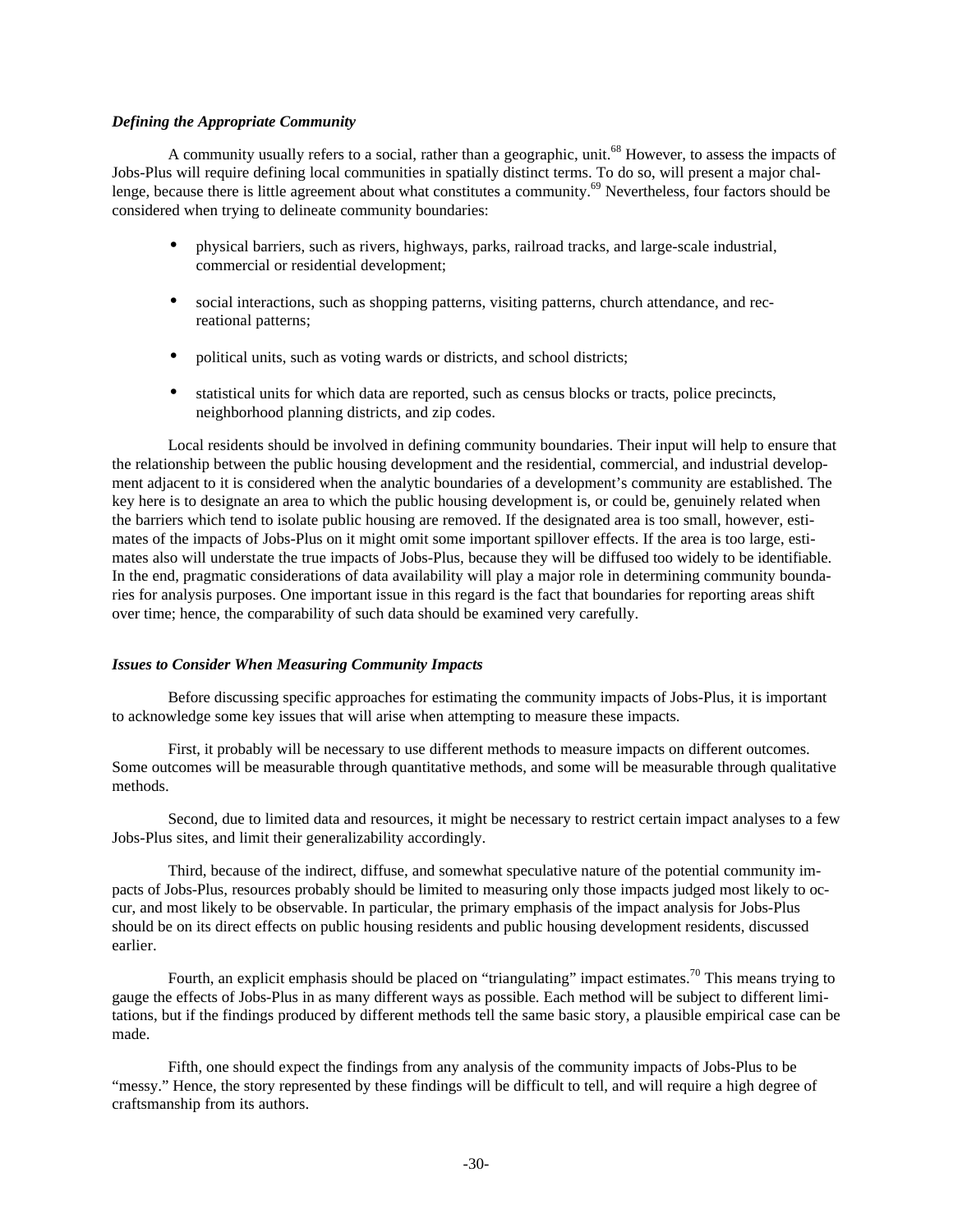Sixth and last, one should not proceed with a detailed analysis of the community impacts of Jobs-Plus, unless the initiative has been successful in terms of its implementation, and its impacts on public housing residents and developments.

Having acknowledged these conditions, the following are some potential approaches that might be used to assess the community impacts of Jobs-Plus*.* 71

# **Impact Design #1: Documenting Retrospective Perceptions of Community Improvement**

This approach is mainly subjective and, hence, relies heavily on qualitative methods. The basic idea is quite simple. In communities where Jobs-Plus is implemented, one could ask public housing residents, other community residents, community merchants, and community leaders how, if at all, Jobs-Plus improved their community. Through a combination of pre-coded and open-ended questions, one could elicit responses that provide specific examples of community improvements that were believed to be caused by Jobs-Plus and detailed explanations for why these outcomes should be attributed to Jobs-Plus.

These questions could be asked through sample surveys, in-depth personal interviews, focus groups,  $72$  or some combination thereof. They could be asked at one point in time after Jobs-Plus had begun (presumably long enough after it had started to allow for community effects to occur), or at several points in time. The basic approach would be to look backwards in time, try to identify community improvements that had occurred during the period of interest, and try to articulate how Jobs-Plus caused these improvements.

Two strengths of this approach are its feasibility and its relative simplicity. More important, perhaps, is the fact that it would enable participants in the Jobs-Plus process to express in their own words and from their own perspectives how the initiative improved their community. This feature satisfies a key requirement of qualitative research methods and can, in some cases, produce highly convincing findings.<sup>73</sup>

A potential weakness of the approach is the possibility that enthusiastic Jobs-Plus stakeholders will overstate its community impacts. Requiring specific examples of impacts and detailed explanations for how these impacts were created by Jobs-Plus, might restrain this tendency somewhat, and might provide a factual basis for gauging the validity of the approach. Nevertheless, there always will be a margin for overstating the initiative's accomplishments. Hence, the approach should be used only in conjunction with other, more objective, although perhaps less rich, methods.

# **Impact Design #2: Detailed Case Studies**<sup>74</sup>

A detailed case study, conducted at one or more of the Jobs-Plus projects, could provide important insights into how and why the initiative did or did not produce community impacts. For this approach to be most effective, it should focus on "telling the Jobs-Plus story" in a structured way, that helps to develop and test a theory of change for the initiative (discussed earlier). This theory would trace the key intervening steps through which the initiative changes attitudes and behavior, and thereby produces community improvements.

A detailed case study would require extensive and continual presence by research staff at a Jobs-Plus site. It could include, among other activities: (1) extensive repeated interviews with key participants in Jobs-Plus; (2) attendance at Jobs-Plus meetings, planning sessions, and events; (3) focus groups with community residents, merchants, and leaders; (4) physical inspections of community conditions through windshield surveys and other "onthe-ground" approaches; and (5) access to written records and newspaper accounts that document key Jobs-Plus events, decisions, and actions. These activities could form part of the basis for the research on Jobs-Plus planning and implementation discussed earlier, as well as analyses of program impacts. Such extensive on-site presence might require a local researcher, much like that used to study the HOPE VI Program at the Hillside Terrace housing development in Milwaukee, Wisconsin.<sup>75</sup>

Case studies can utilize both qualitative methods and quantitative methods. In addition, they can combine in-depth analyses of how Jobs-Plus evolved over time and the key forces which shaped its development, with descriptive analyses of existing conditions at one or more points in time (for example, the results of a sample survey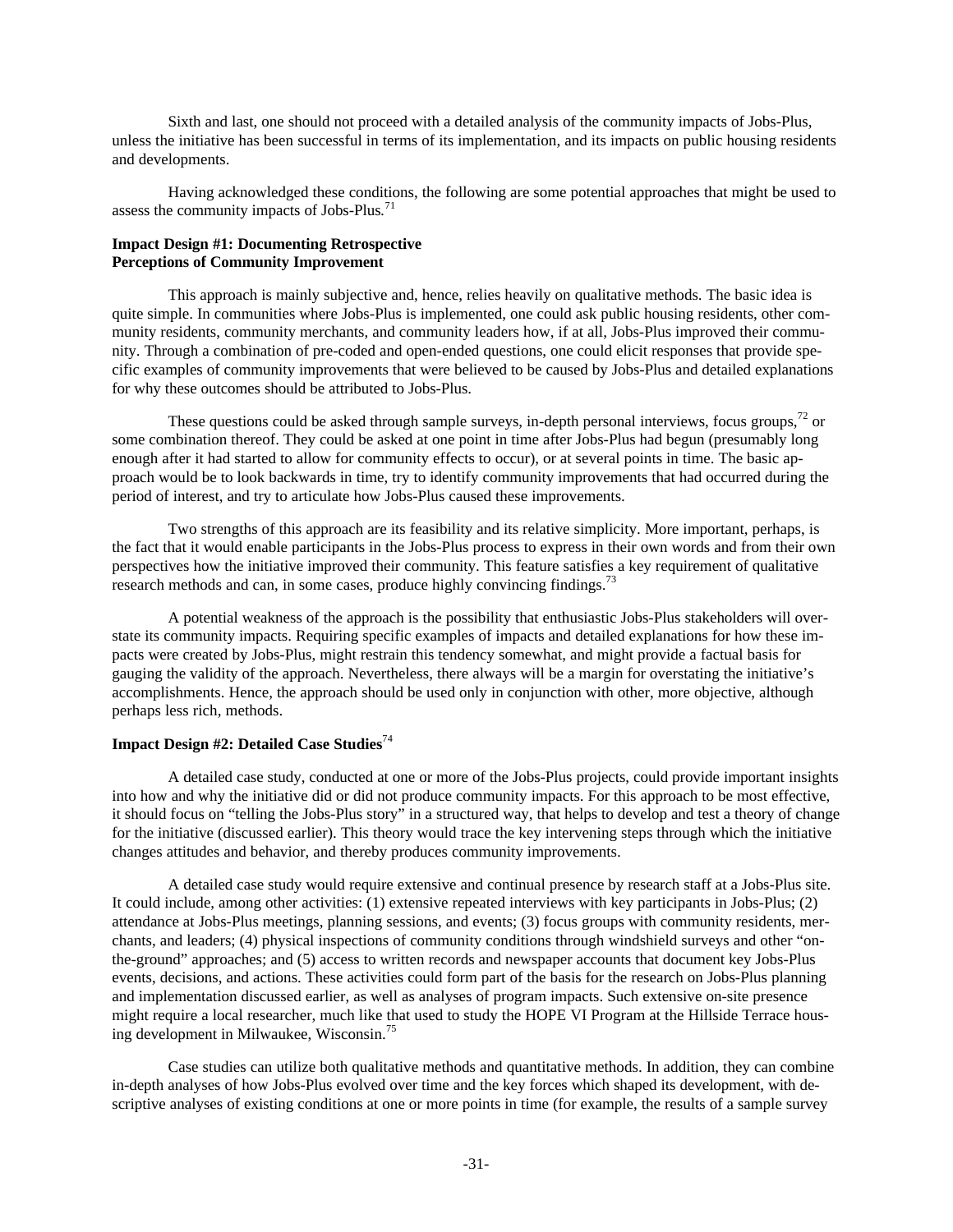of existing attitudes or the results of a windshield survey of existing physical conditions). As indicated above, the "glue" that will be needed to hold these disparate analyses together is a well-specified theory of how Jobs-Plus produced community impacts. Unfortunately, it is simple to state this requirement, but difficult to meet it. Nevertheless, without doing so, one cannot properly interpret the findings from a case study.

The primary strength of a case study is its richness of detail because of its depth of analysis. In particular, case studies that incorporate ethnographic methods<sup>76</sup> might be able to capture the cultural context of Jobs-Plus in a way that will help explain community residents' responses to it. Such observations can provide a framework and perspective within which to understand some of the more quantitative measures that are obtained.

The primary weakness of a case study is its limited generalizability because of the limited number of cases that can be studied in this way. Hence, the more Jobs-Plus sites to which a case study approach is applied, the greater the generalizability of its findings will be. In addition, the more sites that are studied in this way, the greater the opportunities will be for obtaining knowledge through cross-site comparisons. The corresponding downside of increasing the number of sites, however, is the markedly increased cost of doing so. Nevertheless, because of the newness, the complexity, and the intensity of Jobs-Plus, it would seem prudent to conduct one or more case studies to learn as much as possible about the inner workings of the initiative.

# **Impact Study Design #3: Before-After Comparisons of Existing Conditions**

For community conditions that can be measured at two or more points in time, such as crime rates, the number of local business establishments, the number of local jobs, and the amount of property tax revenues generated, one could conduct a before-after analysis for Jobs-Plus communities and comparison communities.

The basic approach would be the same as that described earlier for measuring the impacts of Jobs-Plus on public housing residents and public housing developments. The key difference here is that new outcome measures, and their corresponding data-sources, become relevant.

In particular, measures of Jobs-Plus impacts on community economic activities might be important. Unfortunately, previous attempts to measure the impacts of government programs on local economic activity, especially the effects of community economic development programs and enterprise zones, have met with limited success (see James, 1991, and Vidal, 1995).

One promising approach for overcoming this problem utilizes data from the Duns Market Identifiers (DMI) file, which provides almost a complete annual census of business establishments in major U.S. cities.<sup>77</sup> This information has been collected for several decades, and has been used by previous researchers to analyze patterns of industrial location.<sup>78</sup> Available data about individual business establishments include, among other characteristics: (1) their start-up date (which could be used to identify new businesses); (2) their standard industrial classification (SIC, which could be used to identify local industries that are growing or declining); (3) their number of employees (which could be used to measure job growth or decline), and (4) their postal zip codes (which could be used to identify establishments within Jobs-Plus communities or comparison communities).

DMI data are expensive to obtain, so they should be used on a limited basis. For example, they could be obtained for the year that Jobs-Plus begins, and for some later year (perhaps four or five years later) for the zip code(s) which most closely approximate a Jobs-Plus community. From this information, one could estimate the total number of establishments and the total number of jobs (overall and by industry) in each of the two years. One then could compute the absolute and percentage changes in these characteristics. In addition, one could determine the number and percentage of new establishment that appeared in the community and former establishments that no longer exist.<sup>79</sup> This would enable one to describe the changes in employment levels and business establishments that occurred during the analysis period.

A simple but more expensive extension of this approach would be to also obtain DMI data for some time in the past, say, for example, five years before Jobs-Plus was implemented. This would provide a measure of the *change* in employment and in the number of establishments (overall and by industry) during a relatively long period before and after Jobs-Plus was implemented. One then could examine the *change in the annualized growth*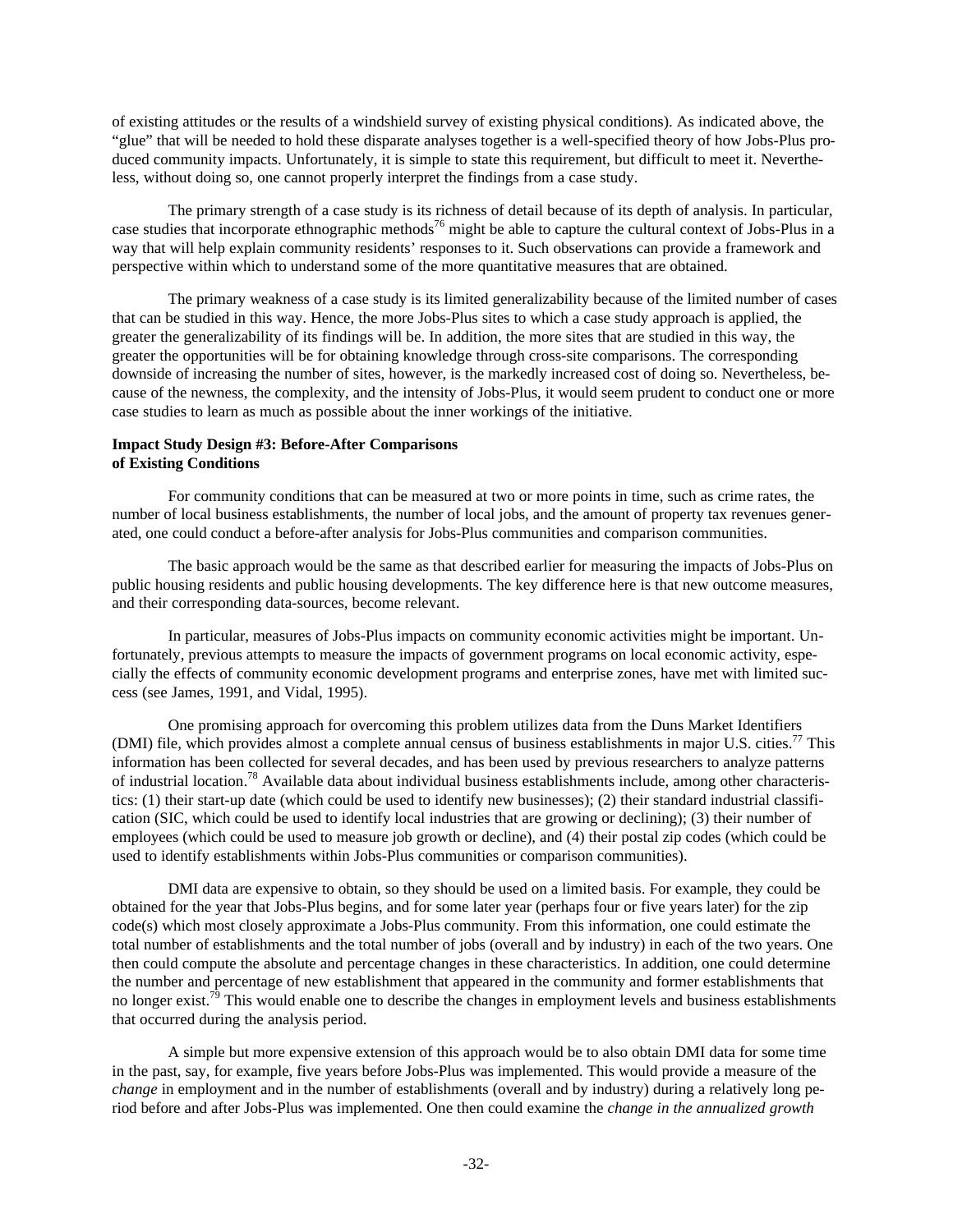*rate*, which would provide a limited interrupted time-series analysis.

The primary strength of the preceding approach is its potential for providing objective information about the community impacts of Jobs-Plus*.* It main weaknesses are the expense of purchasing and processing the necessary data, and the methodological limitations of the before-after analyses that would be possible. For example, just because changes are observed in the employment levels of a community, or just because changes in growth rates are observed, does not mean that they were caused by Jobs-Plus. This causal inference could be strengthened, if corresponding DMI data were obtained for comparison communities. But even with these data, it would not be possible to conclude definitively that the change observed for the comparison communities represents what the corresponding change would have been for the Jobs-Plus communities without Jobs-Plus*.*

Hence, causal inferences about the community impacts of Jobs-Plus will need to rely heavily on supplementary findings about the Jobs-Plus theory of change. If one can establish that the preconditions for Jobs-Plus to produce community impacts were met *(e.g.,* positive impacts on public housing residents and developments were observed, and the program was implemented successfully), then it might be possible to build a case that Jobs-Plus caused the community changes observed. If the community changes are large and occur consistently across Jobs-Plus sites, this case could be even stronger.

# *V. Concluding Thoughts*

Jobs-Plus is planned to be a large-scale, saturation-level employment program for residents of selected public housing projects. As such, it represents a comprehensive community initiative whose impacts cannot be estimated from a randomized experiment, the now widely accepted best way for assessing the impacts of employment programs. Hence, a variety of non-experimental evaluation approaches are being considered for this project.

Given the relatively large impacts that are anticipated, it is hoped that a careful assessment of how key outcome measures change over time, both at Jobs-Plus "treatment developments" and at nearby comparison developments, will provide an adequate basis for measuring the key impacts of the program. Because many future programmatic initiatives are likely to focus on whole groups at a time instead of individual participants, it is hoped that the evaluation approaches being developed for Jobs-Plus will be applicable to evaluations of these future projects as well.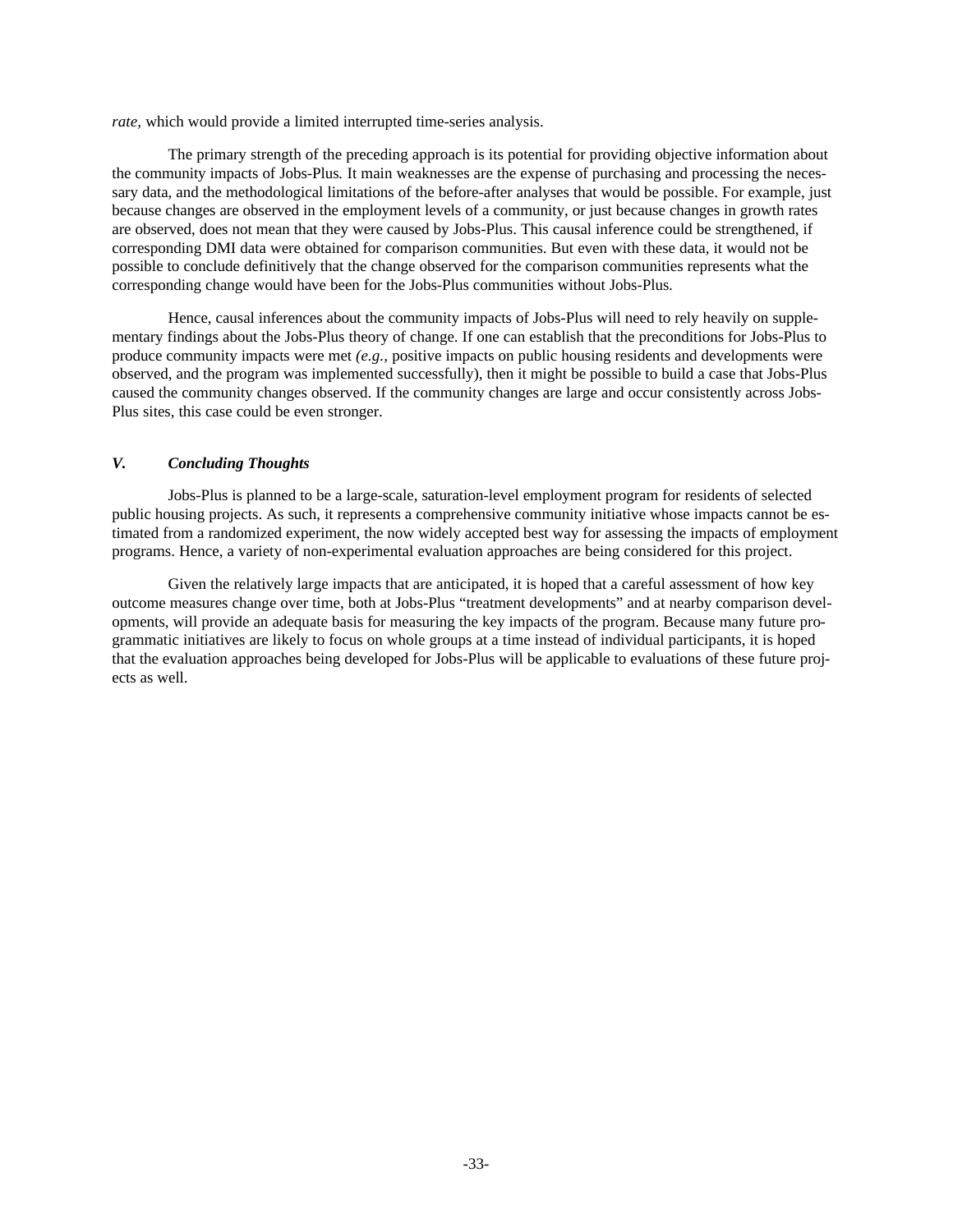#### NOTES:

1Based on information from the 1989 American Housing Survey, Casey (1992, p. 11) estimates that 45 percent of the households in public housing received welfare or SSI. Based on information from the 1987 American Housing Survey, Newman and Schnare (1992, p. 56) estimate that 49 percent of the families with children in public housing and 19 percent of the elderly households in public housing received welfare or SSI.

2PHAs can increase the percentage of public housing residents who are employed in two ways: (1) by helping current residents find and hold jobs, and (2) by attracting low-income adults who are employed into public housing. The present paper focuses mainly on the first strategy.

3Because of the extreme complexity of Jobs-Plus, it is especially important to base its evaluation on an explicit theory, or set of theories, about how the initiative is expected to work, and what outcomes it is expected to produce. Chen (1990), Chen and Rossi (1987), and Bickman (1987), among others, have argued that such "theory-driven" evaluations are necessary in order to advance our understanding of social programs. More recently, Weiss (1995), Connell and Kubisch (1995), and Connell, Aber and Walker (1995) have argued that a well-specified theory of change is essential for the evaluation of "comprehensive community initiatives," of which Jobs-Plus is a prime example (discussed later).

4Gueron and Pauly (1991) provide the most extensive review of this research. Their summary of findings (pp. 15-20) clearly indicates that employment and training services can increase the future earnings of welfare recipients, although the magnitudes of these increases vary substantially across different types of programs, different types of participants, and different locations. In addition, recent findings from a large-scale study of Job Opportunity and Basic Skills (JOBS) programs in three sites — Atlanta, Georgia, Grand Rapids, Michigan, and Riverside, California (Freedman and Friedlander, 1995, p. ES-5) — indicate that two years after single parents on AFDC were offered labor market attachment services (to facilitate quick employment), their average monthly earnings were *26 percent higher* than they would have been without the program. Furthermore, Goldman (1995, Table 5) indicates that AFDC recipients from Atlanta (the only site for which such findings are available currently) who lived in public housing when they entered the study, and subsequently were offered labor market attachment services, earned *56 percent more* per month, two years after they entered the study than they would have earned without the JOBS program.

5The implicit tax rate on the earnings of low-income families often exceeds 100 percent. In other words, for each additional dollar earned, a family can lose more than one dollar of cash plus in-kind benefits. This situation reflects the combination of offsets to earnings that occurs if a family is receiving more than one type of benefit (*e.g*., AFDC, food stamps, Medicaid, and subsidized housing). The work disincentive is especially severe if a family's income is near the threshold (or "notch") where it becomes ineligible for Medicaid. Work disincentives from housing subsidies are smaller than those from public welfare. Nevertheless, they are substantial, and have played an important role in housing policy debates (*e.g*., see PHADA/GAHRA, 1994; Wilkins, 1993). Perhaps more important, however, is the *combined effect* of work disincentives from both welfare and housing subsidies.

6Danziger *et al.* (1981) and Moffit (1992) survey the extensive literature on the effect of these work disincentives, the findings of which are mixed. To help resolve this controversy, two recent studies, the Canadian Self-Sufficiency Project (SSP) and the Minnesota Family Investment Program (MFIP), are using large-scale randomized experiments to test welfare reform plans that make work pay (see Card and Robins, 1996, for a discussion of SSP, and Knox, Brown, and Lin, 1995, for a discussion of MFIP). Initial findings for SSP indicate that making work pay can, indeed, help to increase employment. For example, in the fifth quarter after welfare recipients enrolled in SSP, they earned *58 percent more* than they would have without the program's substantial financial incentive. It is too soon to know how long these impacts will last, however. Corresponding findings are not available yet for MFIP.

<sup>7</sup>Findings from a major early study of resident management in seven public housing developments located in six cities (Manpower Demonstration Research Corporation, 1981) plus findings from a more recent study of 80 emerging resident management corporations from across the U.S. (ICF, Incorporated, 1993) support this conclusion.

8Building on Wilson's (1987) seminal work, many authors have identified the absence of a positive, workoriented social infrastructure (positive adult role models, well-attended churches, active neighborhood associations, *etc*.) in public housing, due to the extreme concentration of poverty there, as one of the greatest obstacles to its social and economic stability *(e.g*., see Spence, 1993, and Schill, 1993).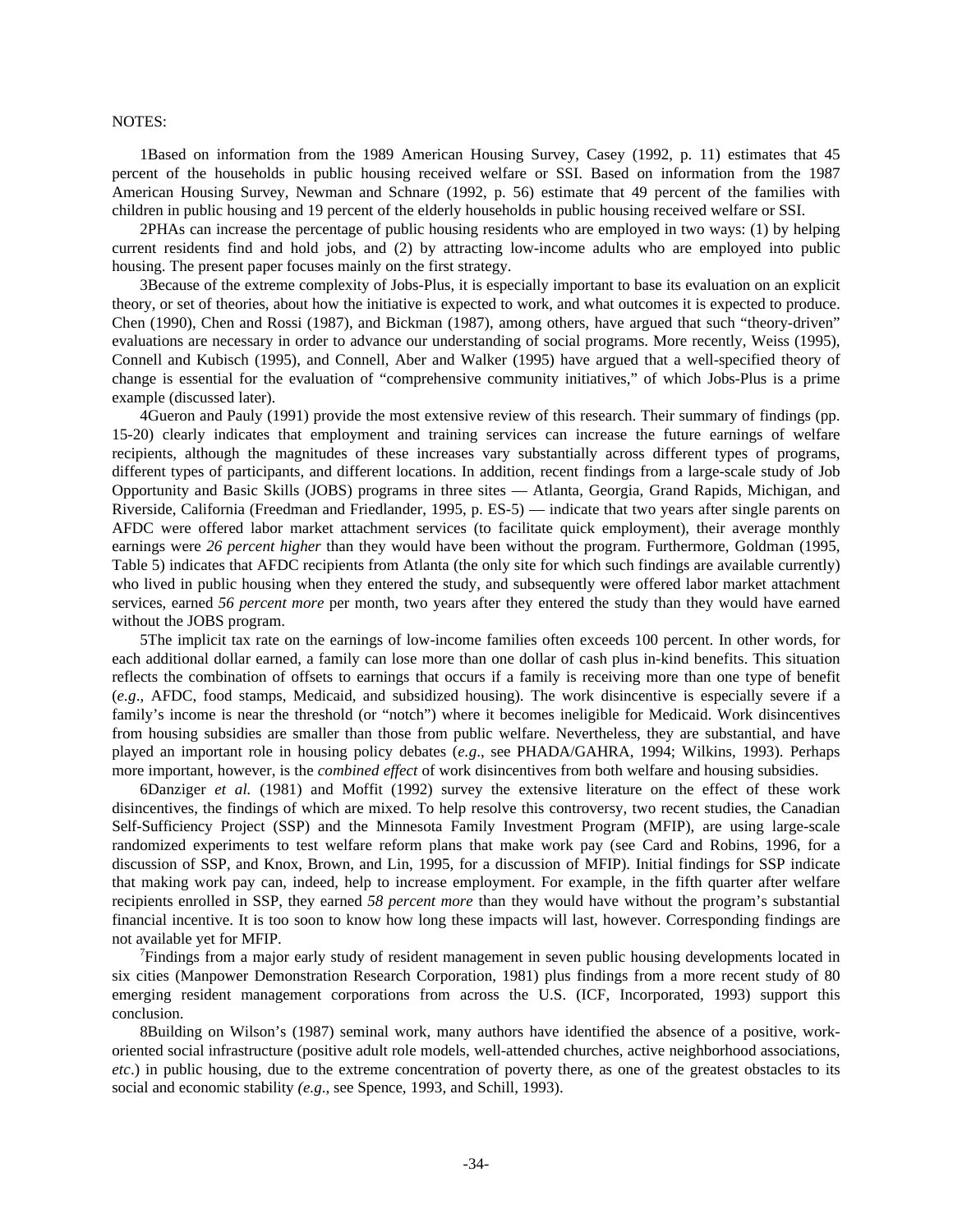<sup>9</sup>The research agenda for Jobs-Plus includes an in-depth implementation study. However, the present paper focuses only on estimating the impacts of Jobs-Plus.

10This recognition has evolved over the past two decades based on careful methodological research. For example, after reviewing a wide range of sophisticated quasi-experimental estimates of the impacts of programs funded by the Comprehensive Employment and Training Act (CETA), an expert panel convened by the U.S. Department of Labor to help it decide how to evaluate the next generation of such programs, funded under the Job Training Partnership Act (JTPA), concluded that a randomized experiment was essential for this purpose (Stromsdorfer *et al.*, 1985). Likewise, based on an extensive review of non-experimental research about the effectiveness of employment and training and programs for youths, a committee of experts convened by the National Academy of Sciences concluded that: "Future advances in field research on the efficacy of employment and training programs will require a more conscious commitment to research strategies using random assignment" (Betsey, Hollister, and Papageorgiou, 1985, p. 30). These conclusions reflect two main findings from methodological research on different methods for measuring the impacts of employment and training programs:

- 1. Different statistical matching and modeling techniques produce widely varying impact estimates (sometimes ranging from statistically significantly positive to statistically significantly negative) when applied to the same data-sets. Unfortunately, "Data limitations and the inability to adequately test the validity of the selection processes assumed make it impossible to determine which studies modeled the process correctly" (Barnow, 1987, p. 157).
- 2. When impact estimates from a wide range of quasi-experimental matching and modelling techniques were compared to corresponding impact estimates from randomized experiments, the quasi-experimental estimates varied widely and differed markedly from the experimental estimates (for example, see Fraker and Maynard, 1987, LaLonde, 1986, and Friedlander and Robins, 1995).

11More complex experiments randomly assign eligible applicants to a control group or to one of several different program groups. This makes it possible to estimate the "differential" impacts of different types of programs.

12More precisely, the "expected value" of every characteristic of the program group (whether it is measurable or not) equals its "expected value" for the control group. The larger the study sample is, the more similar the actual treatment and control group means will be for all characteristics.

 $13$ Kennedy (1988) reviews the findings from these studies. Apgar (1990) describes the influence of these findings on housing policy debates.

14Feins (1993) describes the proposed research design for this project.

15Impact estimates obtained from this design would be unbiased, but would have limited statistical power because of the small number of housing developments involved.

16Perhaps the most successful quasi-experimental research in the field of housing policy is the series of Fair Housing Audits which measured the incidence, nature, and intensity of discrimination against minority group members by landlords and real estate brokers. These studies provide compelling evidence about housing discrimination, in part because of their rigorous design, and in part because of the *high levels* of discrimination that exist in rental housing markets (for a review of these studies, see Yinger, 1988). Likewise, a major quasiexperimental study of saturation-level guaranteed jobs programs for in-school youths provided convincing findings about the effect of such job guarantees on the short-term employment rates of youth because these impacts were so *striking and so immediate* (Gueron, 1984). Another quasi-experimental study that has had a major impact on housing policy debates is that of the Gautreaux Program to promote fair housing in Chicago (see, for example, Rosenbaum, 1995). This study approximated a natural experiment whereby on a "nearly random" basis, some families received Section 8 housing subsidies for rental units in middle income suburban or outlying urban neighborhoods, while others received subsidies for units in low-income, inner-city neighborhoods. Adults who moved to middle income neighborhoods were much more likely to become employed than were those who remained in low-income neighborhoods.

<sup>17</sup>The conceptual framework used here was developed by Kubisch, Weiss, Schorr, and Connell (1995), pp. 3-5.

18See U.S. Government Accounting Office (1992) for a discussion of this issue.

<sup>19</sup>See Newman and Schnare (1992) and Schlay (1993) for an extensive discussion of the issues surrounding the economic self-sufficiency of public housing residents and previous attempts to address these issues.

20Shlay and Holupka (1992) also based part of their analysis on a secondary comparison group of persons from Lafayette Courts who did not participate in the Family Development Center.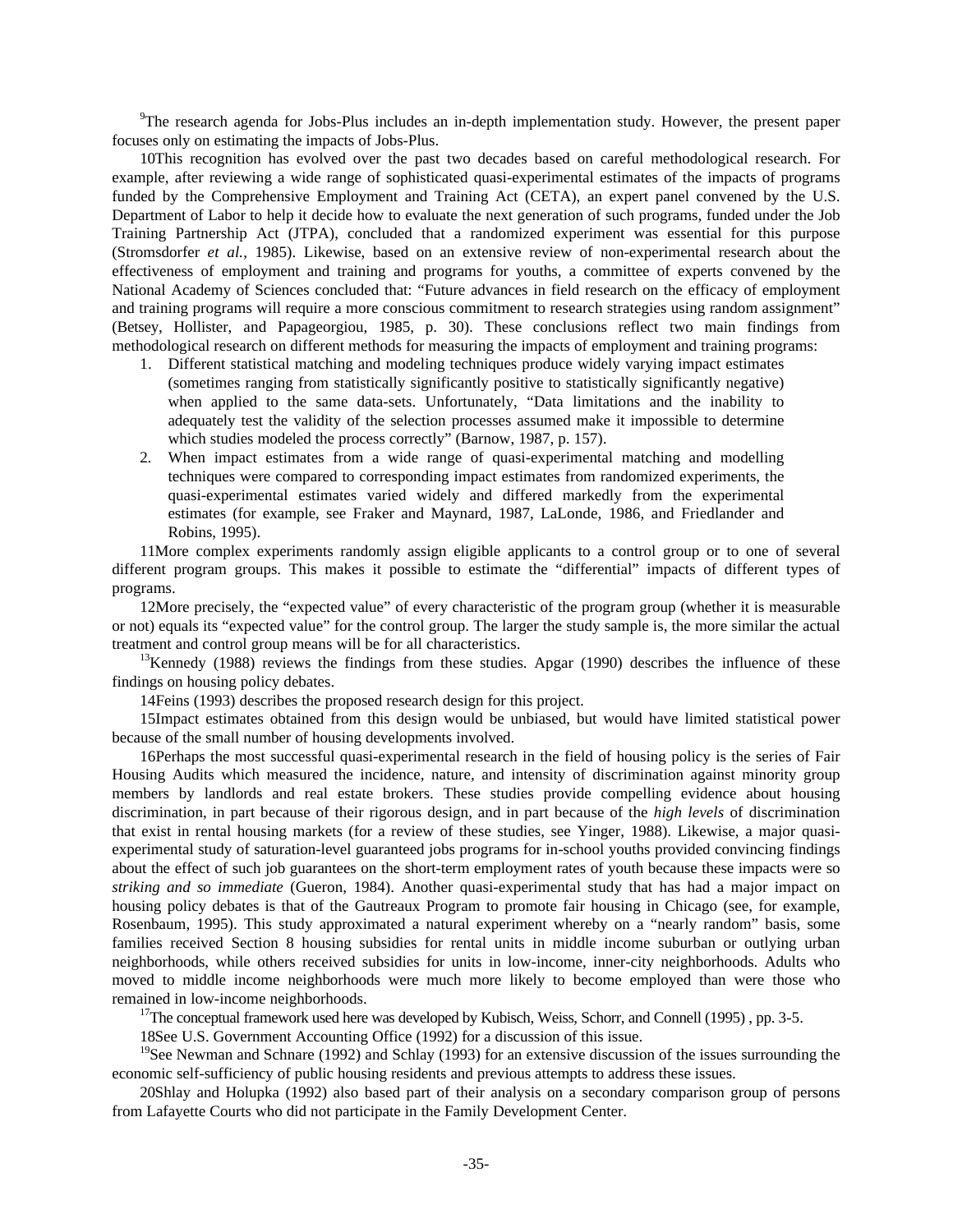21This approach was used by Bryant and Rupp (1987) to estimate the impacts of employment and training programs funded by CETA, the Comprehensive Employment and Training Act.

22This approach was used by Dickinson, Johnson, and West (1987) to estimate the impacts of employment and training programs funded by CETA.

23Evaluation researchers refer to this as the problem of "history" (Cook and Campbell, 1979).

24Evaluation researchers refer to this problem as differential "maturation" (Cook and Campbell, 1979).

25Using other baseline characteristics as a proxy for these trends is a weak substitute for having data which describe them.

26See Ashenfelter (1978), Ashenfelter and Card (1985), Bloom (1984), and Bloom (1987) for a discussion of this issue.

27See Cook and Campbell (1979).

28Pre-program periods, and post-program periods for both groups are defined as calendar periods that occur before and after the program group is first exposed to the program.

29This statement applies to many different outcomes in many different fields (for example, employment and earnings, receipt of welfare and housing subsidies, homelessness, smoking, alcohol abuse, drug abuse, criminal behavior, child abuse, *etc.)* Conceptually, the statement is plausible because past outcomes can serve as a proxy for their many separate causes. Empirically, the statement is borne out by the fact that multiple measures on past outcomes usually provide much better predictions of future such outcomes than do data on separate hypothesized causal factors.

<sup>30</sup>Bloom (1984) used this approach and refers to it as a "time-varying, fixed-effect model." Ashenfelter and Card (1985) used this approach and refer to it as a "random coefficients" model. Although their computational procedures are different, the basic models are the same.

31If such additional variables are not included, then it turns out that the point estimate of the program impact based on the micro-data for all sample members (the difference between the mean deviation from trend for program group members and the mean deviation from trend for comparison group members) is identical to the point estimate that can be obtained from aggregate data on the mean outcomes for each group for each period, by computing the difference between the program group's deviation from its aggregate trend and the comparison group's deviation from its aggregate trend (Bloom, 1984).

32This problem applies equally to before-after, two-group comparisons.

33Researchers cannot agree on how to solve this problem for quasi-experimental longitudinal evaluations of employment and training programs (see Stromsdorfer *et al.*, 1985, and Barnow, 1987). Hence, randomized experiments are now used to evaluate these programs.

34After the initiative begins, some families might choose to move into a Jobs-Plus development to increase their economic self-sufficiency. For these families, the selection process might be more like that of a traditional employment and training program. Nevertheless, because the choice of a housing unit involves many considerations beyond those which motivate enrollment in a job-training program, there probably is less room for the kind of self-selection on labor market potential that occurs in job-training programs.

35We refer to control developments here rather than comparison developments because we are discussing a true randomized experiment.

36An impact estimator based on the random assignment of Jobs-Plus developments and control developments is unbiased because the *expected value* of its sampling distribution equals the true impact being estimated. The estimator is inefficient (imprecise or uncertain), however, because its *standard error* is larger than the standard error for a sample with the same number of subjects that were randomly assigned individually to the program group and the control group (see Raudenbush, 1995, and Hays, 1973).

37See Bloom (1995) for a discussion of how to define and compute minimum detectable effects.

38For example, the National JTPA Study used a sample of 16,000 persons from 16 sites across the U.S. (Bloom *et al*., 1995).

39For a given total sample size, the cluster effect increases as the size of the clusters increase, and as the average difference between the clusters increases (see Raudenbush, 1995).

40For clusters of 200 subjects each and an intra-class correlation of 0.01 (which is small), the standard error of a sample produced by cluster assignment will be 1.7 times that produced by random assignment of individual subjects. For an intra-class correlation of 0.10 (which is large), the standard error for cluster assignment will be 4.8 times that for random assignment. The intra-class correlation measures how much the clusters differ from each other relative to how much individual subjects differ from each other.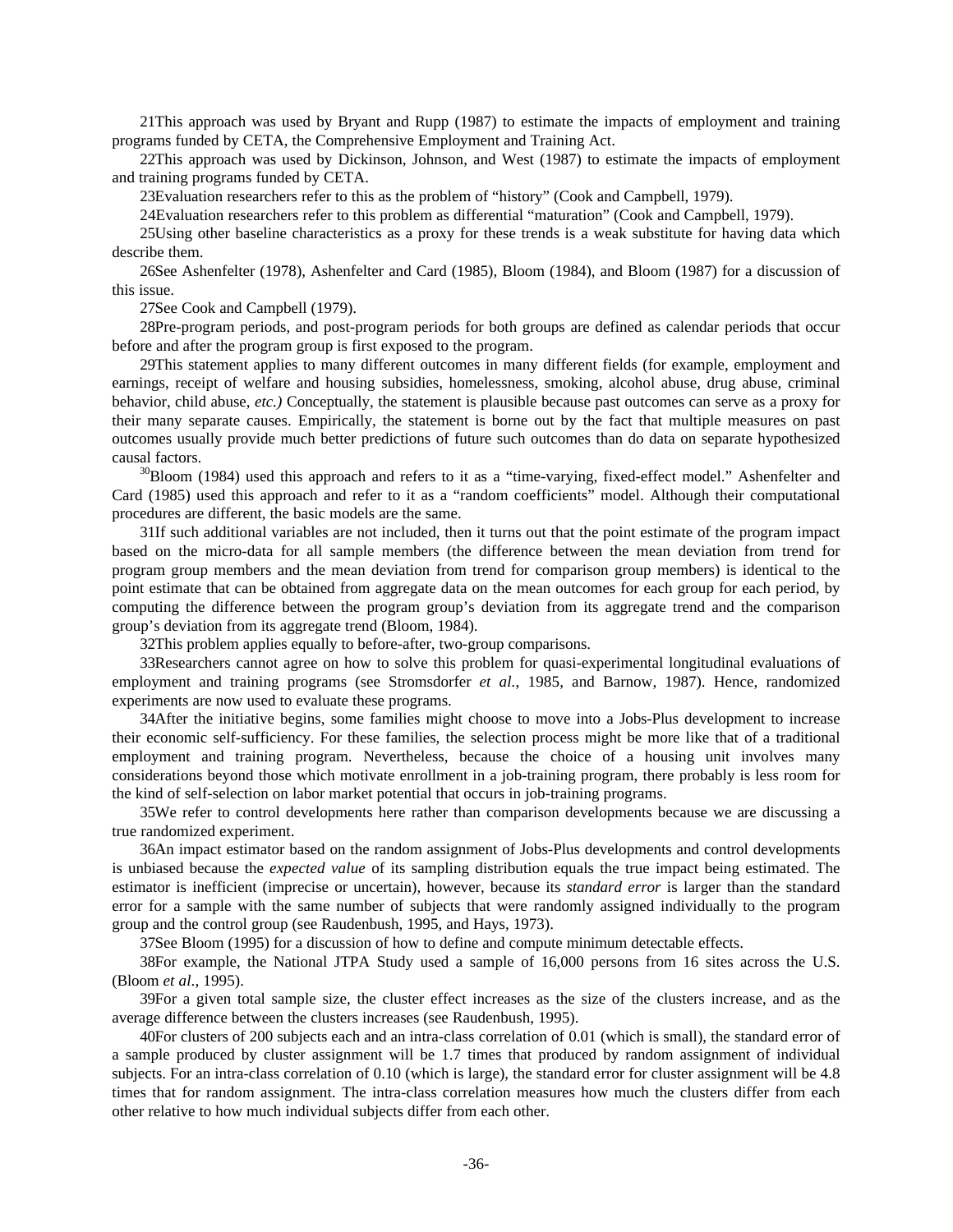41Other things equal, the larger the developments, the less variation in their year-to-year change in employment rates. We do not address this feature of the problem, however, because information about it (specifically, the intra-class correlation) does not exist. Instead, we try to tell a story about a range of variation that might exist for relatively large developments. If our story understates cross-site variation, it overstates the statistical power of Jobs-Plus impact estimates. If it overstates cross-site variation, it understates statistical power. We tried to construct an example with a lot of cross-site variation, so it would not overstate statistical power. A more informed estimate based on actual longitudinal data for earnings, employment, AFDC receipt, and receipt of food stamps is being developed currently.

42This finding represents the standard error of a difference of means, with five observations (developments) in the sample for the program group and five observations (developments) in the sample for the comparison group.

43With eight degrees of freedom, the critical t value at the .05 significance level is 1.86 for a one-tail test and 2.31 for a two-tail test.

44These models also are referred to as random coefficients models (Ashenfelter and Card, 1985).

<sup>45</sup>This program consists of a two-year "remedial stage" and a five-year "transition stage."

46Employment and earnings data were collected retrospectively at baseline for a period of several years for part of the sample in the National JTPA Study (Bloom *et al.,* 1990).

47The baseline period will be shortest for residents who entered public housing most recently.

48This information is more useful for measuring the impacts of Jobs-Plus on public housing developments that participate in the initiative (discussed later).

49Workers who are not covered by Unemployment Insurance include mainly self-employed persons and certain types of federal employees.

50For a detailed comparison of earnings and employment data from UI wage records and from a survey for the same sample and the same time period, see Bloom *et al.*, 1993a, Appendix E, pp. 345-366. Average earnings from UI wages records were about 25 percent lower than those from the survey; program impact estimates from the two data-sources were similar, especially when expressed in percentage terms.

51See, for example, Bloom *et al.* (1993b).

52Spence (1993) and Schill (1993) emphasize this issue.

53Recall that if random assignment is used, we will have a control group rather than a comparison group.

54See the discussion of sample size and minimum detectable effects in Section 2.

55Cook and Campbell (1979) outline the conceptual basis for interrupted time-series analysis. McCain and McCleary (1979) and McDowall, McCleary, Meidinger, and Hay (1980) describe how to apply time-series models to estimate interrupted time-series. Figlio (1995) provides an excellent application of this approach to measuring the effect of lowering the drinking age on alcohol-related traffic accidents.

56To do so, one could use the rent rolls of a PHA to identify who had lived in a particular development in a specific month each year — for example, January. One then could then obtain AFDC data for each sample member from the records of local or state welfare agencies. For each year that a sample member lived in the development, his/her AFDC data would be part of the time-series for that development.

57This implies that the best predictor of future behavior is long-term past behavior, which is the case for most outcomes.

58If there are at least four followup periods, it is possible, in theory, to estimate the impact of the program on the intercept and the slope of the original trend-line. We do not take this approach, however, because it does not focus directly on the magnitudes of the actual annual impacts and, hence, is more difficult to interpret.

59For example, if in followup year one, the estimate of the impact of Jobs-Plus for a single development is D, and the estimated variance of this estimate is  $\sigma^2$ , then the variance of the mean estimate for all n Jobs-Plus developments that year one is  $\sigma^2/n$ .

60This simple formulation for the variance is possible because the two developments represent independent, non-overlapping samples.

61This implies a one-tail hypothesis test.

62This also implies a one-tail hypothesis test.

63It is also possible to specify a pooled regression to estimate this finding directly.

64Using the mean of the baseline outcomes to forecast future outcomes is more conservative than using the annualized change rate because the mean dampens the effect of year-to-year noise in the forecast, whereas the annualized change rate accentuates the effect of this variation.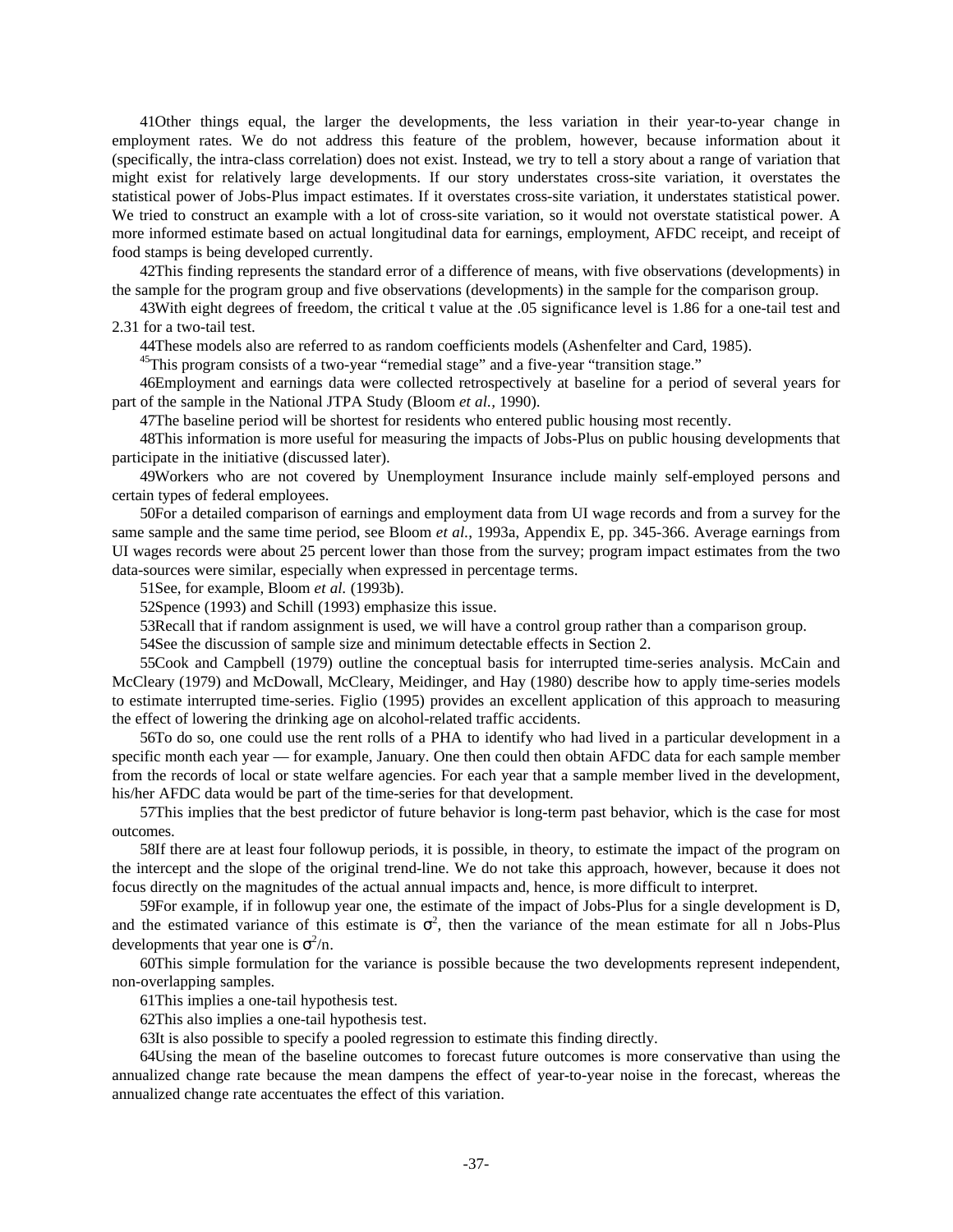65These procedures are generally referred to as Box-Jenkins models.

66By relative variance, we mean the "noise to signal ratio," which might be measured as the coefficient of variation.

67See Halpern (1995) for a discussion of this issue.

68See Coulton (1995), pp. 174-175, for a discussion of this issue.

69For a discussion of problems that arise when trying to define the boundaries of a community involved in a comprehensive community initiative, see Hollister and Hill (1995), pp. 130-131.

70See Jick (1979) for a discussion of triangulation, in general. See Brewer and Hunter (1989) for a discussion of how to triangulate alternative measures of a construct by testing their convergent and discriminant validity.

71The approaches discussed below also could be (and probably should be) used to study the impacts of Jobs-Plus on public housing developments. They are introduced here, however, because they are some of the few options which exist for measuring community impacts.

72Krueger (1994) explains in detail how to use focus groups for such purposes.

73Patton (1987) and Bryman (1988) discuss the importance of obtaining data from the frame of reference of participants in a process and in their own words.

74See Yin (1989) and Yin (1993) for an extensive discussion of this approach.

75See University of Wisconsin-Extension (1995).

76Examples of such ethnographic research include Stack and Burton (1994), Stack (1974), and Leavitt (1994).

77One problem with these data is the fact that they provide uneven coverage of very small firms, and firms in personal services industries (Schwartz, 1987).

78The coverage and quality of these data have improved markedly over time. Schwartz (1987) discusses issues that arise when using these data. Struyk and James (1975) apply them to the analysis of industrial location patterns.

79Schwartz (1987) suggests, however, that estimates of the number of new establishments in an area and estimates of the number of establishments that leave an area, based on DMI data, probably overstate these outcomes.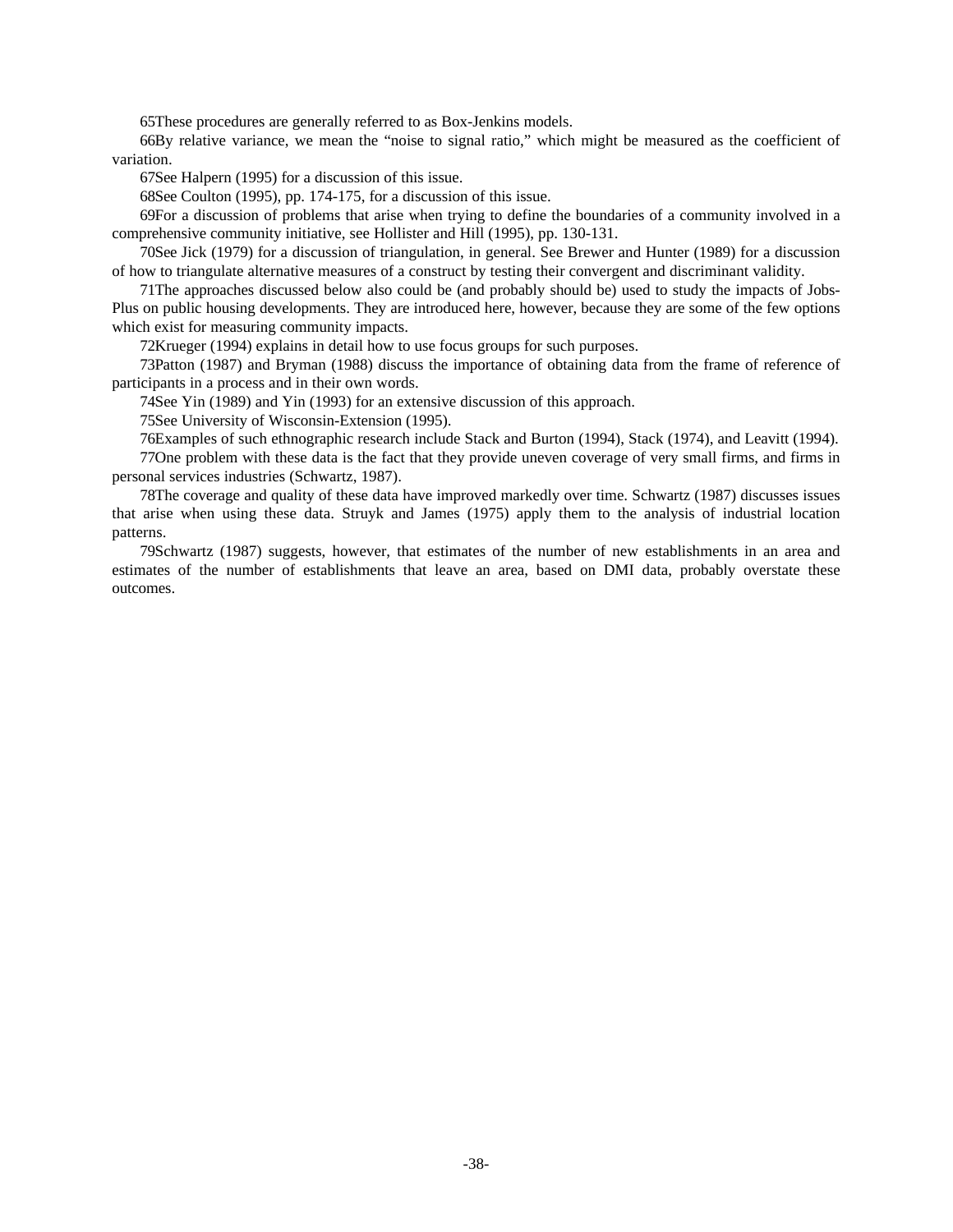#### **References**

Allison, Paul D. 1988. *Event History Analysis: Regression for Longitudinal Event Data* (Beverly Hills, CA: Sage Publications).

Apgar, William. 1990. "Which Housing Policy is Best?" *Housing Policy Debate*, Vol. 1, No. 1, 1-32.

Ashenfelter, Orley and David Card. 1985. "Using the Longitudinal Structure of Earnings To Estimate the Effect of Training Programs", *Review of Economics and Statisics*, Vol. 67, November, pp. 648-660.

Ashenfelter, Orley. 1978. " Estimating the Effect of Training Programs on Earnings", *Review of Economics and Statistics,* Vol. 60, February, pp. 47-57.

Barnow, Burt S. 1987. "The Impact of CETA Programs on Earnings: A Review of the Literature". *Journal of Human Resources* 22 (Spring): 157-93.

Betsey, Charles, L., Robinson G. Hollister, and Mary R. Papageorgiou. 1985. *Youth Employment and Training Programs: The YEDPA Years.* Committee on Youth Employment Programs, Commission on Behavioral and Social Sciences and Education, National Research Council. Washington. D.C.: National Academy Press.

Bickman, Leonard, 1987. "The Functions of Program Theory" in Leonard Bickman ed. *Using Program Theory in Evaluation, New Directions for Program Evaluation*, No. 33 (San Francisco: Jossey-Bass).

Bloom, Howard S. 1995. "Minimum Detectable Effects: A Simple Way to Report the Statistical Power of Experimental Designs", *Evaluation Review*, Vol. 19, No. 5, pp. 547-556.

Bloom, Howard S. 1990*. Back to Work: Testing Reemployment Services for Displaced Workers* (Kalamazoo, MI: W.E. Upjohn Institute for Employment Research).

Bloom, Howard S. 1987. "What Works for Whom: CETA Impacts for Adult Participants" *Evaluation Review*, Vol 11, No. 4, pp. 510-527.

Bloom, Howard S. 1984. "Estimating the Effect of Job-Training Programs Using Longitudinal Data: Ashenfelter's Findings Reconsidered" *Journal of Human Resources*, Fall, pp. 544-556.

Bloom, Howard S., Barbara Fink, Susanna Gurr and Wendy Bancroft. 1995. "The Canadian Earnings Supplement Project: Subsidizing Reemployment Instead of Subsidizing Unemployment" (New York: Social Research and Demonstration Corporation, November).

Bloom, Howard S., Larry L. Orr, Stephen H. Ball, George Cave, Fred Doolittle, Winston Lin and Johannes M. Bos. 1997. "The Benefits and Costs of JTPA Title II-A Programs." *Journal of Human Resources*, Vol. 32, No. 3 (Summer): 549-576.

Bloom, Howard S., Larry L. Orr, George Cave, Stephen H. Bell and Fred Doolittle. 1993a. "The National JTPA Study: Title II-A Impacts on Earnings and Employment at 18 Months" (Washington, D.C.: U.S. Department of Labor).

Bloom, Howard S., Larry L. Orr, George Cave, Stephen H. Bell, Fred Doolittle and Winston Lin. 1993b. "The National JTPA Study, Overview: Impacts, Benefits and Costs of Title II-A" (Bethesda MD: Abt Associates Inc., November).

Bloom, Howard S., Larry L. Orr, Fred Doolittle, Joseph Hotz and Burt S. Barnow. 1990. "Design of the National JTPA Study" (Bethesda, MD: Abt Associates Inc.).

Brewer, John and Albert Hunter. 1989. *Multimethod Research: A Synthesis of Styles* (Newbury Park, CA: Sage Publications) pp. 126-137.

Brown, Prudence. 1995. "The Role of the Evaluator in Comprehensive Community Initiatives" in James P. Con-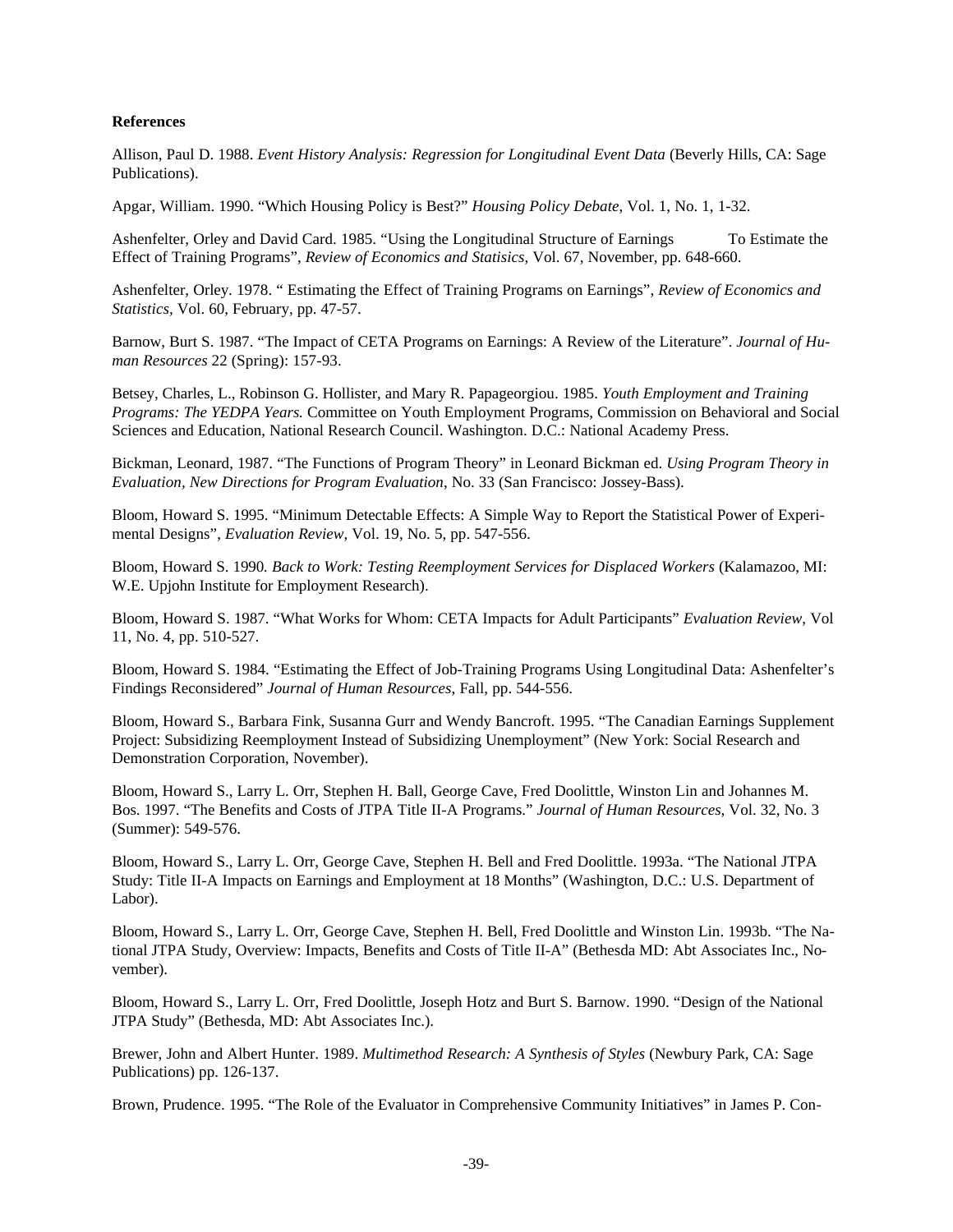nell, Anne C. Kubisch, Lisbeth B. Schorr and Carol H. Weiss, eds. *New Approaches to Evaluating Community Initiatives: Concepts, Methods, and Contexts* (Washington, D.C.: The Aspen Institute).

Bryman, Alan. 1988. "The Nature of Qualitative Research" in Bryman, *Quantity and Quality in Social Research* (London: Unwin Hyman), pp. 45-71.

Byrant, Edward C. and Kalman Rupp. 1987. "Evaluating the Impact of CETA on Participant Earnings", *Evaluation Review*, Vol. 11, No. 4, pp. 473-492.

Campbell, Donald T. and Julian C. Stanley. 1963. "Experimental and Quasi-Experimental Designs for Research on Teaching" in N. L. Gage ed., *Handbook of Research on Teaching* (Chicago: Rand McNally).

Card, David and Philip Robins. 1996. "Do Financial Incentives Encourage Welfare Recipients to Work? Initial 18- Month Findings from the Self-Sufficiency Project" (Vancouver, British Columbia: Social Research and Demonstration Corporation).

Casey, Connie H. 1992. "Characteristics of HUD-Assisted Renters and Their Units in 1989" (Washington, D.C.: U.S. Department of Housing and Urban Development, March).

Cave, George, Hans Bos, Fred Doolittle and Cyril Toussaint. 1993. *JOBSTART: Final Report on a Program for School Dropouts.* (New York: Manpower Demonstration Research Corporation).

Chen, Huey-Tsyh. 1990. *Theory-Driven Evaluations*. (Newbury Park, Calif: Sage Publications).

Chen, Huey-Tsyh and Peter H. Rossi. 1987. "The Theory-Driven Approach to Validity". *Evaluation and Program Planning* 10: pp. 95-103.

Connell, James P. and Anne C. Kubisch. 1995. "Applying a Theories of Change Approach to the Evaluation of Comprehensive Community Initiatives: Prospects and Problems" (Washington, D.C.: The Aspen Institute), Draft, November.

Connell, James P., J. Lawrence Aber and Gary Walker. 1995. "How Do Urban Communities Affect Youth? Using Social Science Research to Inform the Design and Evaluation of Comprehensive Community Initiatives" in Connell, James P., Anne C. Kubisch, Lisbeth B. Schorr, Carol Weiss eds. *New Approaches to Evaluating Community Initiatives: Concepts, Methods and Contexts* (Washington, D.C.: The Aspen Institute), 93-125.

Cook, Thomas D. and Donald T. Campbell. 1979. *Quasi-Experimentation: Design and Analysis Issues for Field Settings* (Chicago: Rand McNally).

Corson, Walter S., Paul T. Decker, Shari M. Dunston, and Stuart Kerachksy. 1991. *Pennsylvania Reemployment Bonus Demonstration: Final Report* (Princeton, N.J.: Mathematica Policy Research).

Coulton, Claudia. 1995. "Using Community-Level Indicators of Children's Well-Being in a Comprehensive Community Initiative" in Connell, James P., Anne C. Kubisch, Lisbeth B. Schorr, Carol Weiss eds. *New Approaches to Evaluating Community Initiatives: Concepts, Methods and Contexts* (Washington, D.C.: The Aspen Institute), 93-125.

Danziger, Sheldon, Robert Havemen and Robert Plotnick. 1981. "How Income Transfers Affect Work Savings and Income Distribution", *Journal of Economic Literature*, 19: pp. 975-1028.

Dickinson, Katherine P., Terry R. Johnson and Richard W. West. 1987. "An Analysis of the Sensitivity of Quasi-Experimental Net Impact Estimates of CETA Programs" *Evaluation Review*, Vol. 11, No. 4, pp. 452 - 472.

Feins, Judith. 1993. "Provide Implementation Assistance and Evaluation for the Moving to Opportunity Demonstration: Draft Research Design Plan" (Cambridge, MA: Abt Associates Inc., December).

Figlio, David N. 1995. "The Effect of Drinking Age Laws and Alcohol-Related Crashes: Time-Series Evidence from Wisconsin", *Journal of Policy Analysis and Management*, Vol. 14, No. 4, pp. 555-566.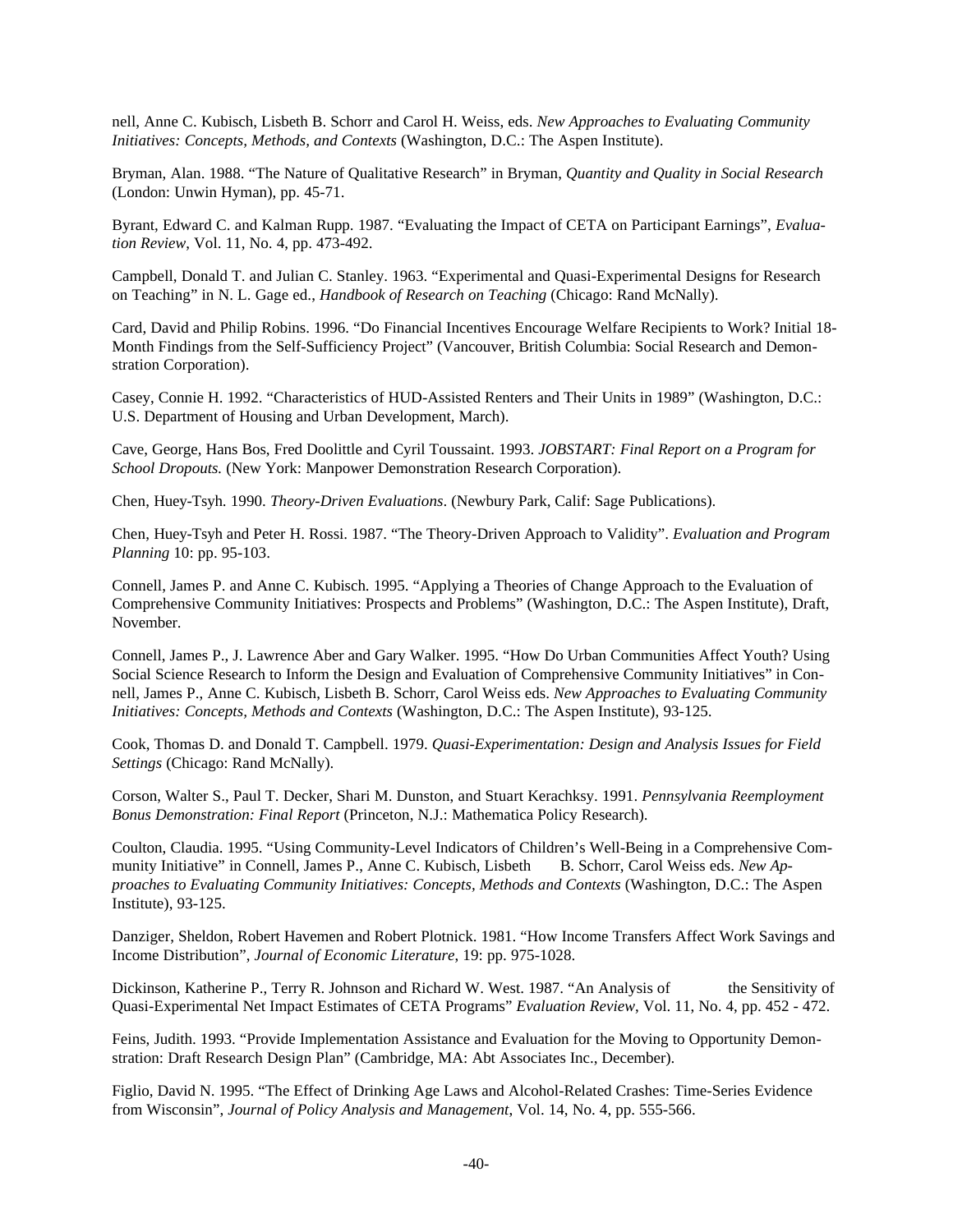Fraker, Thomas M. and Rebecca A. Maynard. 1987. "The Adequacy of Comparison Group Designs for Evaluations of Employment-Related Programs". *Journal of Human Resources* 22 (Spring): 194-227.

Freedman, Stephen and Daniel Friedlander. 1995. "The JOBS Evaluation: Early Findings on Program Impacts in Three Sites" (Washington, D.C.: U.S. Department of Health and Human Services and U.S. Department of Education, September).

Friedlander, Daniel and Philip Robins. 1995. "Evaluating Program Evaluations: New Evidence on Commonly Used Nonexperimental Methods." *American Economic Review*, Vol. 85, No. 4 (September): 923-937.

Friedlander, Daniel and Philip K. Robins. 1995. "Evaluating Program Evaluations: New Evidence on Commonly Used Nonexperimental Methods." *American Economic Review* 85 (September): 923-37.

Goldman, Barbara. 1995. "JOBS Program Impacts for Residents of Public Housing" (New York: Manpower Demonstration Research Corporation, memorandum, December 6).

Gueron, Judith M. 1984. *Lessons from a Job Guarantee: The Youth Incentive Entitlement Pilot Projects* (New York: Manpower Demonstration Research Corporation, June).

Gueron, Judith M. and Edward Pauly. 1991. *From Welfare to Work* (New York: Russell Sage Foundation).

Halpern, Robert. 1995. *Rebuilding the Inner-City: A History of Neighborhood Initiatives to Address Poverty in the United States* (New York: Columbia University Press: 1995) p. 233.

Hays, William L. 1973. *Statistics for the Social Sciences* (New York: Holt, Rinehart and Winston, Inc.)

Hollister, Robinson G. and Jennifer Hill. 1995. "Problems in the Evaluation of Community-Wide Initiatives" in Connell, James P., Anne C. Kubisch, Lisbeth B. Schorr, Carol Weiss eds. *New Approaches to Evaluating Community Initiatives: Concepts, Methods and Contexts* (Washington, D.C.: The Aspen Institute), pp. 127-172.

ICF Incorporated. 1993. "Report on Emerging Resident Management Corporations in Public Housing" (Washington, D.C.: U.S. Department of Housing and Urban Development).

James, Franklin J. 1991. "The Evaluation of Enterprise Zone Programs" in Roy E. Green ed. *Enterprise Zones: New Directions in Economic Development* (Newbury Park, CA: Sage Publications).

Jick, Todd D. 1979. "Mixing Qualitative and Quantitative Methods: Triangulation in Action" *Administrative Science Quarterly*, Vol. 24, December, pp. 602-611.

Kennedy, Stephen D. 1988. "Direct Cash Low-Income Housing Assistance" in Howard S. Bloom, David S. Cordray and Richard J. Light, eds. *Lessons from Selected Program and Policy Areas* (San Francisco: Jossey-Bass Inc.).

Knox, Virginia, Amy Brown and Winston Lin. 1995. "MFIP: An Early Report on Minnesota's Approach to Welfare Reform" (New York: Manpower Demonstration Research Corporation, November).

Kotloff, Lauren, Phoebe Roaf, and Michelle Alberti Gambone. 1995. "The Plain Talk Planning Year: Mobilizing Communities to Change (New York: Public/Private Ventures)

Kubisch, Anne C., Carol H. Weiss, Lisbeth B. Schorr and James P. Connell. 1995. "Introduction" in James P. Connell, Anne C. Kubisch, Lisbeth B. Schorr and Carol Weiss, eds. New Approaches to Evaluating Community Initiatives: Concepts, Methods and Contexts (Washington, D.C.: The Aspen Institute), pp. 1-21.

Krueger, Richard A. 1994. *Focus Groups: A Practical Guide for Applied Research* (Thousand Oaks, CA: Sage Publications).

Lalonde, Robert J. 1986. "Evaluating the Econometric Evaluations of Training Programs with Experimental Data" *American Economic Review* 76 (September): 604-20.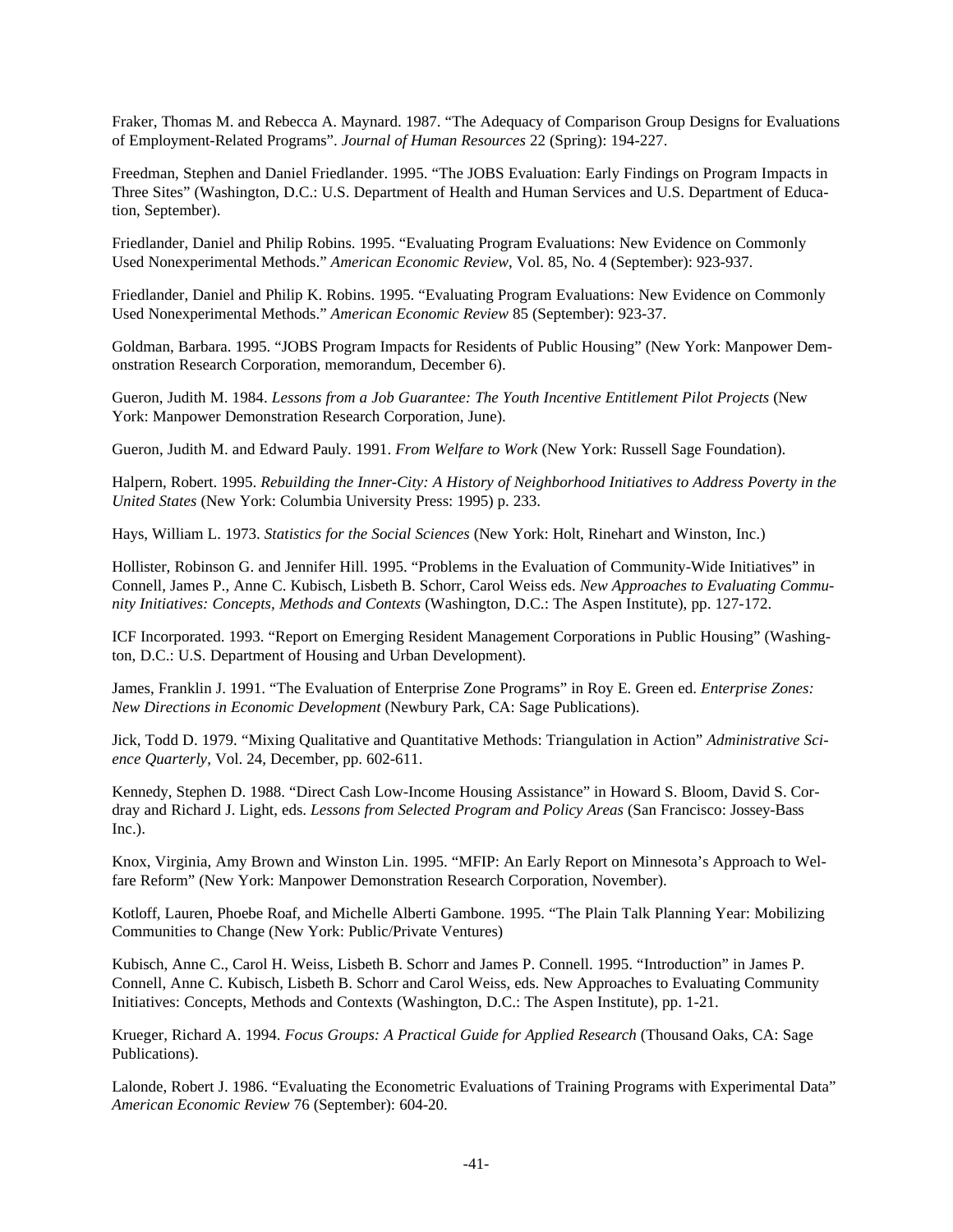Leavitt, Jacqueline. 1994. "Defining Cultural Differences in Space: Public Housing as a Microcosm" (College Park, MD: Urban Studies and Planning Program, University of Maryland).

Lesser, Cara. 1993. "Doesn't Pay to Work: The Financial Disincentive to Work for Residents in Public Housing" (San Francisco: San Francisco Housing Authority).

Manpower Demonstration Research Corporation, Board of Directors. 1980. *Summary and Findings of the National Supported Work Demonstration* (Cambridge, MA: Ballinger Publishing Company).

Manpower Demonstration Research Corporation. 1981. *Tenant Management: Findings from a Three-Year Experiment in Public Housing* (Cambridge, MA: Ballinger Publishing Company).

McCain, Leslie J. and Richard McCleary. 1979. "The Statistical Analysis of the Simple Interrupted Time-Series Quasi-Experiment" in Thomas D. Cook and Donald T. Campbell, *Quasi-Experimentation: Design and Analysis Issues for Field Settings* (Chicago: Rand McNally), pp. 233-293.

McDowall, David, Richard McCleary, Errol E. Meidinger and Richard A. Hay, Jr. 1980. "Interrupted Time-Series Analysis", Sage University Papers (Newbury Park, CA: Sage Publications).

Moffitt, Robert. 1992. "Incentive Effects of the U.S. Welfare System: A Review", *Journal of Economic Literature*, 30: pp. 1-61.

Newman, Sandra J. and Ann B. Schnare. 1992. *Beyond Bricks and Mortar: Reexamining the Purpose and Effects of Housing Assistance* (Washington D.C.: The Urban Institute Press).

Patton, Michael Q. 1988. "The Nature of Qualitative Data" in Patton, *Qualitative Evaluation Methods* (Beverly Hills, CA: Sage Publications), pp. 21-37.

Public Housing Authorities Directors Association and Georgia Association of Housing and Redevelopment Authorities, Inc. 1994. "Rent Reform: The Missing Link in Upward Mobility for Public Housing Residents" (Washington, D.C.: Public Housing Authorities Director's Association, Winter).

Raudenbush, Stephen W. 1995. "Statistical Analysis and Optimal Design in Cluster Randomization Studies" (East Lansing, MI: Michigan State University, January).

Riccio, James A. and Alan Orenstein. 1996. "Understanding Best Practices for Operating Welfare-to-Work Programs", *Evaluation Review*, Vol. 20, No. 1, February, pp. 3-28.

Rohe, William M. 1993. "From Public Housing to Home Ownership: An Evaluation of an Innovative Self-Sufficiency Program" (presented to the Association of Collegiate Schools of Planning, October 28-31).

Rosenbaum, James E. 1995. "Changing the Geography of Opportunity by Expanding Residential Choice: Lessons from the Gautreaux Program", *Housing Policy Debate*, Vol. 6, Issue 1, pp. 231-269.

Schill, Michael H. 1993. "Distressed Public Housing: Where Do We Go From Here?" *University of Chicago Law Review*, 60:2 (Spring): pp. 497-554.

Schwartz, Alex. 1987. "Dun and Bradstreet's Market Identifiers and Economic Geography". *Professional Geographer*, Vol. 39, No. 2.

Shlay, Anne B. 1993. "Family Self-Sufficiency and Housing", *Housing Policy Debate,* Vol. 4, Issue 3, pp. 457- 495.

Shlay, Anne B. and C. Scott Holupka. 1992. "Steps Toward Independence: Evaluating an Integrated Service Program for Public Housing Residents", *Evaluation Review*, Vol. 16, No. 5, pp. 508-533.

Spence, Lewis H. 1993. "Rethinking the Social Role of Public Housing", *Housing Policy Debate*, Vol. 4, Issue 3, pp. 355-368.